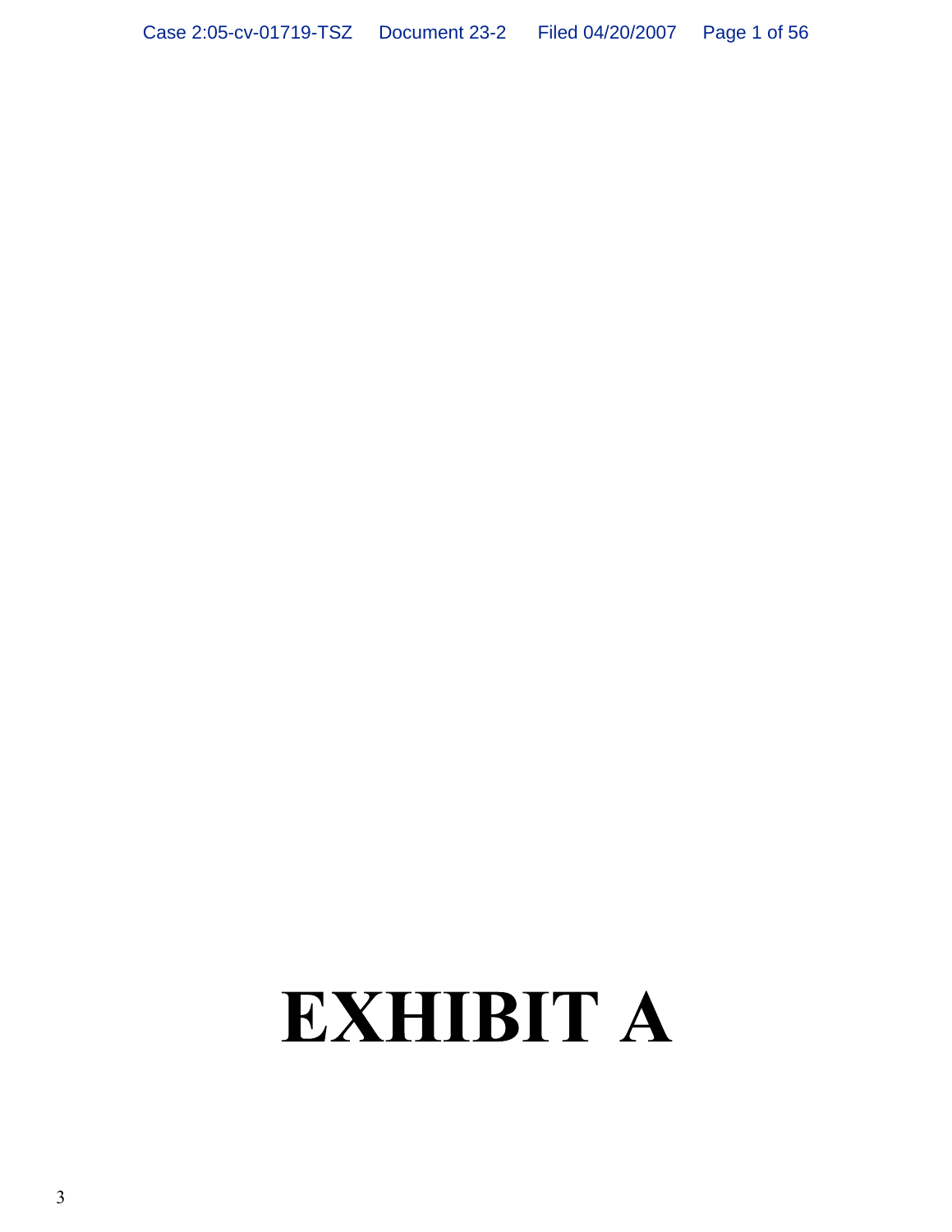Case 2:05-cv-01719-TSZ Document 23-2 Filed 04/20/2007 Page 2 of 56

### TIM PATERSON; January 18, 2007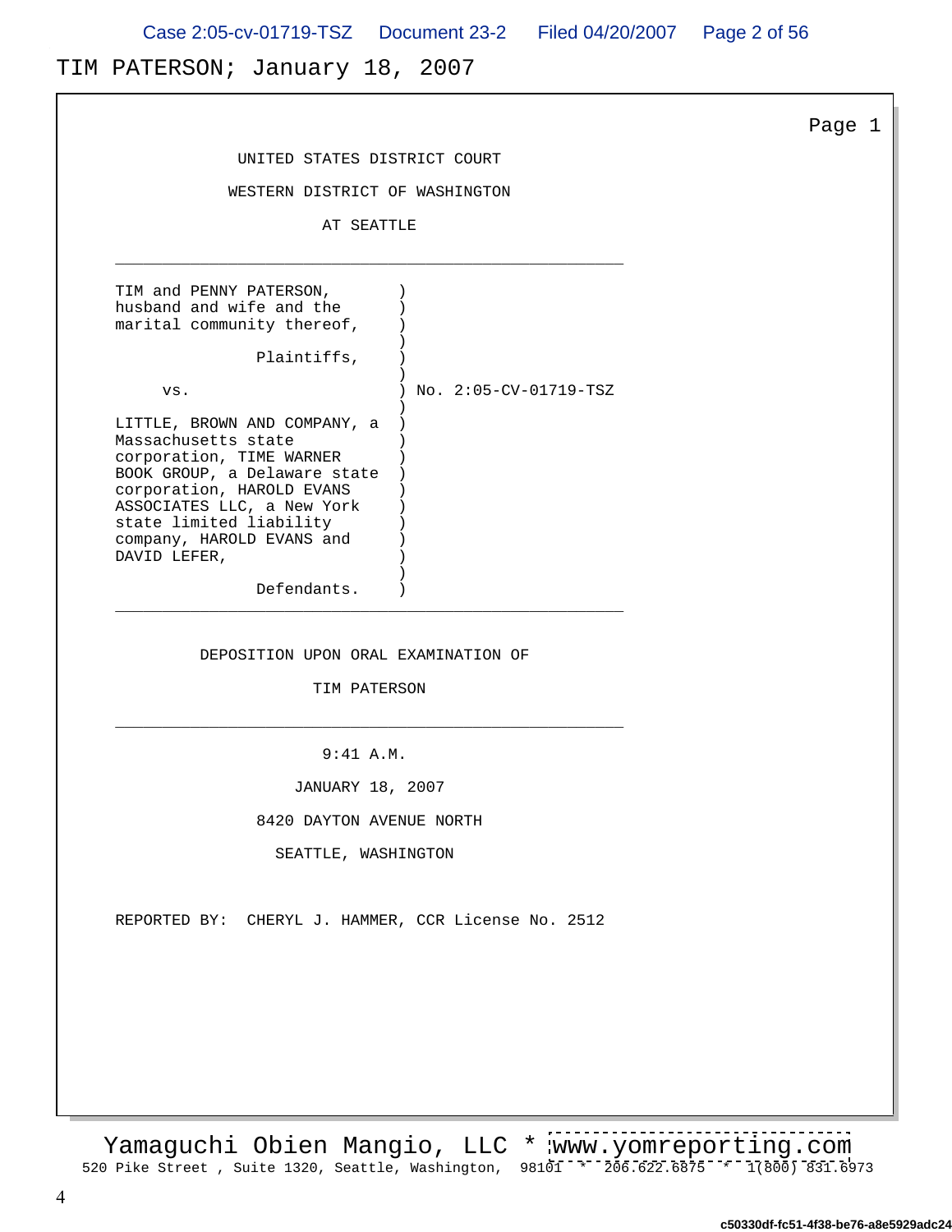TIM PATERSON; January 18, 2007 Case 2:05-cv-01719-TSZ Document 23-2 Filed 04/20/2007 Page 3 of 56

Page 40  $\parallel$  $1$  Place, The Right Time, in some version?  $2$  A. No, other than my wife, maybe. Whether <sup>3</sup> anybody would be interested in seeing it published was  $4$  the question.  $5$  O. But you haven't made any effort in that  $\frac{6}{5}$  regard? 7 A. No. 8 6 Q. Who have you distributed to? <sup>9</sup> A. No one, other than at your request. 10 Q. You say you started work in the mid 1980s. <sup>11</sup> How long have you -- strike that. 12 You started work on this in the mid 1980s. <sup>13</sup> What is the most recent editing that you have done to  $14$  it and when? 15 A. I don't remember. It's probably been quite  $16$  a long time.  $17$  0. Take a look at page 47 of Exhibit 1 --<sup>18</sup> excuse me -- 48. It indicates on June 16, 1980, more <sup>19</sup> or less, you were doing some editing on MicroPro's <sup>20</sup> Wordmaster full-screen editor running under Z80 under <sup>21</sup> the CP/M look-alike C-DOS. You see that?  $22$  A. Yes.  $23$  O. Now as I understand it, again what do you <sup>24</sup> mean by the term look-alike? 25 A. You just asked me that earlier, right?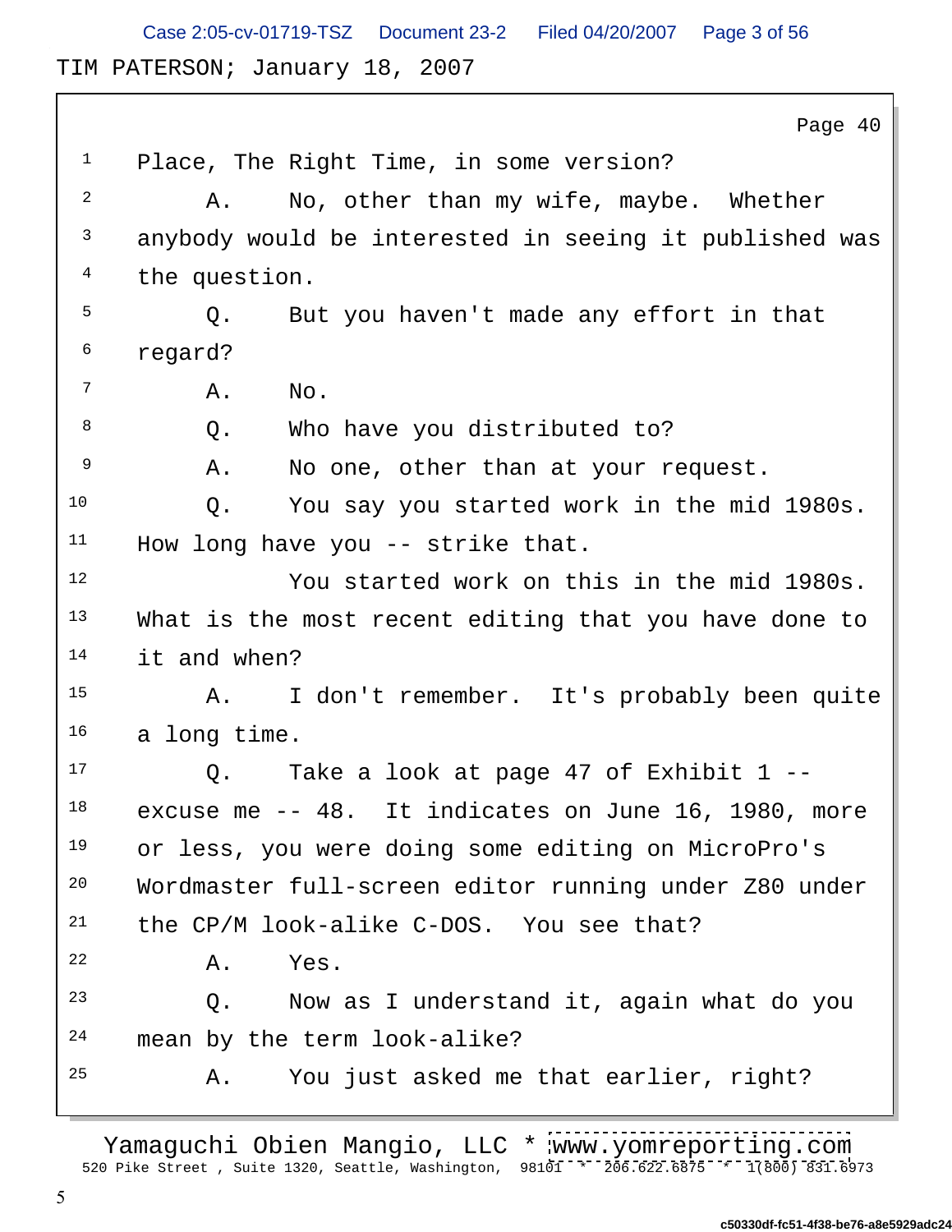TIM PATERSON; January 18, 2007 Case 2:05-cv-01719-TSZ Document 23-2 Filed 04/20/2007 Page 4 of 56

Page 41  $\parallel$ 1 Q. Does this change your testimony in any way? <sup>2</sup> A. No. I am surprised and satisfied to see I  $3$  used exactly the same terminology when I wrote that as <sup>4</sup> I did just a minute ago without having reviewed this. <sup>5</sup> O. What I'd like to do is actually ask you  $6$  about a different term, clone, and see how that  $7$  relates to the term look-alike as you understand it.  $8$  What does the term  $-$  what would the term clone mean <sup>9</sup> in the context of software development? 10 **A.** Clone is typically to produce a  $11$  functionally identical copy, usually in a way that <sup>12</sup> does not infringe on intellectual property. It was <sup>13</sup> the term was used extensively for computers that <sup>14</sup> operated the same as the IBM personal computer, so <sup>15</sup> it's been applied extensively to hardware and far less <sup>16</sup> to software. <sup>17</sup> Q. That would have been beginning in the mid <sup>18</sup> 1980s with regard to the so-called IBM clones, <sup>19</sup> correct? and the correct of the correct of the correct of the correct of the correct of the correct of the correct of the correct of the correct of the correct of the correct of the correct of the correct of the corre 20 A. Early '80s.  $21$   $\Box$  0. Is a look-alike similar to clone or is  $22$  there some difference between the two terms regarding <sup>23</sup> software? the contract of the contract of the contract of the contract of the contract of the contract of the contract of the contract of the contract of the contract of the contract of the contract of the contract of  $24$   $\overline{A}$ . I used the term look-alike because I don't  $25$  know to what extent they have attempted to make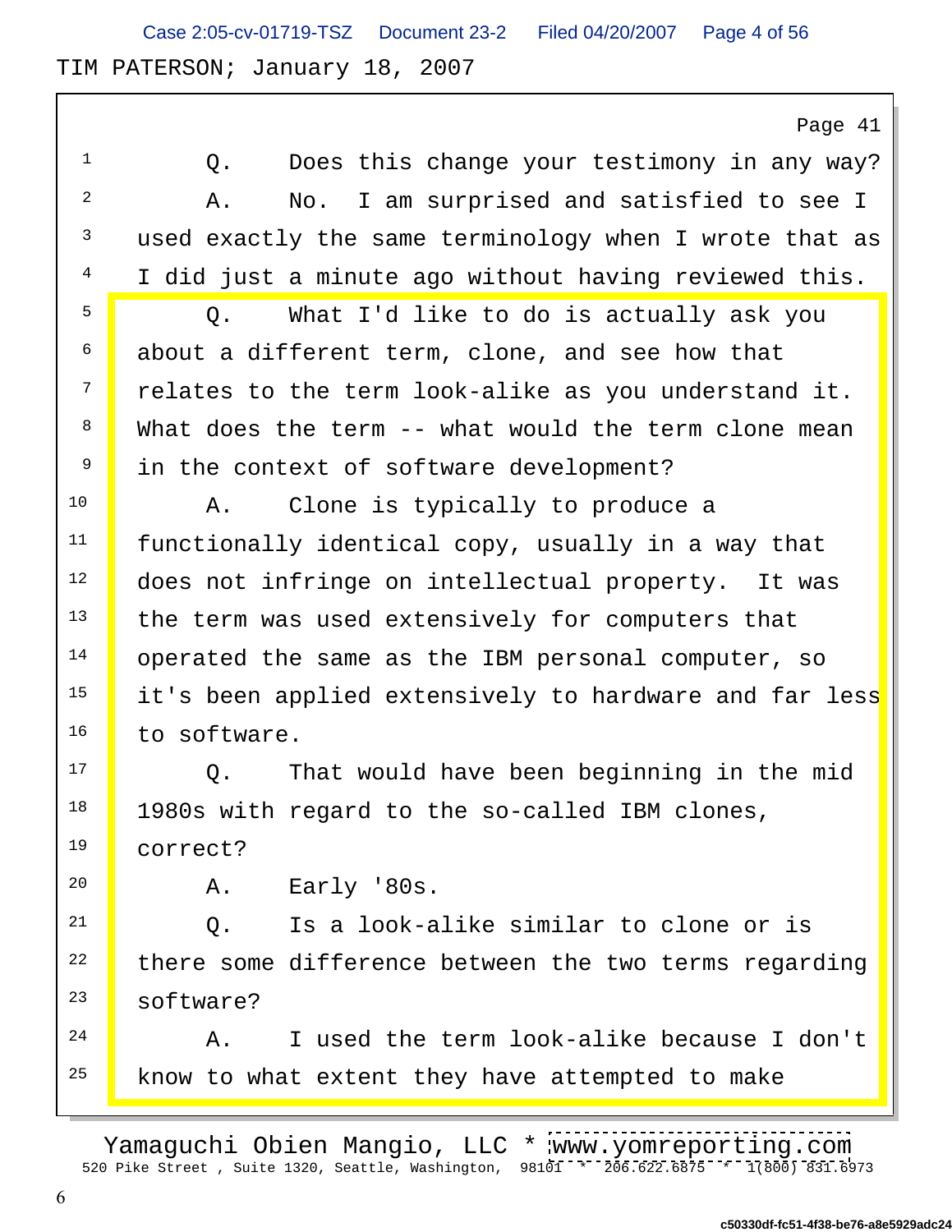TIM PATERSON; January 18, 2007 Case 2:05-cv-01719-TSZ Document 23-2 Filed 04/20/2007 Page 5 of 56

Page 42  $\parallel$ 

 $1$  everything the same and how they did it. I know that  $2$  it looks alike. You could say a clone is definitely a  $3$  look-alike, you know, a look-alike is a less, maybe <sup>4</sup> less stringent. It could also -- as I said, normally  $5$  you use  $-$  when you clone something, you're attempting  $6$  to  $-$  I guess you're at least attempting to not <sup>7</sup> violate someone's intellectual property rights and by <sup>8</sup> making -- when I say look-alike I'm making no such <sup>9</sup> judgment. For all I know, it was CP/M and I didn't <sup>10</sup> know it. It was licensed, it was -- you know, I <sup>11</sup> wouldn't have known its relationship. <sup>12</sup> 0. But in terms of using the terms look-alike <sup>13</sup> and clone, are those terms that you would commonly use <sup>14</sup> in describing at least the appearance of a particular <sup>15</sup> operating system or other software program? <sup>16</sup> A. I'm not sure I understood the question. 17 **Q.** I quess I'm asking whether this is a <sup>18</sup> subjective term or an objective term from your <sup>19</sup> standpoint? and the standpoint of the standard standard standard standard standard standard standard standard standard standard standard standard standard standard standard standard standard standard standard standard  $20$   $A.$  I'll use look-alike as a subjective term.  $21$  Q. How about clone?  $22$   $\blacksquare$  A. Clone is a little more objective, and that  $23$  is an intentional choice of words, because I don't <sup>24</sup> know the background of the relationship of C-DOS to  $25$  CP/M.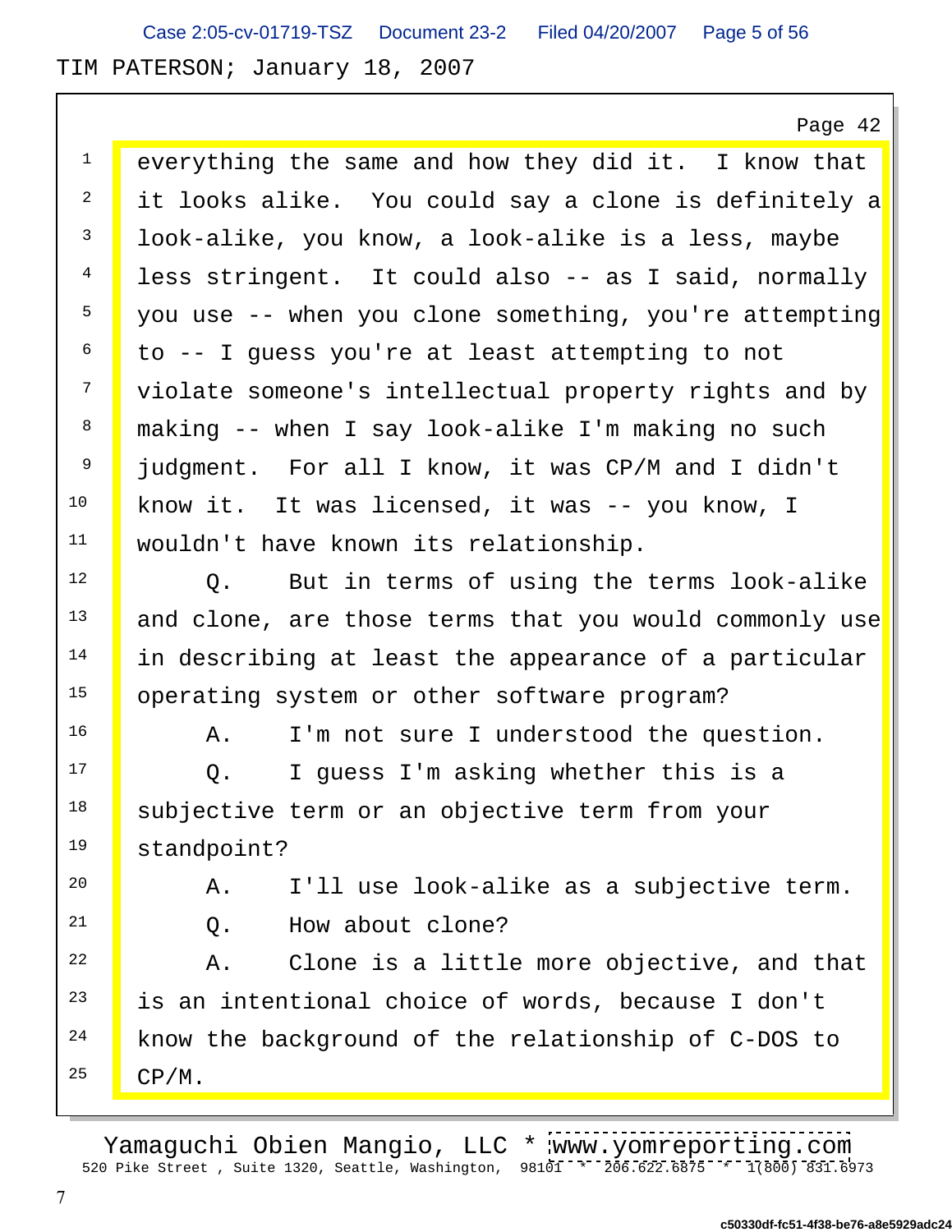TIM PATERSON; January 18, 2007 Case 2:05-cv-01719-TSZ Document 23-2 Filed 04/20/2007 Page 6 of 56

Page 43  $\parallel$ <sup>1</sup> 0. Do you know, I think you testified that <sup>2</sup> C-DOS was written to run on the Z80 chip? <sup>3</sup> A. I didn't say that. It did run on a Z80 <sup>4</sup> chip. I believe that it probably wouldn't have run on  $\sim$  5 an 8080.  $6$  Q. That was my next question. So as far as <sup>7</sup> you know, it probably would not have run on an Intel  $8$  8080? <sup>9</sup> A. Yeah, I can't recall if I ever looked --<sup>10</sup> what reason I have to think that, if I ever looked  $11$  inside some piece of it or why I would suspect that, 12 but that's the impression I came away with. 13 Q. Do you know whether the Z80 chip provided <sup>14</sup> functionality that was not present in the 8080 chip?  $A.$  Yes. 16 Q. What were these? 17 A. What was the additional functionality? I  $18$  hardly recall.  $\qquad \qquad \blacksquare$ 19 Q. So were the Z80 functions a superset of the 20 8080 functions? 21 A. The Z80 was intended to be a significant <sup>22</sup> improvement on the 8080 and be completely compatible.  $23$  We did actually find at least one thing that wasn't  $-$ <sup>24</sup> when they designed the Z80, they thought they could <sup>25</sup> change and it wouldn't hurt anything and it actually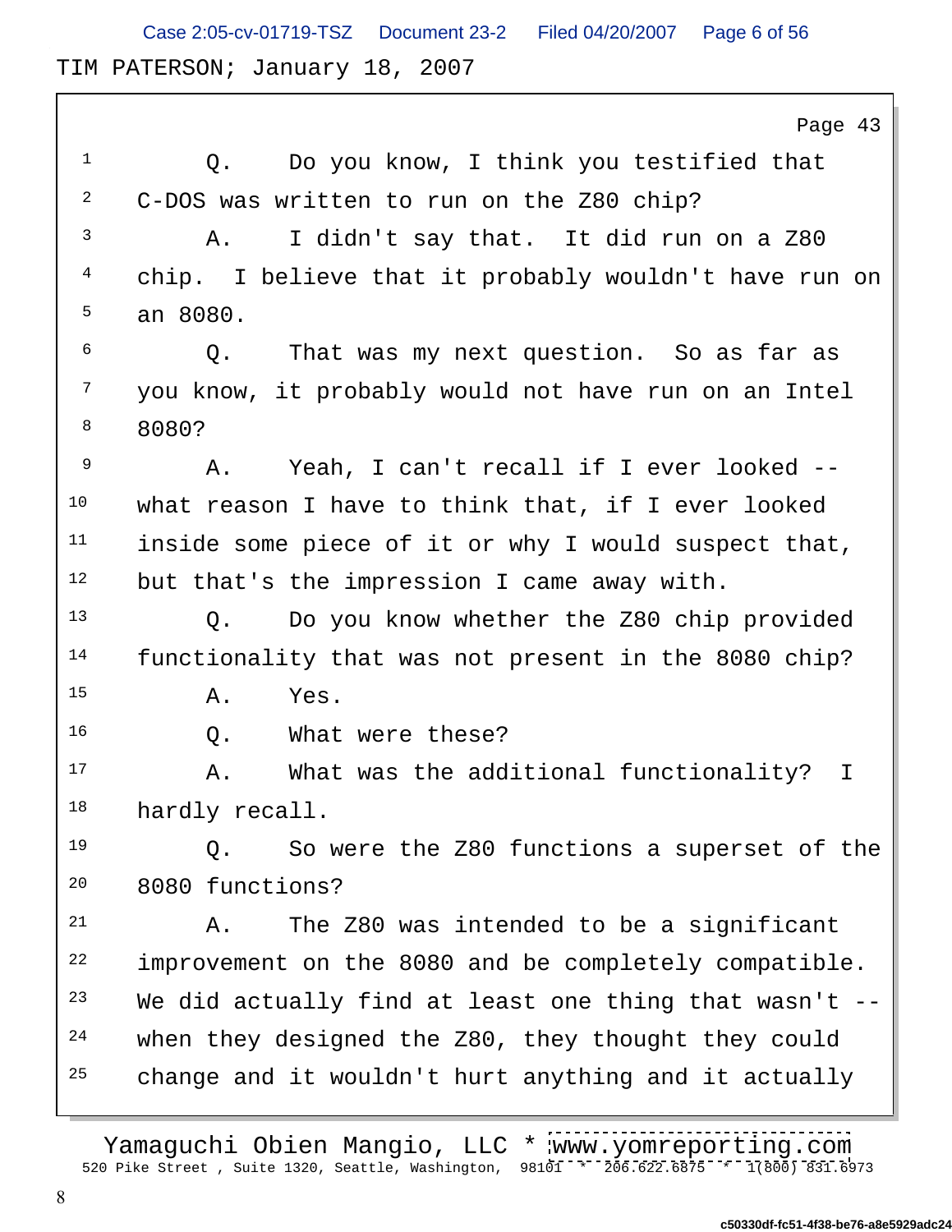TIM PATERSON; January 18, 2007 Case 2:05-cv-01719-TSZ Document 23-2 Filed 04/20/2007 Page 7 of 56

Page 72  $\parallel$ 1 6. Then when you returned to Microsoft in 1990  $2$  through 1998, what were your duties, generally  $3$  speaking? <sup>4</sup> A. I spent most of that period working on <sup>5</sup> Visual Basic. I had other assignments in parallel. <sup>6</sup> In some occasions I used my extra day a week to <sup>7</sup> consult back to Microsoft instead, because generally  $8$  it would be something that I thought they should be  $9$  doing, but they said they didn't have time to fit it <sup>10</sup> into the schedule. So I'd say, well, I'll get it  $11$  done, and so I would act as a consultant and get a 12 little more work done. 13 13 I also in the later -- toward the end of 14 that worked on other projects besides Visual Basic. I <sup>15</sup> worked on the Java compiler, I think, for the last  $16$  year. 17 Q. Any other projects?

18 A. Well, so like I worked -- the project I did as a consultant were mathematics. There were two of those. Visual VB script would be considered part of Visual Basic, but it was really separate. I think that's mostly it. 23 Q. Does Paterson Technology have any

 $24$  employees?

25 A. No, not yet.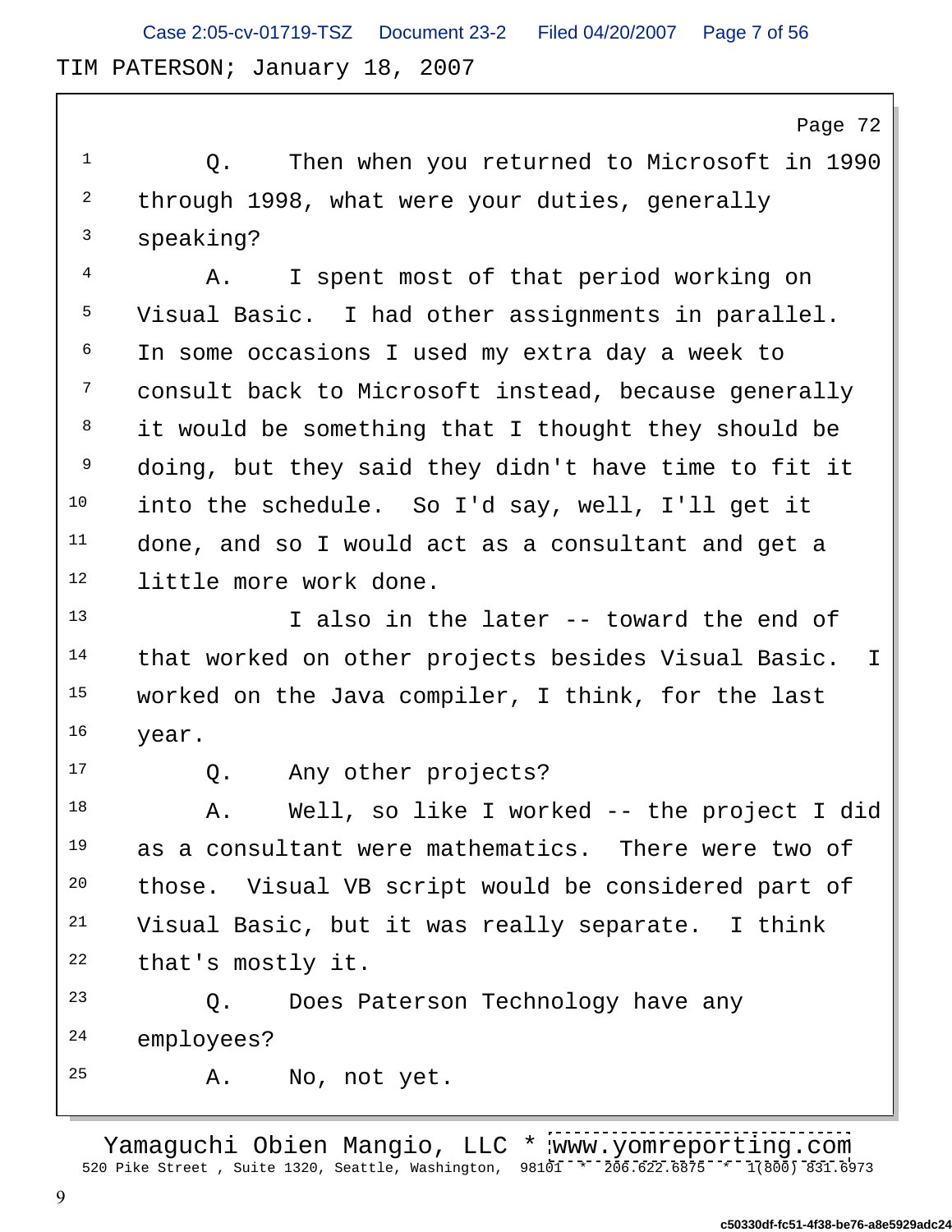TIM PATERSON; January 18, 2007 Case 2:05-cv-01719-TSZ Document 23-2 Filed 04/20/2007 Page 8 of 56

| Mr. Paterson, I'm showing you a document.<br>Q.<br>We just made a copy of a document from the Wayback<br>Machine. Do you know what the Wayback Machine is?<br>No.<br>Α.<br>Never heard of it before?<br>Q.<br>No, I haven't.<br>Α.<br>When did you first begin discussing the<br>Q.<br>origins of DOS on your website? I guess that's really<br>the purpose of this exhibit. I'm trying to find out<br>how long ago you had that website up to discuss the<br>origins of DOS or predecessor.<br>12<br>I don't remember.<br>Α.<br>13<br>Take a look at Exhibit 6. Do you have that<br>Q.<br>in front of you? There you go. This is from your<br>Paterson Technology website and you mention that --<br>16<br>I'm assuming you wrote the language on the upper left<br>17<br>-- why do we have the early history of Microsoft<br>MS-DOS here. Is that you?<br>19<br>Yes.<br>Α.<br>20<br>It just says because our founder Tim<br>Q.<br>Paterson knows it better than anyone. He wrote the<br>first version.<br>23<br>Do you have any knowledge about when you<br>24<br>started to discuss again the origins of DOS, based<br>upon looking at this document? | Page 73 |
|----------------------------------------------------------------------------------------------------------------------------------------------------------------------------------------------------------------------------------------------------------------------------------------------------------------------------------------------------------------------------------------------------------------------------------------------------------------------------------------------------------------------------------------------------------------------------------------------------------------------------------------------------------------------------------------------------------------------------------------------------------------------------------------------------------------------------------------------------------------------------------------------------------------------------------------------------------------------------------------------------------------------------------------------------------------------------------------------------------------------------------------------------------|---------|
|                                                                                                                                                                                                                                                                                                                                                                                                                                                                                                                                                                                                                                                                                                                                                                                                                                                                                                                                                                                                                                                                                                                                                          |         |
| 10<br>11<br>14<br>15<br>18 <b> </b><br>21<br>22<br>25                                                                                                                                                                                                                                                                                                                                                                                                                                                                                                                                                                                                                                                                                                                                                                                                                                                                                                                                                                                                                                                                                                    |         |
|                                                                                                                                                                                                                                                                                                                                                                                                                                                                                                                                                                                                                                                                                                                                                                                                                                                                                                                                                                                                                                                                                                                                                          |         |
|                                                                                                                                                                                                                                                                                                                                                                                                                                                                                                                                                                                                                                                                                                                                                                                                                                                                                                                                                                                                                                                                                                                                                          |         |
|                                                                                                                                                                                                                                                                                                                                                                                                                                                                                                                                                                                                                                                                                                                                                                                                                                                                                                                                                                                                                                                                                                                                                          |         |
|                                                                                                                                                                                                                                                                                                                                                                                                                                                                                                                                                                                                                                                                                                                                                                                                                                                                                                                                                                                                                                                                                                                                                          |         |
|                                                                                                                                                                                                                                                                                                                                                                                                                                                                                                                                                                                                                                                                                                                                                                                                                                                                                                                                                                                                                                                                                                                                                          |         |
|                                                                                                                                                                                                                                                                                                                                                                                                                                                                                                                                                                                                                                                                                                                                                                                                                                                                                                                                                                                                                                                                                                                                                          |         |
|                                                                                                                                                                                                                                                                                                                                                                                                                                                                                                                                                                                                                                                                                                                                                                                                                                                                                                                                                                                                                                                                                                                                                          |         |
|                                                                                                                                                                                                                                                                                                                                                                                                                                                                                                                                                                                                                                                                                                                                                                                                                                                                                                                                                                                                                                                                                                                                                          |         |
|                                                                                                                                                                                                                                                                                                                                                                                                                                                                                                                                                                                                                                                                                                                                                                                                                                                                                                                                                                                                                                                                                                                                                          |         |
|                                                                                                                                                                                                                                                                                                                                                                                                                                                                                                                                                                                                                                                                                                                                                                                                                                                                                                                                                                                                                                                                                                                                                          |         |
|                                                                                                                                                                                                                                                                                                                                                                                                                                                                                                                                                                                                                                                                                                                                                                                                                                                                                                                                                                                                                                                                                                                                                          |         |
|                                                                                                                                                                                                                                                                                                                                                                                                                                                                                                                                                                                                                                                                                                                                                                                                                                                                                                                                                                                                                                                                                                                                                          |         |
|                                                                                                                                                                                                                                                                                                                                                                                                                                                                                                                                                                                                                                                                                                                                                                                                                                                                                                                                                                                                                                                                                                                                                          |         |
|                                                                                                                                                                                                                                                                                                                                                                                                                                                                                                                                                                                                                                                                                                                                                                                                                                                                                                                                                                                                                                                                                                                                                          |         |
|                                                                                                                                                                                                                                                                                                                                                                                                                                                                                                                                                                                                                                                                                                                                                                                                                                                                                                                                                                                                                                                                                                                                                          |         |
|                                                                                                                                                                                                                                                                                                                                                                                                                                                                                                                                                                                                                                                                                                                                                                                                                                                                                                                                                                                                                                                                                                                                                          |         |
|                                                                                                                                                                                                                                                                                                                                                                                                                                                                                                                                                                                                                                                                                                                                                                                                                                                                                                                                                                                                                                                                                                                                                          |         |
|                                                                                                                                                                                                                                                                                                                                                                                                                                                                                                                                                                                                                                                                                                                                                                                                                                                                                                                                                                                                                                                                                                                                                          |         |
|                                                                                                                                                                                                                                                                                                                                                                                                                                                                                                                                                                                                                                                                                                                                                                                                                                                                                                                                                                                                                                                                                                                                                          |         |
|                                                                                                                                                                                                                                                                                                                                                                                                                                                                                                                                                                                                                                                                                                                                                                                                                                                                                                                                                                                                                                                                                                                                                          |         |
|                                                                                                                                                                                                                                                                                                                                                                                                                                                                                                                                                                                                                                                                                                                                                                                                                                                                                                                                                                                                                                                                                                                                                          |         |
|                                                                                                                                                                                                                                                                                                                                                                                                                                                                                                                                                                                                                                                                                                                                                                                                                                                                                                                                                                                                                                                                                                                                                          |         |
|                                                                                                                                                                                                                                                                                                                                                                                                                                                                                                                                                                                                                                                                                                                                                                                                                                                                                                                                                                                                                                                                                                                                                          |         |
|                                                                                                                                                                                                                                                                                                                                                                                                                                                                                                                                                                                                                                                                                                                                                                                                                                                                                                                                                                                                                                                                                                                                                          |         |

520 Pike Street , Suite 1320, Seattle, Washington, 98101 \* 206.622.6875 \* 1(800) 831.6973 Yamaguchi Obien Mangio, LLC \* [www.yomreporting.com](http://www.yomreporting.com)

 $\mathbf l$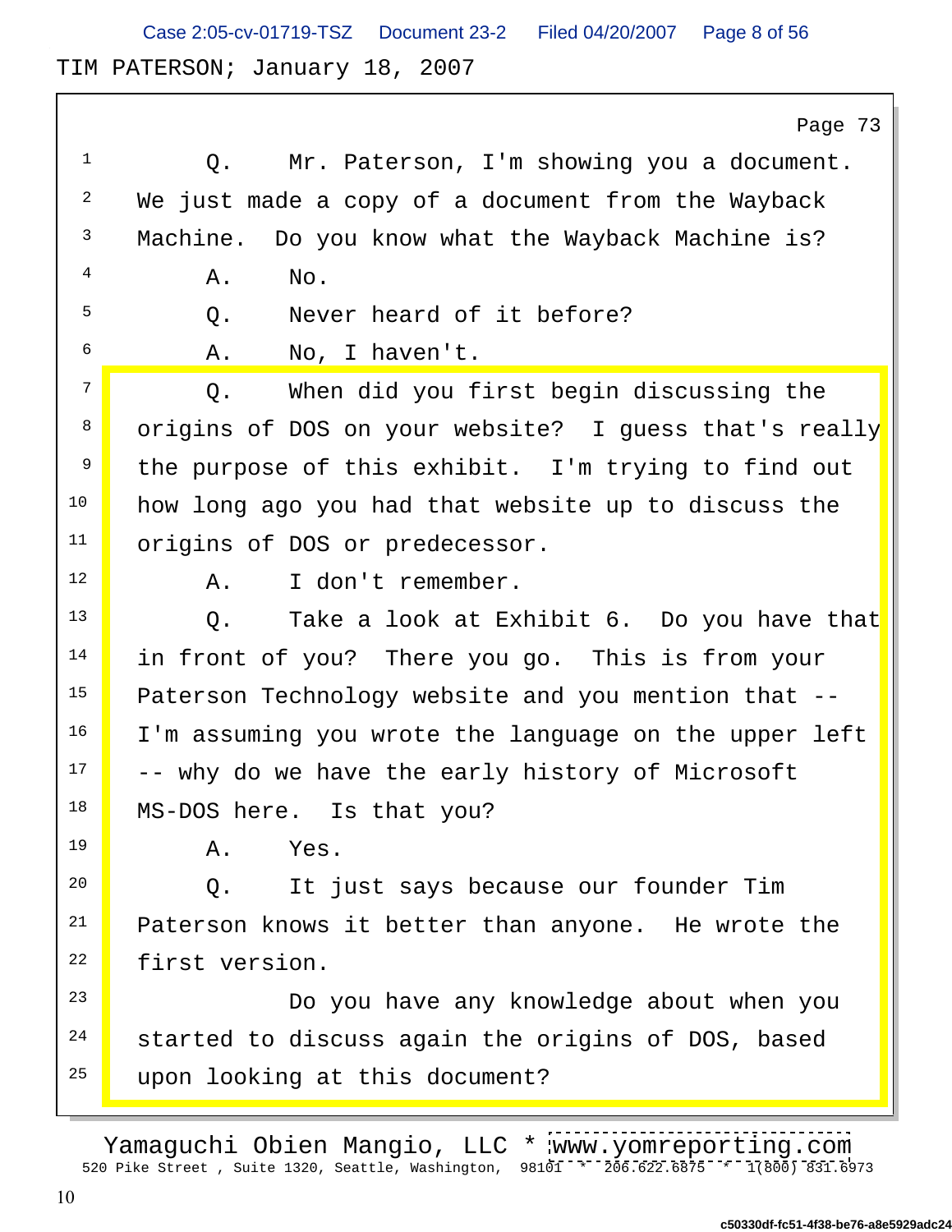TIM PATERSON; January 18, 2007 Case 2:05-cv-01719-TSZ Document 23-2 Filed 04/20/2007 Page 9 of 56

Page 74  $\parallel$ 

<sup>1</sup> A. No, I don't recall when. I have no idea  $2$  when this page -- this isn't the current page, so I  $3$  know this is older, but I have no idea when it was <sup>4</sup> used. It would have been before. I came out with a <sup>5</sup> new product in 2004 that headlined my home page, so I  $6$  know it was before that. <sup>7</sup> Q. So some time prior to January 1, 2004? <sup>8</sup> A. Yeah. I would have quessed that I might <sup>9</sup> have had DOS on my website very early on. It's always <sup>10</sup> been a point of pride for me, but I don't recall. <sup>11</sup> O. Let's show you Exhibit 7. These are the <sup>12</sup> documents which I have identified as the origins of <sup>13</sup> MS-DOS that are on your website. Does any of this <sup>14</sup> refresh your recollection as to when you would have <sup>15</sup> put these documents up on your website? <sup>16</sup> A. Not as to when I put them there, no. This <sup>17</sup> could be what it looks like today. Well, there's more <sup>18</sup> now, I guess.  $\begin{array}{c|c} \hline \end{array}$ 19 Q. Can you describe these particular <sup>20</sup> documents, just briefly, what they are? 21 A. The Seattle Times article was an article <sup>22</sup> primarily about my involvement with Battle Bots, which <sup>23</sup> was combat robot activity that was shown on Comedy  $24$  Central TV, a cable channel, but it was  $-$ - you know, <sup>25</sup> it took a slant of being DOS related as well.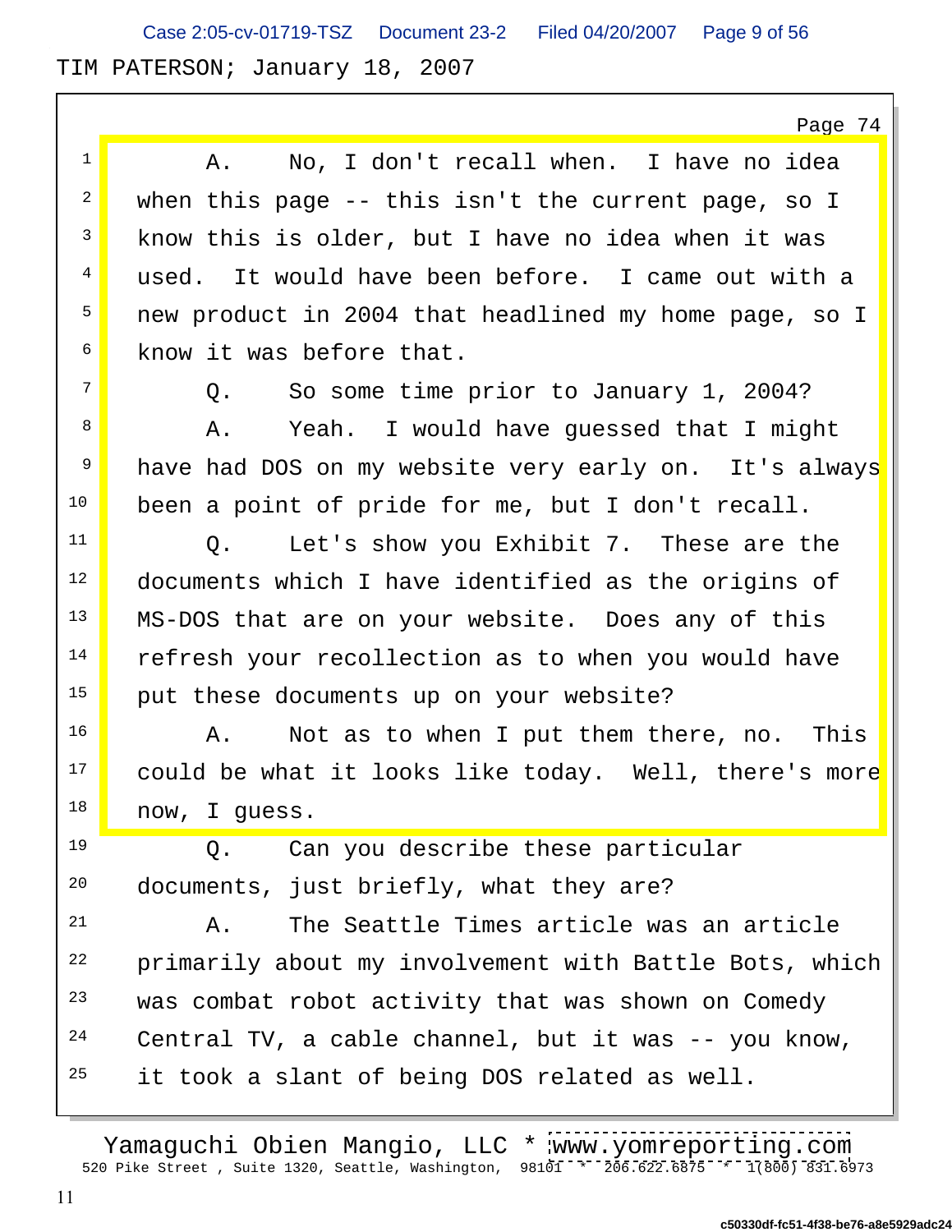TIM PATERSON; January 18, 2007 Case 2:05-cv-01719-TSZ Document 23-2 Filed 04/20/2007 Page 10 of 56

Page 75 1 MicroNews was an article in the company <sup>2</sup> newsletter. Forbes ASAP was an article that Forbes <sup>3</sup> ran and Softalk was an article run in Softalk magazine <sup>4</sup> about me and DOS. <sup>5</sup> 0. Now, do you remember what the thrust of the <sup>6</sup> Forbes article was, the Dross of the DOS?  $7$  A. Thrust of it. 8 6 Q. What was it about? I'm just asking for  $9$  your recollection. 10 A. I haven't looked at it in a long time. I <sup>11</sup> remember not actually liking it that much because it 12 presented itself in first person, with words that I  $13$  never would have used, and so it was  $-$ - I found it <sup>14</sup> very annoying. But it was one of the few websites out  $15$  there that had  $-$  that I knew of that had otherwise <sup>16</sup> accurate information, so I linked to it. 17 0. Were you interviewed by Forbes prior to  $18$  that? 19 A. Yes, I was interviewed by Forbes while at  $20$  Microsoft. 21 Q. Do you recall what the Roots of DOS was  $22$  about? 23 A. The article?  $2^4$  Q. Correct. 25 A. I haven't looked at that article in a long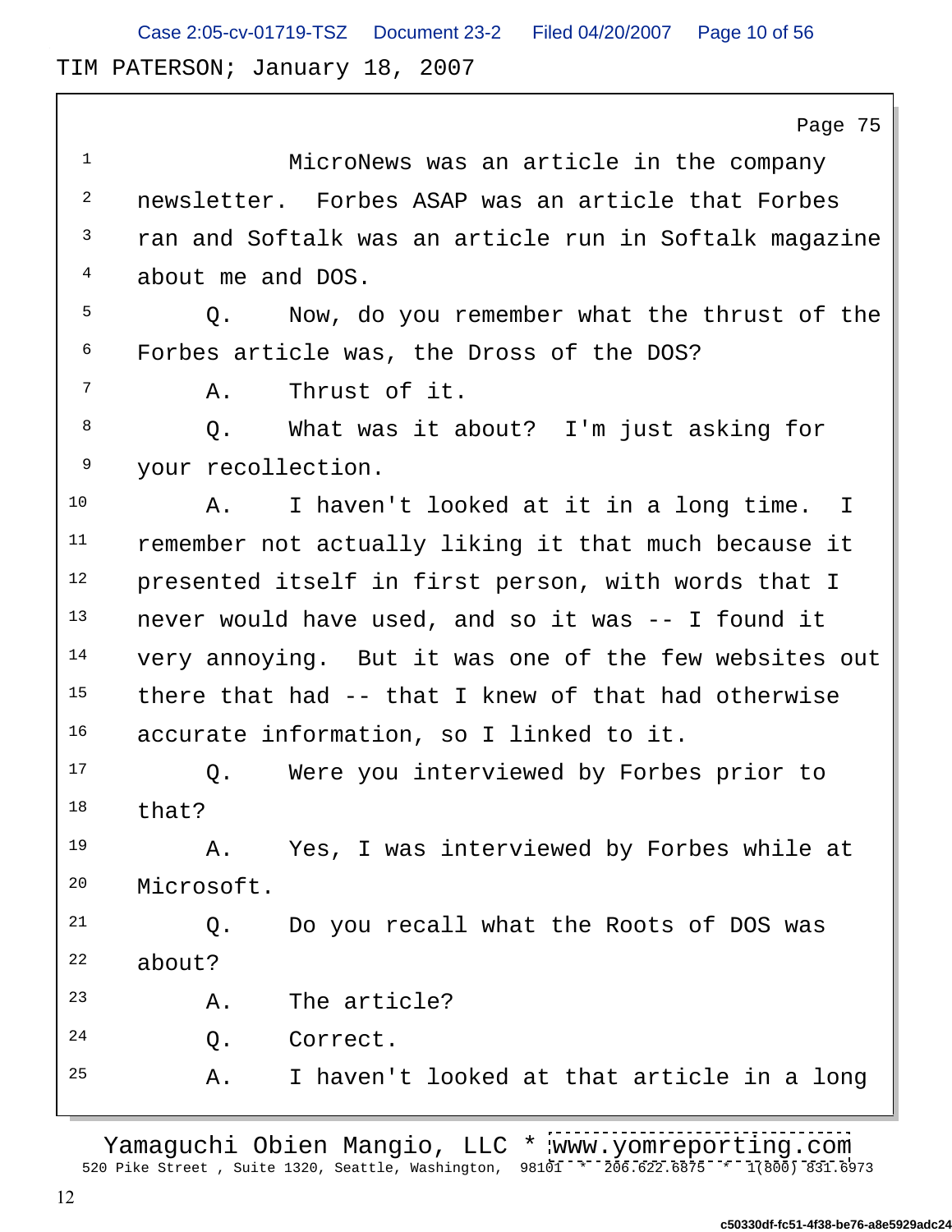## **EXHIBIT B**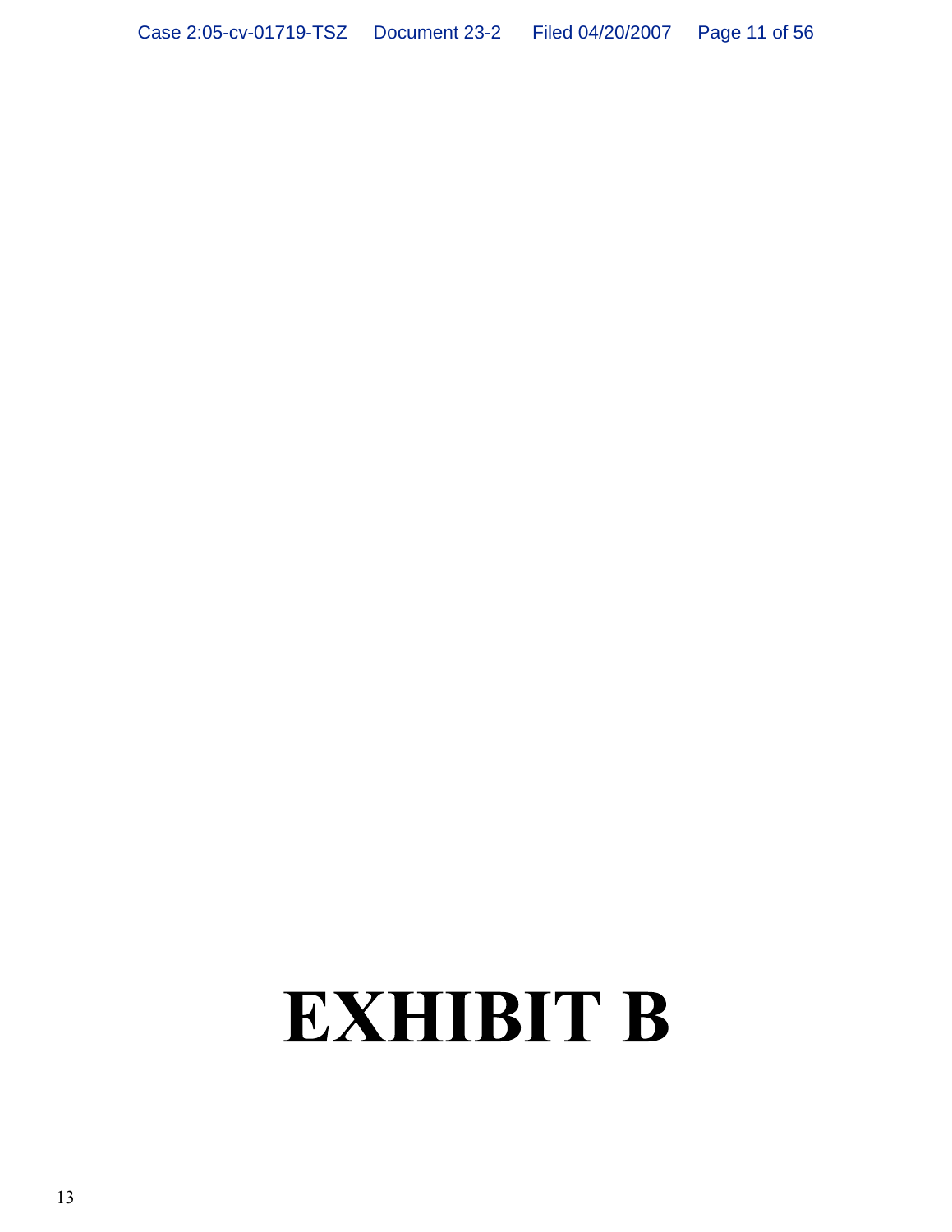## **PATERSON TECHNOLOGY**

Home

**Test Coverage** Products

Contact Us

Search

## Origins of DOS If you develop or test software, you should be using

Why do we have the early history of Microsoft MS-DOS here? Because our founder, Tim Paterson, knows it better than anyone -- he wrote the first version.



Find out more!





This site looks much better with Internet Explorer!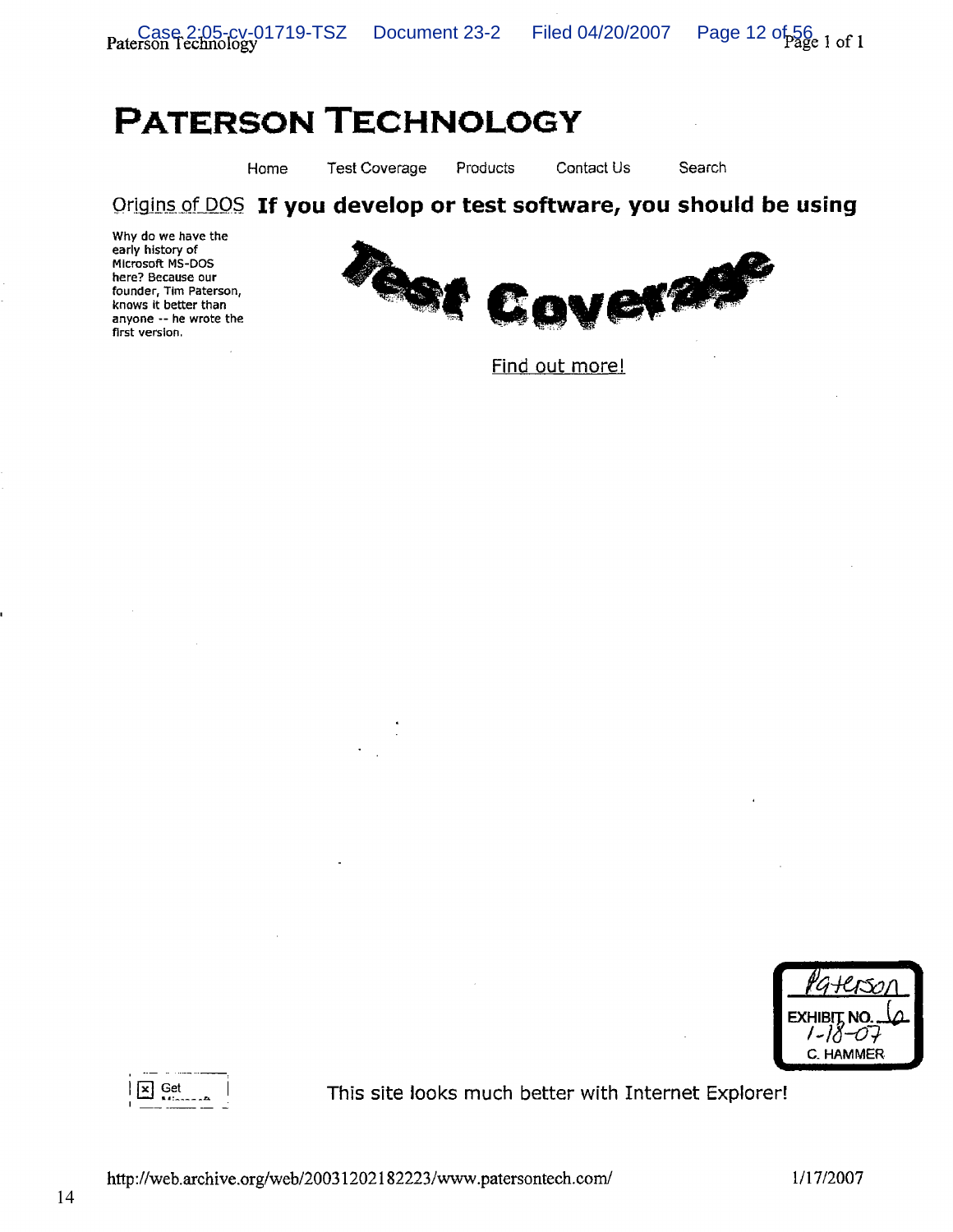# EXHIBIT C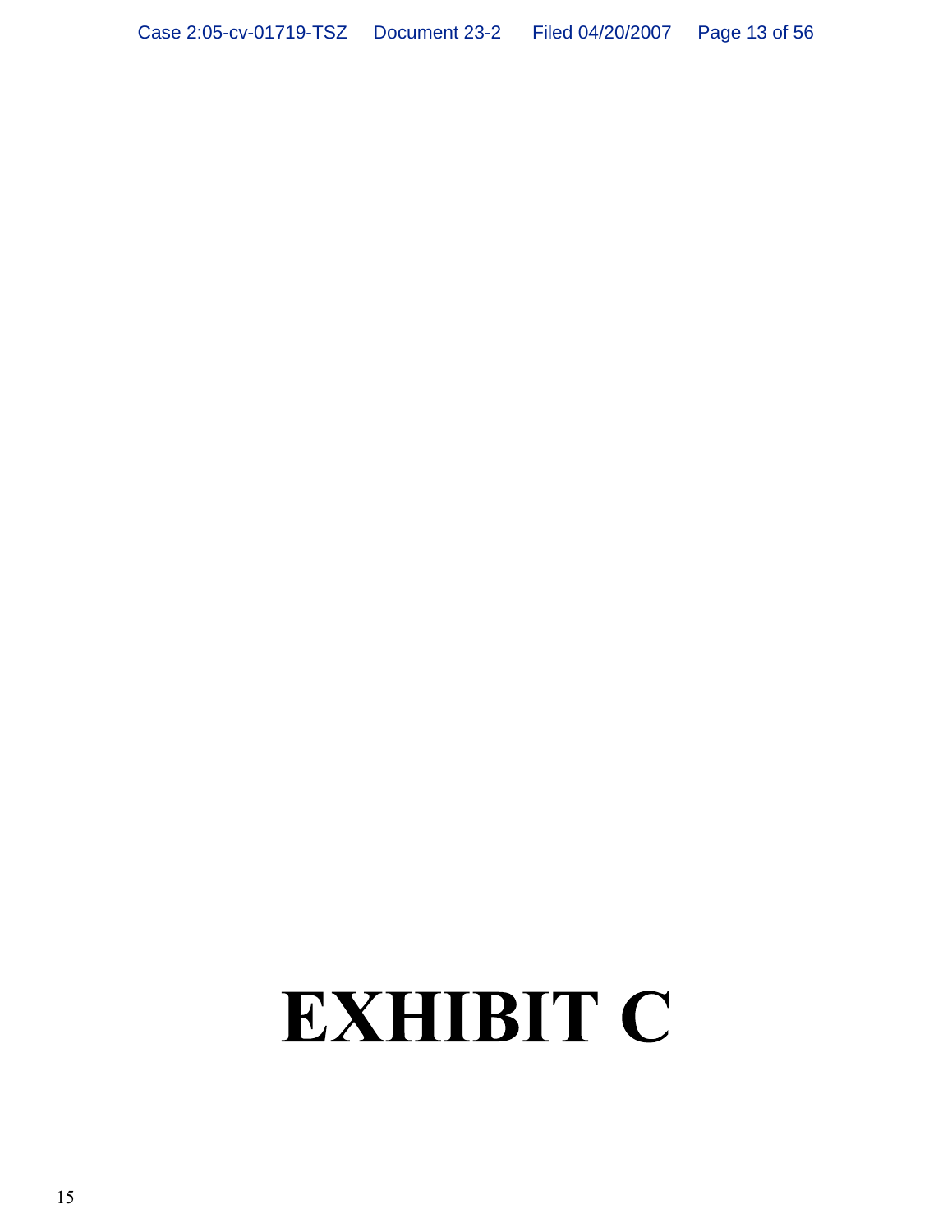### **PATERSON TECHNOLOGY**

Contact Us **Test Coverage Products** Home

Search

## **Origins of MS-DOS**

### Articles about MS-DOS and Tim Paterson

Seattle Times - Garage warriors: Computer pioneer makes a name on geek TV,  $5/6/02$ .

Microsoft MicroNews - Father of DOS Still Having Fun at Microsoft, 4/10/98.

Forbes ASAP - The Dross of the DOS, 12/1/97.

**Softalk** - The Roots of DOS, March, 1983.

### Articles by Tim Paterson, original author of DOS

Encyclopedia of Computers and Computer History (Raul Rojas, editor) - DOS, April 2001.

Byte Magazine - A Short History of MS-DOS, June, 1983.

Byte Magazine - An Inside Look at MS-DOS, June, 1983.

### **Additional Bibliography**

Manes, Stephen, and Paul Andrews. Gates: How Microsoft's Mogul Reinvented an Industry - and Made Himself the Richest Man in America. Doubleday, 1993.

Wallace, James, and Jim Erickson. Hard Drive: Bill Gates and the Making of the Microsoft Empire. John Wiley & Sons, Inc., 1992.

Duncan, Ray, editor. The MS-DOS Encyclopedia. Microsoft Press, 1988.

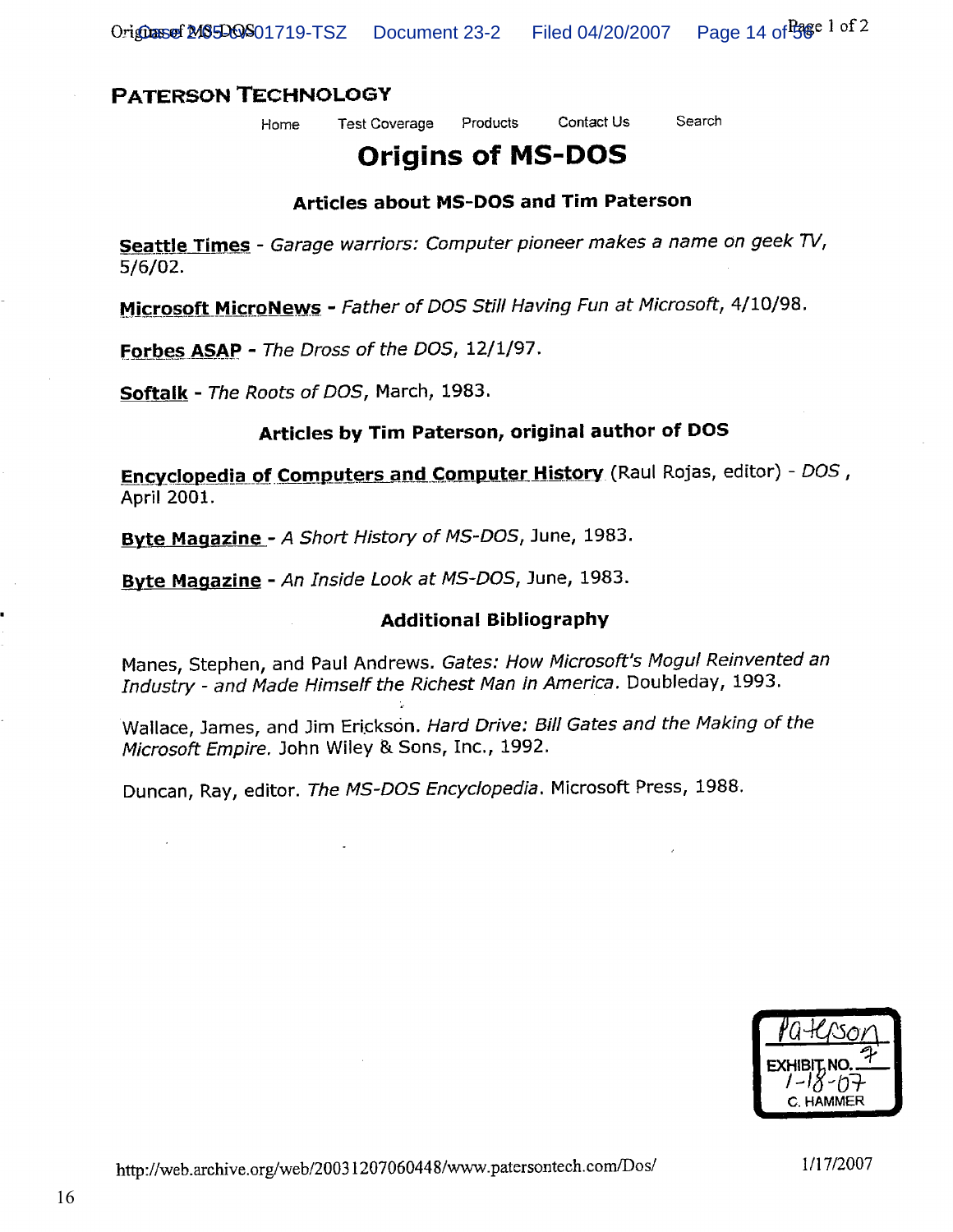http://web.archive.org/web/20031207060448/www.patersontech.com/Dos/

1/17/2007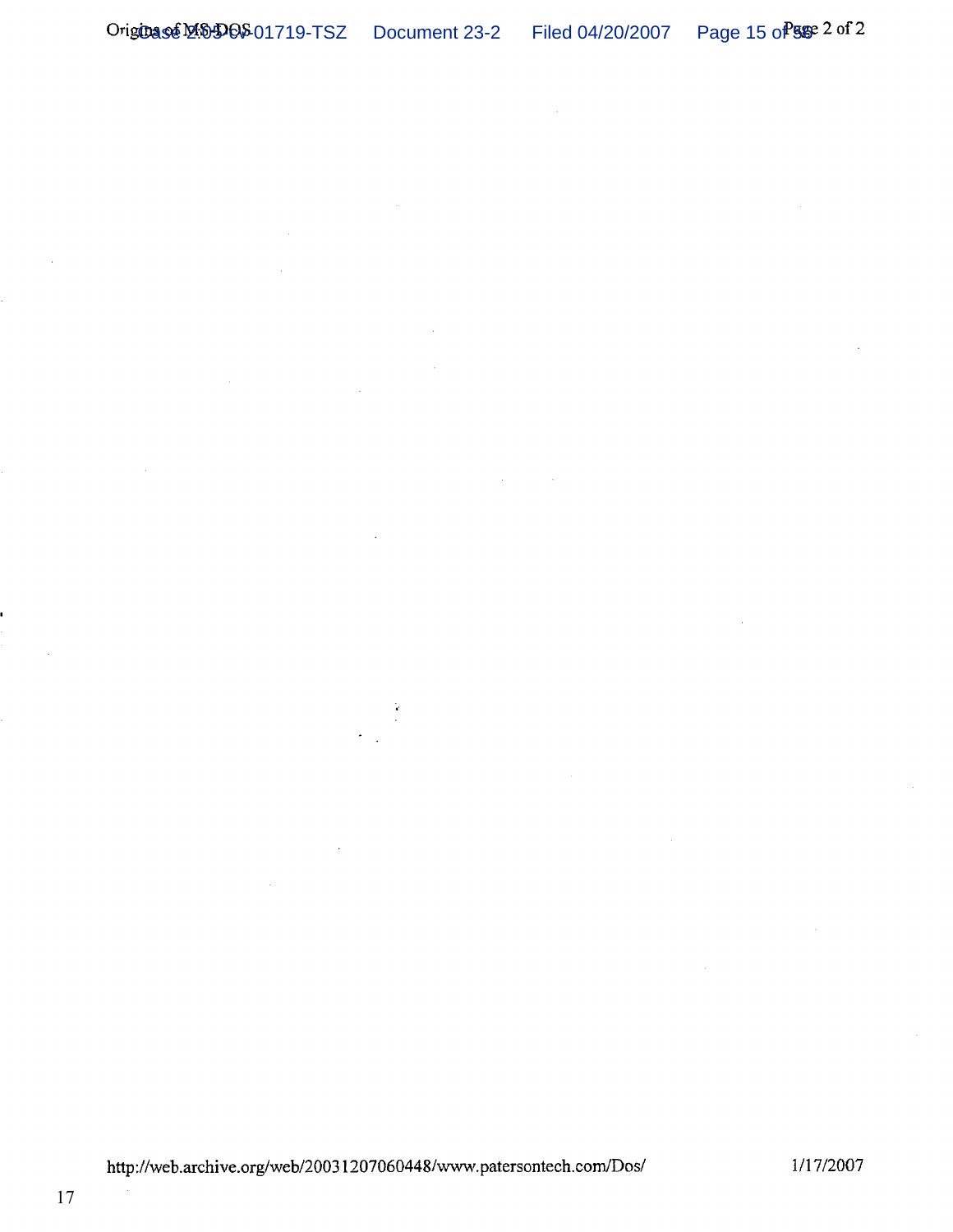## **EXHIBIT D**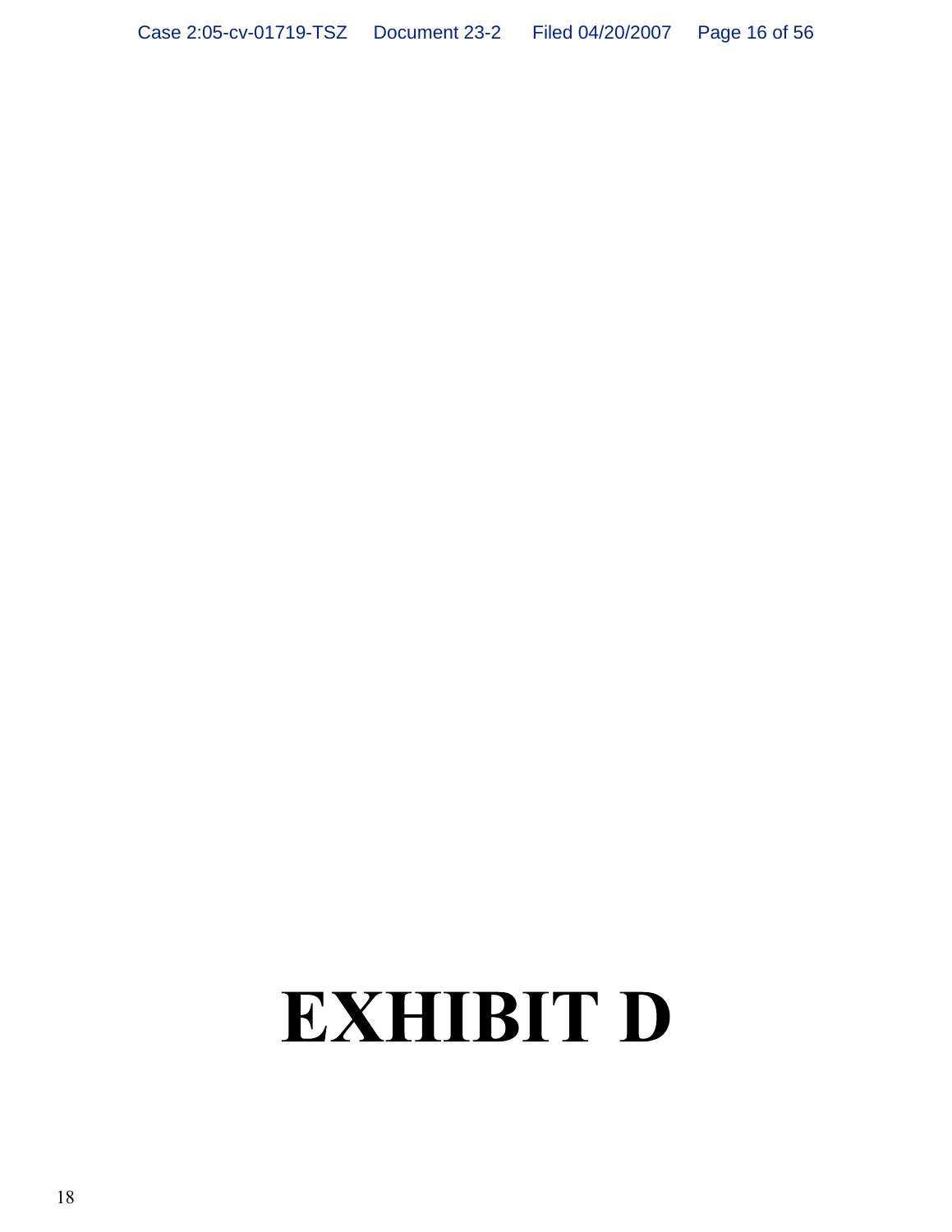UNITED STATES DISTRICT COURT

WESTERN DISTRICT OF SEATTLE AT WASHINGTON

```
---------------------------------------------- x
```
TIM and PENNY PATERSON, husband and wife and the marital community thereof,

Plaintiffs, the contract of the contract of the contract of the contract of the contract of the contract of the contract of the contract of the contract of the contract of the contract of the contract of the contract of th  $N_{\rm O.}: \; \; 2\cdot 05\!-\!{\rm CV}\!-\!01719\!-\!{\rm TSZ}$  and the set of  $\;$ 

-against-

LITTLE, BROWN and COMPANY, a Massachusetts & State Corporation, TIME WARNER BOOK GROUP, a Delaware Corporation, HAROLD EVANS ASSOCIATES, LLC, a New York State Limited Liability Company, HAROLD EVANS and DAVID LEFER,

Defendants.

---------------------------------------------- x

 DEPOSITION of Defendant, HAROLD M. EVANS, taken by the Plaintiffs pursuant to Notice, held at the offices of Davis Wright Tremaine, LLP, 1633 Broadway, New York, New York, on February 6, 2007, at 10:00 a.m., before a Notary Public of the State of New York.

\*\*\*\*\*\*\*\*\*\*\*\*\*\*\*\*\*\*\*\*\*\*\*\*\*\*\*\*\*\*\*\*\*\*\*\*\*\*\*\*\*\*\*\*\*\*\* BARRISTER REPORTING SERVICE, INC. 120 Broadway New York, N.Y. 10271  $212 - 732 - 8066$ 

Page 1  $\parallel$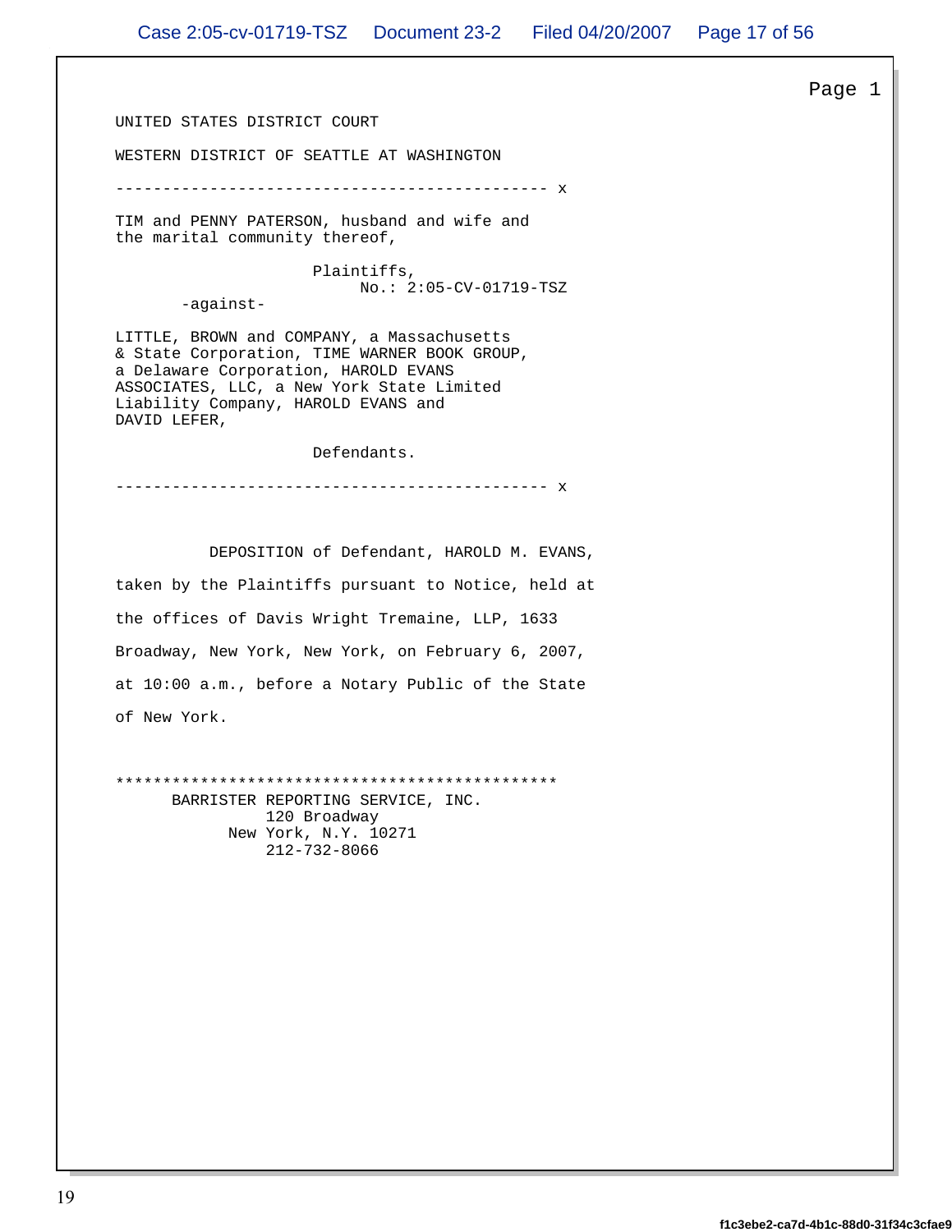|                |                                           | Page $18$ |
|----------------|-------------------------------------------|-----------|
|                | Evans                                     |           |
|                | The purpose was to introduce myself<br>Α. |           |
|                | and say I was writing a history of        |           |
| $\overline{4}$ | innovation of 200 years.                  |           |
|                | And I was interested in -- having         |           |
|                | read "The Silicon Boys" by Mr. Kaplan, I  |           |
|                | was interested in his reference to        |           |
|                | Mr. Kildall's unpublished memoirs, and if |           |
| 9              | she agreed, I would like her to meet my   |           |
| 10             | research people and also introduce me to  |           |
| 11             | Mr. Tom Rolander.                         |           |
| 12             | In the year 2000, did you know of<br>Q.   |           |
| 13             | Mr. Kildall's existence?                  |           |
| 14             | In the year 2000?<br>Α.                   |           |
| 15             | Q.<br>Yes.                                |           |
| 16             | Α.<br>Yes.                                |           |
| $17$           | Do you recall when you knew of his<br>Q.  |           |
| 18             | existence?                                |           |
| 19             | When I read "The Silicon Boys" by<br>Α.   |           |
| 20             | David Kaplan.                             |           |
| 21             | When do you believe that meeting<br>Q.    |           |
| 22             | took place?                               |           |
| 23             | I did not meet Mr. Kaplan. I read<br>Α.   |           |
| 24             | his book.                                 |           |
| 25             | When did the reading?<br>Q.               |           |

 $\mathbf{\mathbf{I}}$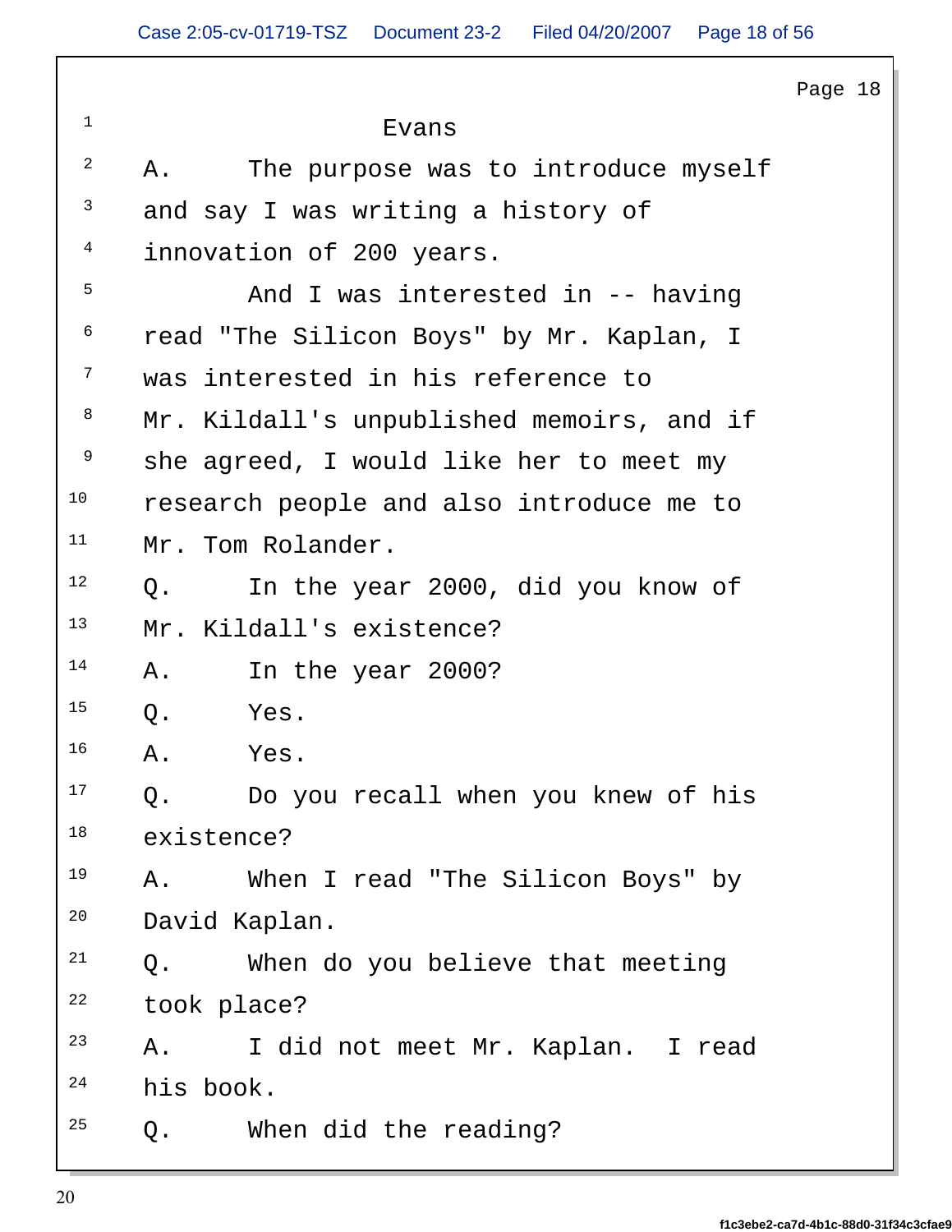|                         |                                            | Page 19 |
|-------------------------|--------------------------------------------|---------|
| $\overline{1}$          | Evans                                      |         |
| $\overline{a}$          | Oh, I would think 1998, 1999.<br><b>A.</b> |         |
| $\overline{\mathbf{3}}$ | Q.<br>Just before beginning your quest to  |         |
| $\overline{4}$          | write the book?                            |         |
| $5\overline{)}$         | I had begun to do -- the book<br>Α.        |         |
| 6                       | required research of 200 years of many     |         |
| $7\overline{ }$         | different innovators, and the first year   |         |
| 8                       | entirely was spent trying to define which  |         |
| 9                       | areas and which individuals.               |         |
| 10                      | Did you ever talk to Mr. Paterson<br>Q.    |         |
| 11                      | about anything?                            |         |
| 12                      | $\mathrm{No}$ .<br>Α.                      |         |
| 13                      | Q.<br>Was there any reason that you chose  |         |
| 14                      | not to speak to him during the five-year   |         |
| 15                      | process of writing the book?               |         |
| 16                      | Α.<br>Yes.                                 |         |
| 17                      | Q.<br>And what is that?                    |         |
| 18                      | Mr. Paterson was on the public<br>Α.       |         |
| 19                      | record in many places and nothing seemed   |         |
| 20                      | to go further. Each statement seemed to    |         |
| 21                      | be very similar. There seemed to be no     |         |
| 22                      | advance.                                   |         |
| 23                      | Did anybody, any of your<br>Q.             |         |
| 24                      | consultants, publishers, editors, agents,  |         |
| 25                      | lawyers suggest to you that you pick up    |         |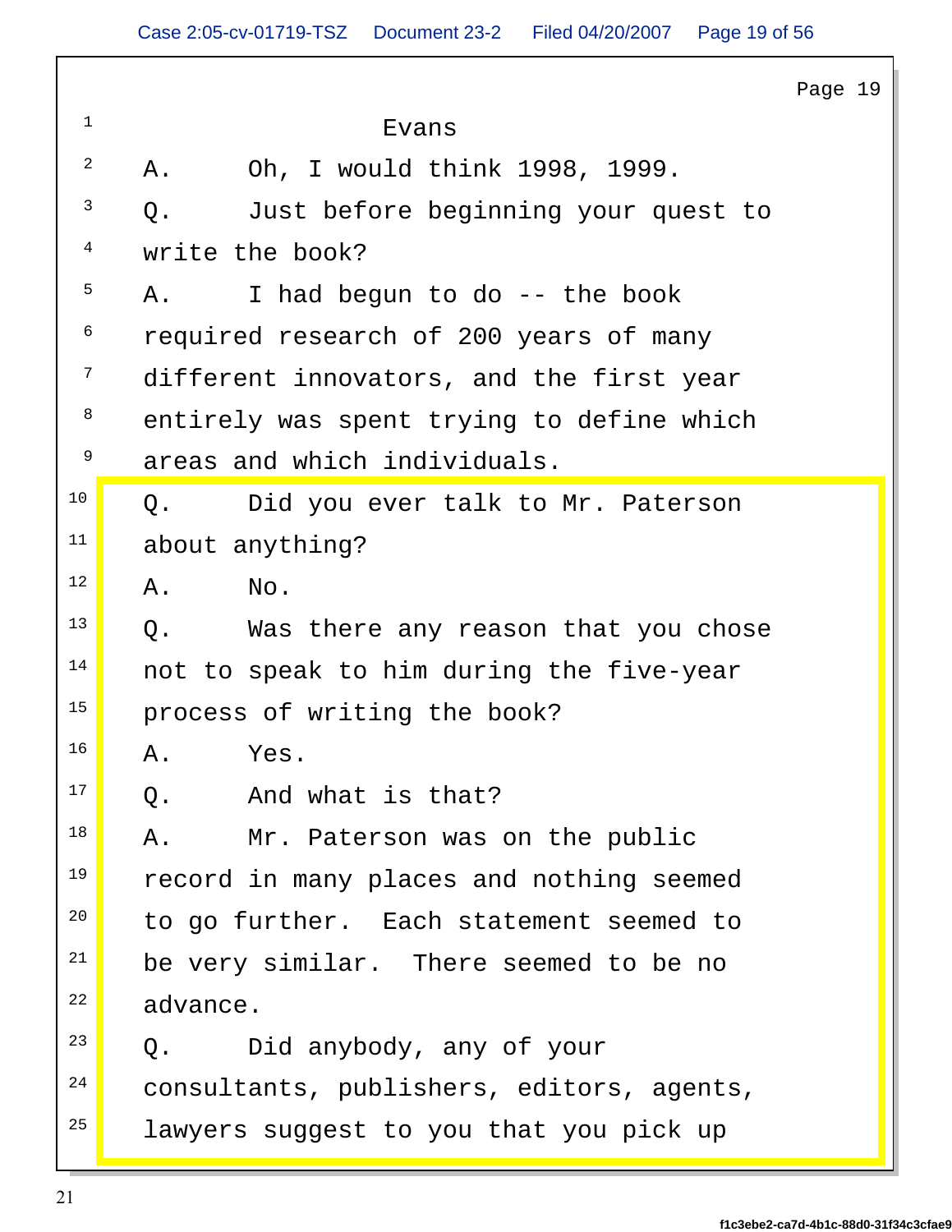|                         | Page 20                                    |
|-------------------------|--------------------------------------------|
|                         | Fyanc                                      |
| $\overline{a}$          | the phone and call Mr. Paterson?           |
| $\overline{\mathbf{3}}$ | Α.<br>No.                                  |
| $4 \mid$                | MR. JOHNSON: I'm going to                  |
| 5 <sup>5</sup>          | object to the question to the              |
| $6\overline{6}$         | extent you're asking for lawyer's          |
| $7\vert$                | advice.                                    |
| 8                       | Strike the<br>MR. TOMKINS:                 |
| 9 <sup>7</sup>          | lawyer's advice.                           |
| 10                      | The answer is<br>THE WITNESS:              |
| 11                      | still no.                                  |
| 12                      | Q.<br>I'm just paraphrasing. So I'm        |
| 13                      | clear, you thought that Mr. Paterson's     |
| 14                      | record was clear enough that no            |
| 15                      | clarification was needed by Mr. Paterson   |
| 16                      | relative to any issues that you wrote      |
| 17                      | about in the Kildall chapter?              |
| 18                      | Α.<br>Yes.                                 |
| 19                      | Q.<br>Did any of the people mentioned in   |
| 20                      | the Kildall chapter suggest that you call  |
| 21                      | Mr. Paterson for his side of the story,    |
| 22                      | clarification, confirmation, whatever that |
| 23                      | looked like?                               |
| 24                      | $\mathop{\rm No}\nolimits$ .<br>Α.         |
| 25                      | Would you agree that the chapter on<br>Q.  |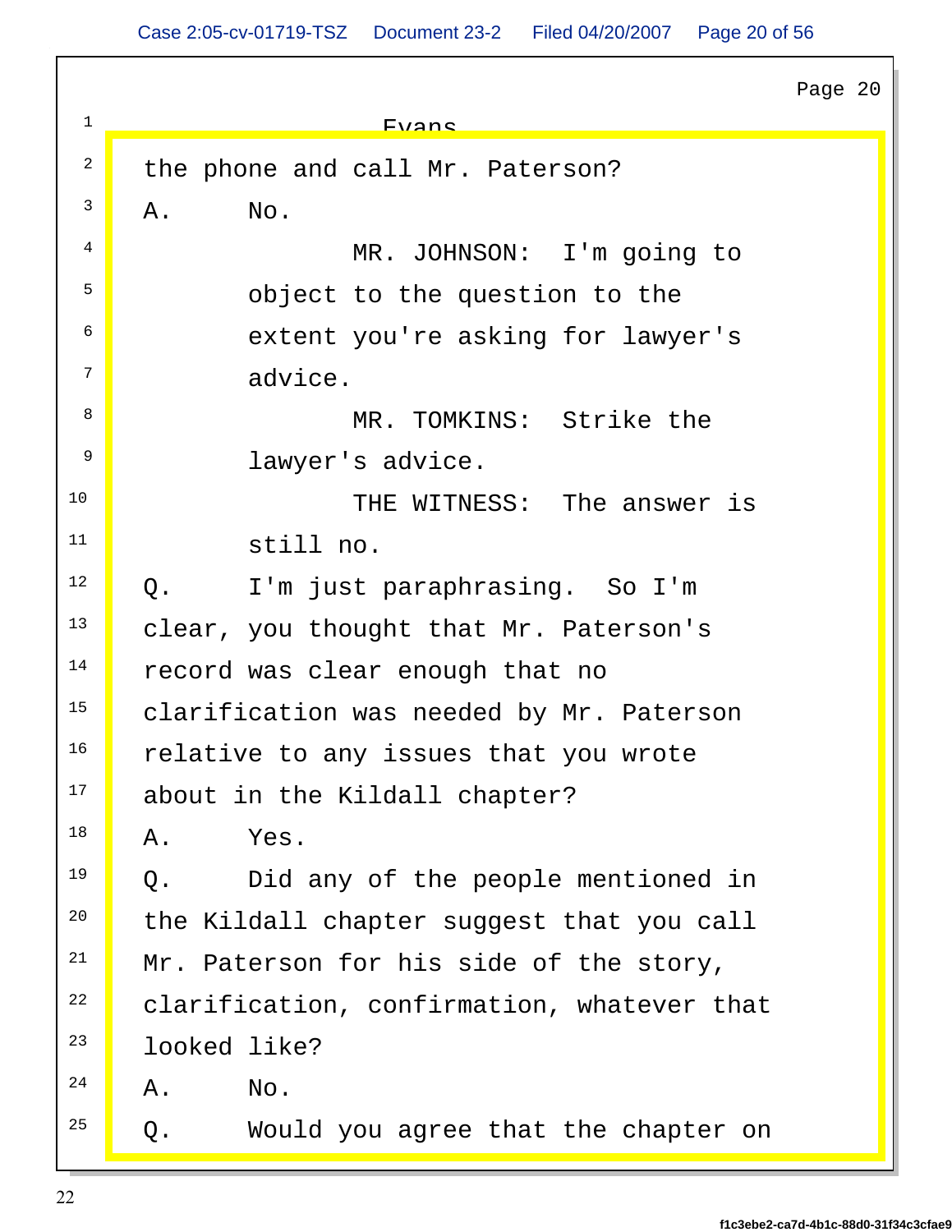|                 |             |                                          | Page 21 |
|-----------------|-------------|------------------------------------------|---------|
|                 |             | <b>Evans</b>                             |         |
| $\overline{a}$  |             | Mr. Kildall put Mr. Paterson in an       |         |
|                 |             | unflattering light?                      |         |
| $4\overline{4}$ | Α.          | No.                                      |         |
| $5\overline{)}$ | Q.          | Did Mrs. Kildall have any insights       |         |
| $6\overline{6}$ |             | that you used in the book?               |         |
| $\overline{7}$  | Α.          | No.                                      |         |
| 8               | Q.          | Did she give you a copy of the           |         |
| 9               |             | manuscript?                              |         |
| 10              | Α.          | $\mathrm{No}$ .                          |         |
| 11              | Q.          | Did you ever have a copy of the          |         |
| 12              | manuscript? |                                          |         |
| 13              | Α.          | Yes.                                     |         |
| 14              | Q.          | How did you get the copy of the          |         |
| 15              | manuscript? |                                          |         |
| 16              | Α.          | From Mr. Kildall's daughter.             |         |
| 17              | $Q$ .       | Excuse me?                               |         |
| 18              | Α.          | Mr. Kildall's daughter.                  |         |
| 19              | Q.          | And her name?                            |         |
| 20              | Α.          | Kristin. K-R-I-S-T-I-N.                  |         |
| 21              | Q.          | Do you think that the chapter on         |         |
| 22              |             | the Kildall matter is consistent with    |         |
| 23              |             | Mr. Tim Paterson's position as stated in |         |
| 24              |             | that chapter?                            |         |
| 25              | Α.          | Can you rephrase that?                   |         |
|                 |             |                                          |         |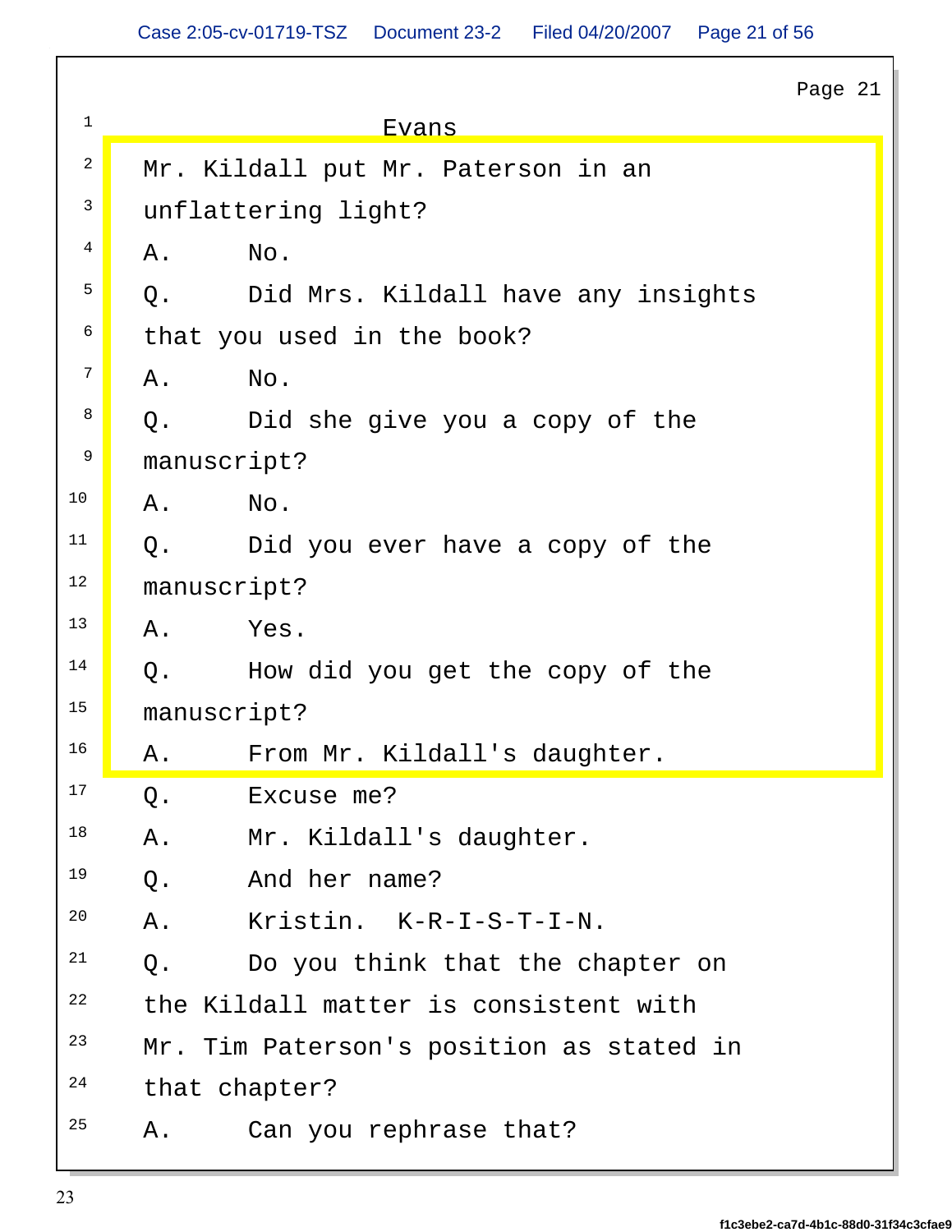|                                           | Page 22 $ $ |
|-------------------------------------------|-------------|
| Evans                                     |             |
| Do you think that Mr. Paterson's<br>Q.    |             |
| position as stated in the chapter is      |             |
| consistent with Mr. Paterson's position?  |             |
| Α.<br>Yes.                                |             |
| So you think what you said about<br>Q.    |             |
| Mr. Paterson in the chapter, good, bad or |             |
| indifferent, is what Mr. Paterson thinks  |             |
| and has thought for some time?            |             |
| Well, I would say yes. He might<br>Α.     |             |
| take a different view.                    |             |
| So it might not be consistent?<br>Q.      |             |
| I think it is.<br>Α.                      |             |
| Q.<br>But if he was going to take a       |             |
| different position, wouldn't you want to  |             |
| know that?                                |             |
| I didn't think he would take. In<br>Α.    |             |
| fact, as of today, and your statement is  |             |
| exactly the same as it was when I wrote   |             |
| the book. I understand Mr. Paterson's     |             |
| position perfectly well.                  |             |
| Could you articulate that?<br>Q.          |             |
| Α.<br>Yes.                                |             |
| Q.<br>Would you?                          |             |
| I did, and I will, and it's in the<br>Α.  |             |
|                                           |             |

 $\mathbf{\mathbf{I}}$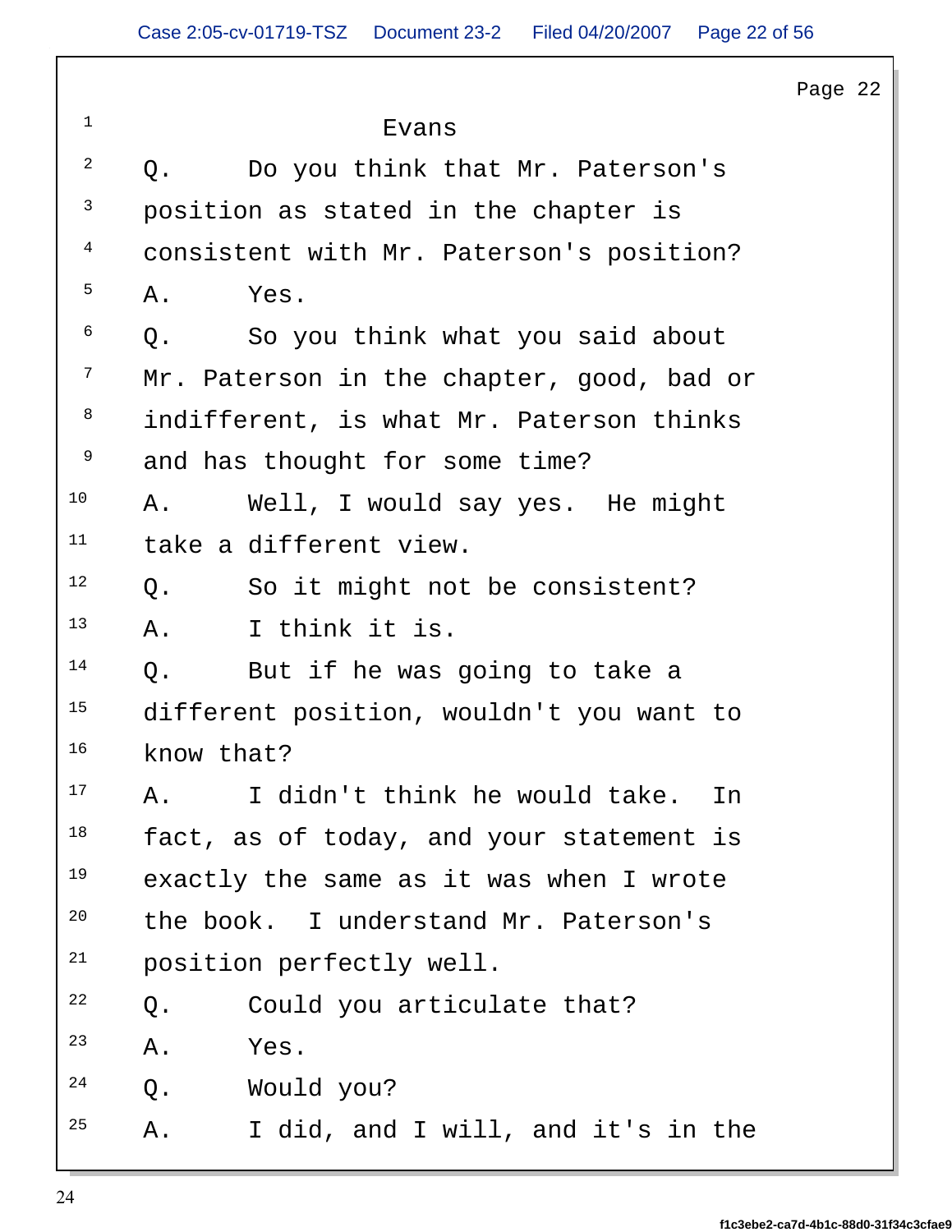|                         |             |                                         | Page 34 |
|-------------------------|-------------|-----------------------------------------|---------|
| $\mathbf{1}$            |             | Evans                                   |         |
| $\overline{a}$          | Q.          | Did your advance cover that as          |         |
| $\overline{\mathbf{3}}$ | well?       |                                         |         |
| $\overline{4}$          | Α.          | Yes.                                    |         |
| 5 <sup>5</sup>          | Q.          | Were there any changes in that book     |         |
| 6                       | from        | the hardback book?                      |         |
| $7\overline{ }$         | Α.          | Yes.                                    |         |
| 8                       | Q.          | Who made those changes?                 |         |
| 9                       | Α.          | I did.                                  |         |
| 10                      | Q.          | Did you have any assistance in          |         |
| 11                      |             | making those changes?                   |         |
| 12                      | Α.          | No.                                     |         |
| 13                      | Q.          | Did you have any input in making        |         |
| 14                      |             | those changes from others?              |         |
| 15                      | Α.          | From others? Well, the changes          |         |
| 16                      |             | reflect -- let me explain. The changes  |         |
| 17                      |             | reflect more of the research I did      |         |
| 18                      | originally. |                                         |         |
| 19                      | Q.          | Do you think you changed anything       |         |
| 20                      |             | significant about Mr. Paterson's        |         |
| 21                      |             | involvement, character, appropriation,  |         |
| 22                      |             | misappropriation from one softback book |         |
| 23                      |             | from the hardback book?                 |         |
| 24                      | Α.          | Yes.                                    |         |
| 25                      | Q.          | Do you think you changed anything       |         |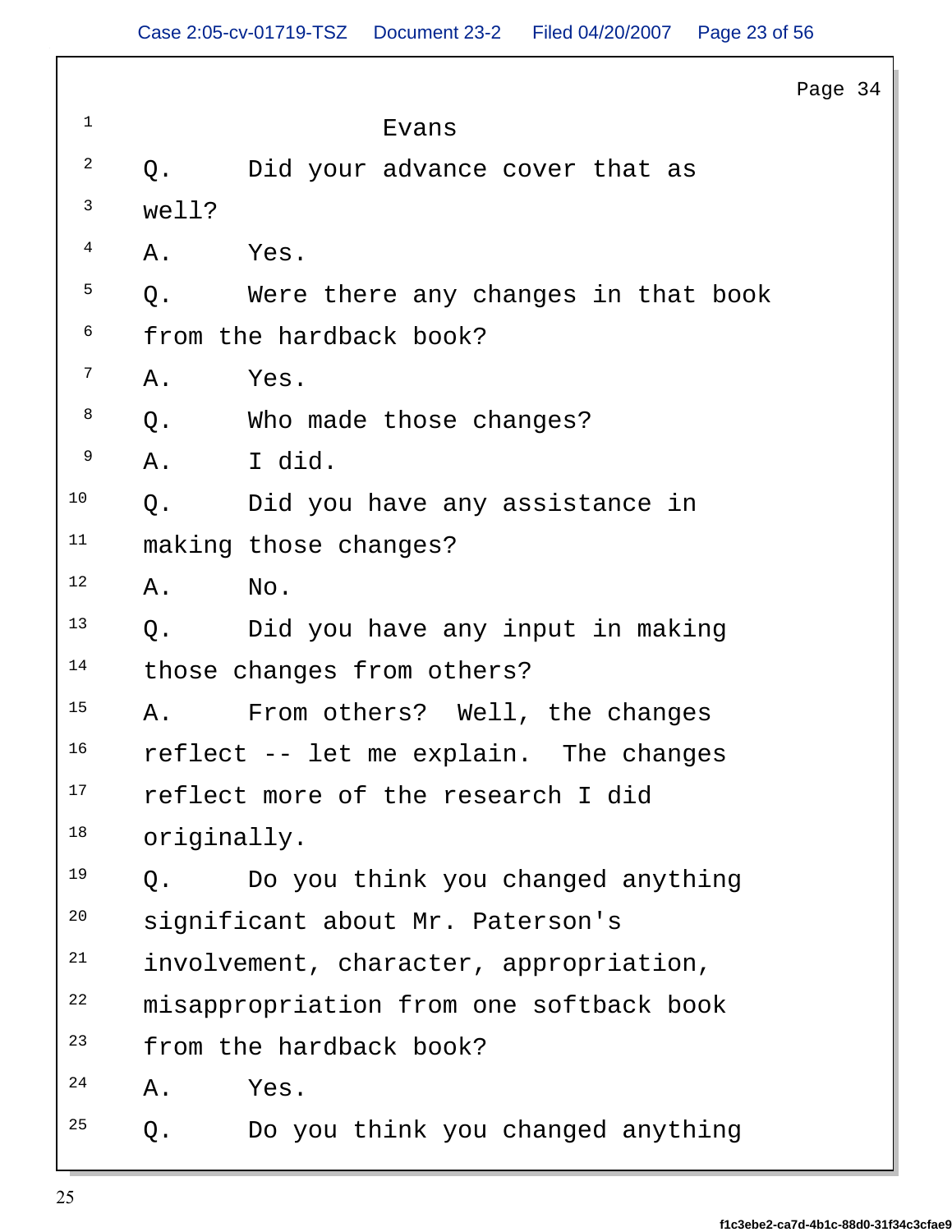|                 | Page 35                                    |
|-----------------|--------------------------------------------|
| $\mathbf{1}$    | Evans                                      |
| $\overline{a}$  | significant?                               |
|                 | Yes.<br>Α.                                 |
| $\overline{4}$  | Q.<br>Can you point out those changes?     |
| $5\overline{)}$ | Most important changes I included<br>Α.    |
| 6               | Mr. Paterson's statement of claim.<br>in   |
| $7\overline{ }$ | In the lawsuit?<br>Q.                      |
| 8               | In the lawsuit.<br>Α.                      |
| 9               | Anything else of significance in<br>Q.     |
| 10              | your opinion?                              |
| 11              | Well, I have to go through it in<br>Α.     |
| 12              | detail. I mean, the drift of the chapter   |
| 13              | is exactly the same as it was in the       |
| 14              | hardback, but I gave more space to various |
| 15              | people.                                    |
| 16              | When I did the original book, I            |
| 17              | didn't want to go on to say this person,   |
| 18 <b> </b>     | this person, this person, this person,     |
| 19 <b> </b>     | this person, this person says it's a       |
| 20              | clone, that Q DOS is a clone. I got so     |
| 21              | tired of reading clone, clone, clone,      |
| 22              | clone, clone, but I did put three or four  |
| 23              | more of those in the paperback, right, and |
| 24              | I acknowledged the vehemence of the        |
| 25              | arguments between Mr. Wharton and          |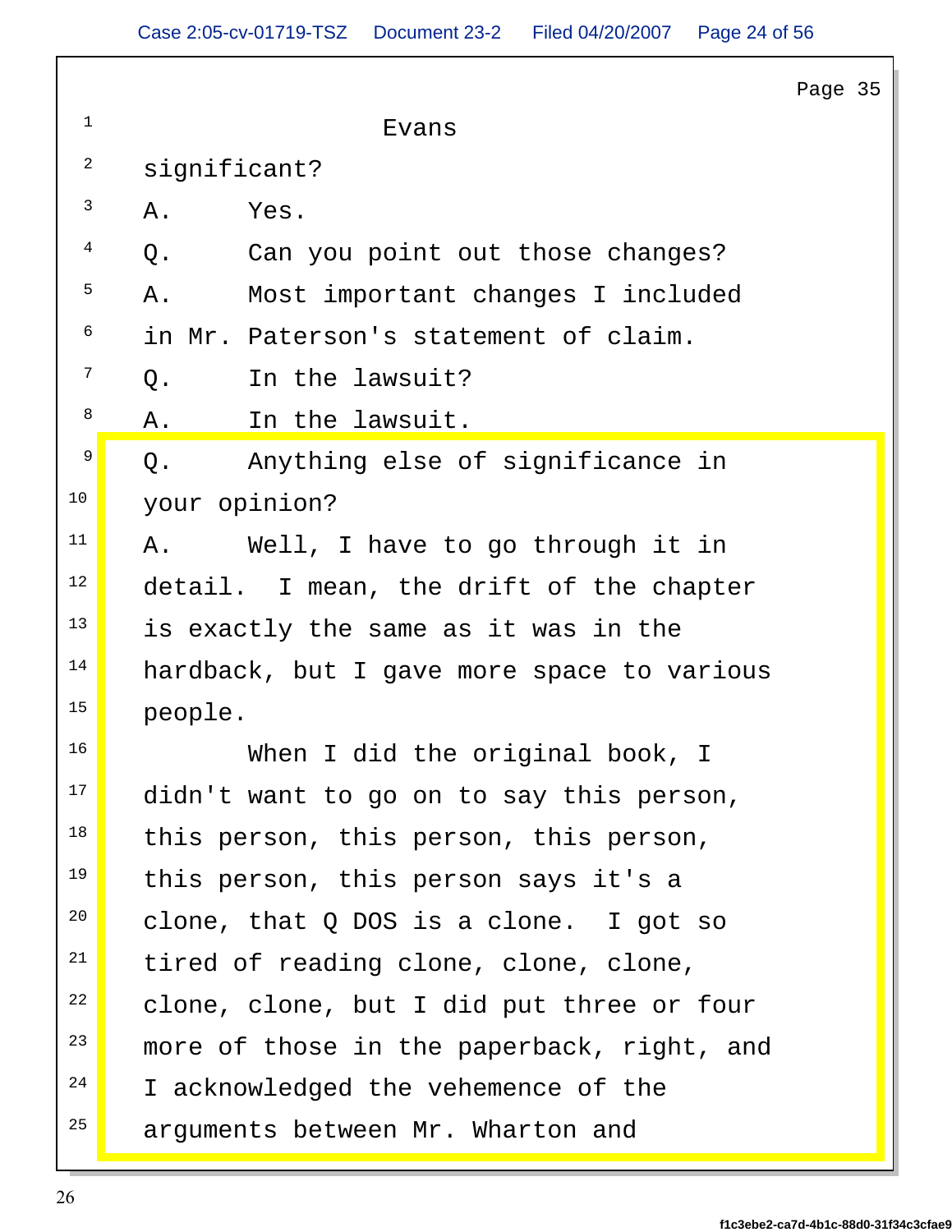Page 36  $\parallel$ 

|                         |                                            | Page 36 |
|-------------------------|--------------------------------------------|---------|
|                         | Evans                                      |         |
|                         | Mr. Paterson in -- I think it's Microsoft  |         |
| $\overline{\mathbf{3}}$ | News.                                      |         |
|                         | And I did also include in the paper        |         |
| 5                       | something I excluded for a variety of      |         |
| - 6                     | reasons for the hardback, the particular   |         |
| $\overline{7}$          | interesting statement of Mr. Paterson when |         |
|                         | he was asked in MicroNews Contributor was  |         |
|                         | he proud of being called "Father of DOS,"  |         |
| 10                      | Mr. Paterson has a very good sense of      |         |
| 11                      | humor and he replied, he said, "I prefer   |         |
| 12                      | `original author.'" I don't like the word  |         |
| 13                      | 'inventor' because it implies a certain    |         |
| 14                      | level of creativity that wasn't really the |         |
| 15                      | case. Besides, ' he laughs, 'there's       |         |
| 16                      | enough people who think it's nothing to be |         |
| 17                      | proud of. If I say 'I invented DOS,' they  |         |
| 18                      | say, `Well, good for you, sucker.'"        |         |
| 19                      | I thought that was very                    |         |
| 20                      | interesting. That showed a man with a      |         |
| 21                      | great sense of humor, and I thought it was |         |
| 22                      | a very fair statement of the situation as  |         |
| 23                      | I'd seen it in the hardback but I didn't   |         |
| 24                      | choose to include it, although Mr. Tom     |         |
| 25                      | Rolander drew that to my attention almost  |         |
|                         |                                            |         |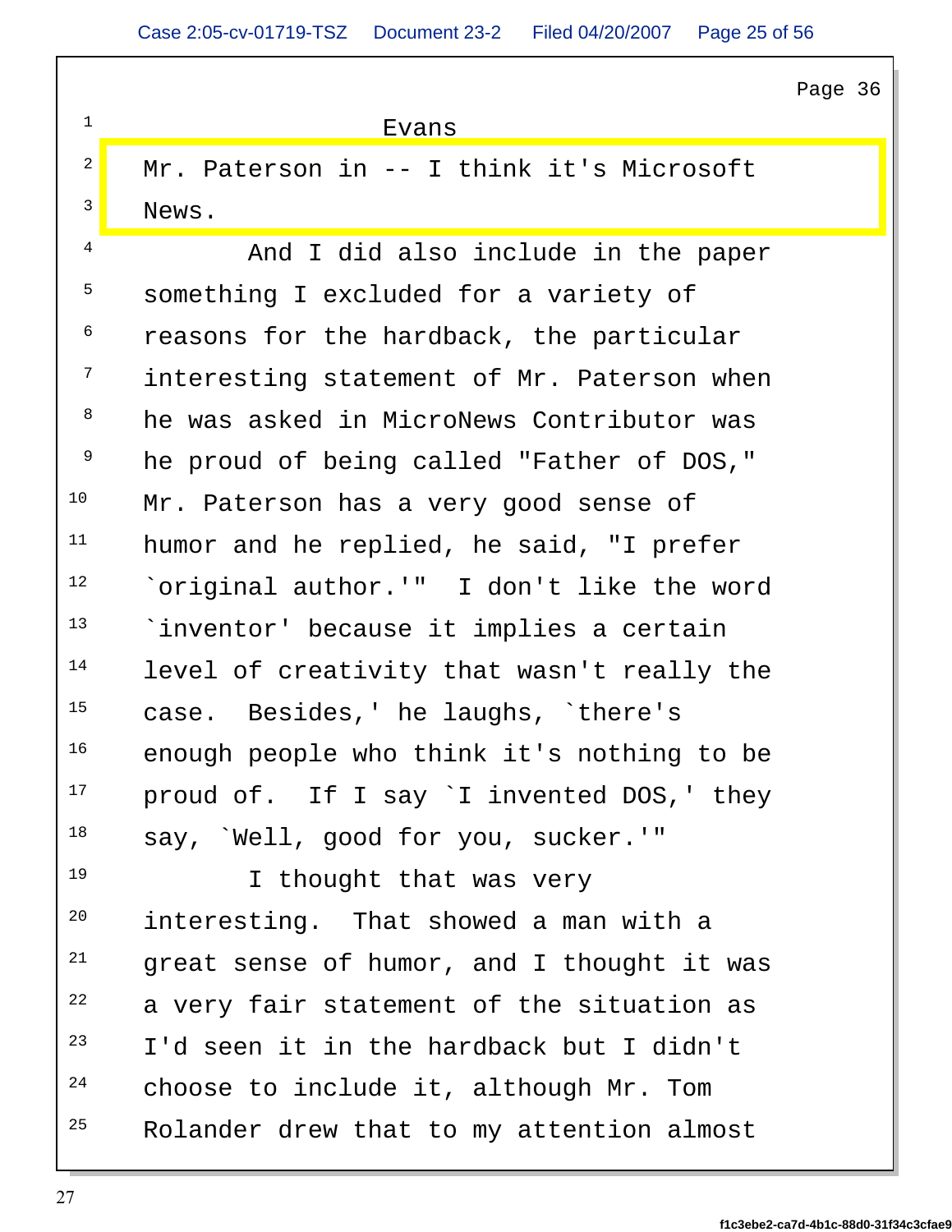|                         | Page 37                                    |  |
|-------------------------|--------------------------------------------|--|
| $\mathbf{1}$            | Evans                                      |  |
| $\overline{a}$          | on the very first meeting. There are a     |  |
| $\overline{\mathbf{3}}$ | few more examples of that.                 |  |
| 4                       | So you have somewhere and maybe,<br>Q.     |  |
| 5 <sup>5</sup>          | for all I know, you provided it the        |  |
| 6                       | changes made from one edition to the       |  |
| $7\overline{ }$         | other?                                     |  |
| 8                       | Yes.<br>Α.                                 |  |
| 9                       | Q.<br>Would that be in a CD form or in a   |  |
| 10                      | paper form from one version to the other?  |  |
| 11                      | It actually reflects it -- it goes<br>Α.   |  |
| 12                      | through so many changes for space, length, |  |
| 13                      | languages, so many people reading it.      |  |
| 14                      | It's reflected in the actual paperback     |  |
| 15                      | itself. I may be the only man alive who    |  |
| 16                      | can identify them all, so I think I've     |  |
| 17                      | answered that question.                    |  |
| 18                      | What were the discussions leading<br>Q.    |  |
| 19                      | up to the second edition?                  |  |
| 20                      | The paperback?<br>Α.                       |  |
| 21                      | Q.<br>Yes.                                 |  |
| 22                      | Well, I read all the reviews both<br>Α.    |  |
| 23                      | on-line or in print of the book. If we     |  |
| 24                      | confine ourselves to the Kildall           |  |
| 25                      | chapter -- is that what you want?          |  |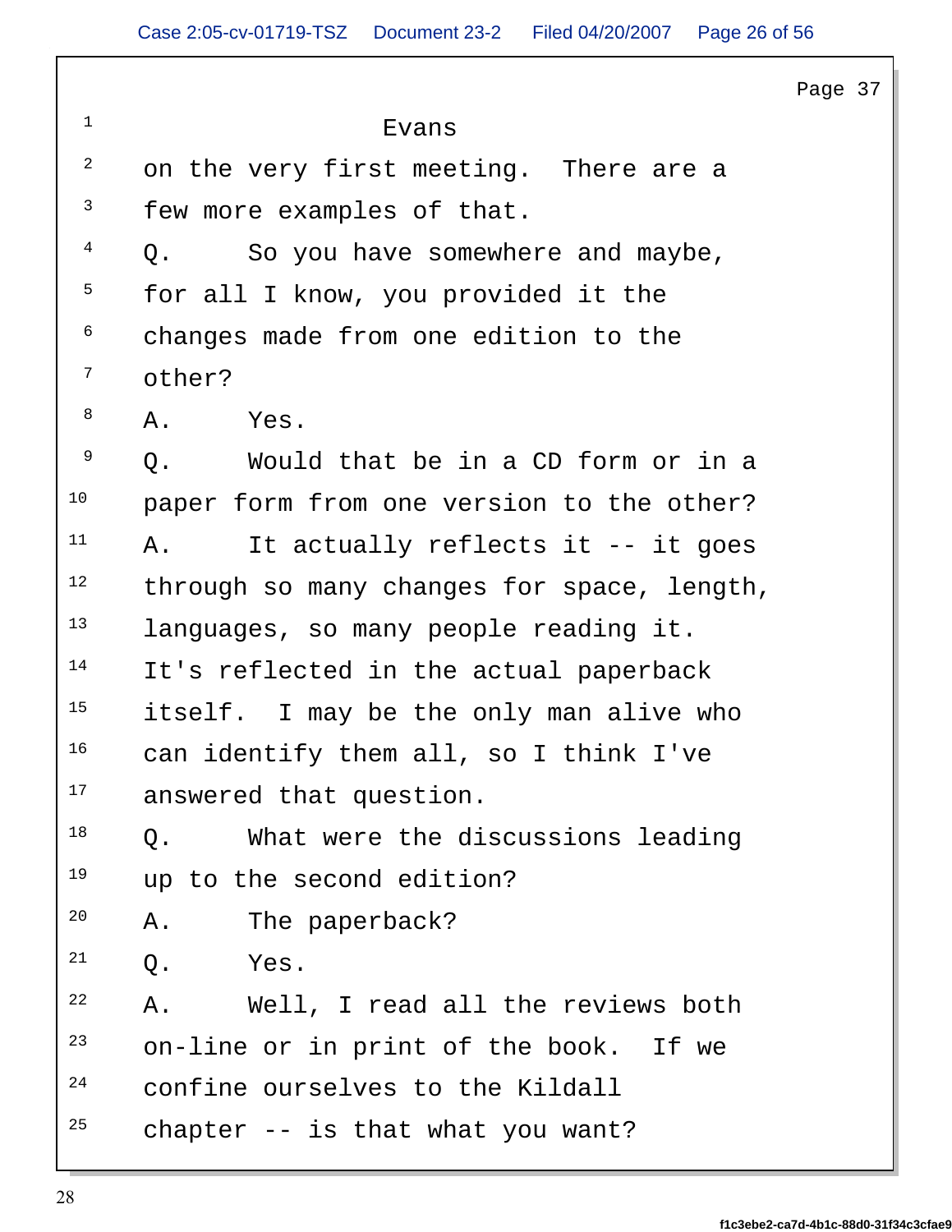|                              | Page $38$                                  |
|------------------------------|--------------------------------------------|
|                              | Evans                                      |
| $\overline{a}$               | Q.<br>Sure.                                |
| $\overline{\mathbf{3}}$      | I read all the reviews and I<br>Α.         |
| $\overline{4}$               | obvious read Mr. Paterson's public         |
| $5\overline{)}$              | statements to newspapers and others, and I |
| $6\overline{6}$              | wanted always to be fair to him, so I took |
| $7\phantom{.0}\phantom{.0}7$ | great care in heeding what he said.        |
|                              | It didn't change my -- nothing that        |
| 9                            | has been said before or since changed the  |
| 10                           | judgments that I made in writing the       |
| 11                           | chapter. I've tried to give a very fair    |
| 12                           | and thorough as possible account of a      |
| 13                           | great public controversy.                  |
| 14                           | Q.<br>A great public --                    |
| 15                           | Α.<br>Controversy.                         |
| 16                           | Q.<br>Controversy.                         |
| 17                           | Yes, controversy. Excuse the<br>Α.         |
| 18                           | English.                                   |
| 19                           | What is your opinion of the<br>Q.          |
| 20                           | semantics of the word "clone"?             |
| 21                           | Well, I looked in the Oxford<br>Α.         |
| 22                           | English Dictionary before I used it in my  |
| 23                           | book. I'm writing about the cloning of a   |
| 24                           | gene by encumbered DNA, and a clone is     |
| 25                           | pretty well an identical copy -- I mean,   |

 $\mathbf l$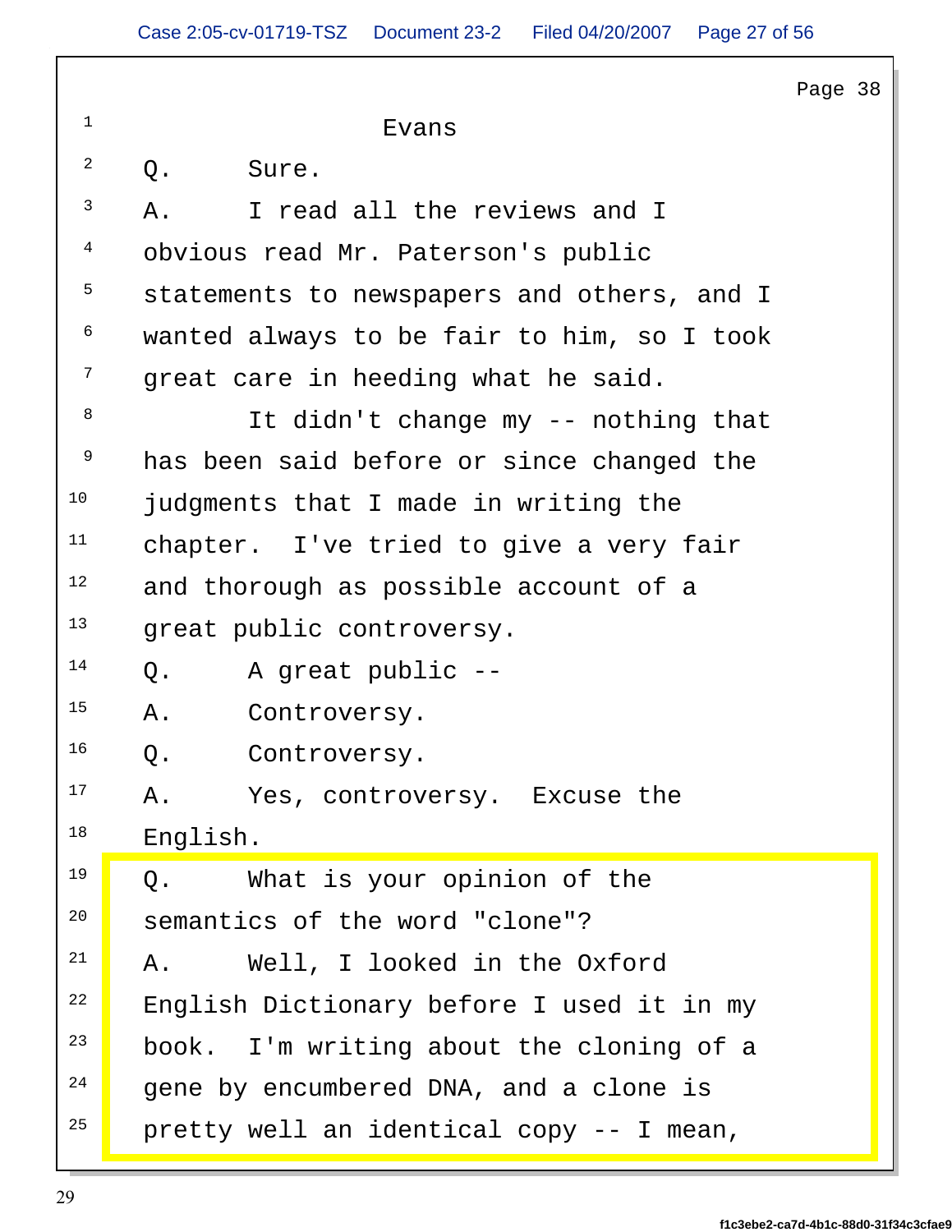|                |                                            | Page 39 |
|----------------|--------------------------------------------|---------|
|                | Evans                                      |         |
|                | the words I used in all these writings     |         |
|                | about CP/M and Q DOS and some of these     |         |
| $\overline{4}$ | give offenses to Mr. Paterson, mimicked,   |         |
| 5 <sup>5</sup> | imitated, clone, copied.                   |         |
|                | I didn't -- "The system was an             |         |
|                | obvious CP/M knockoff," says Gary Rivlin   |         |
| 8 <sup>8</sup> | in "The Plot To Get Bill Gates."           |         |
| - 9            | The book in which Mr. Paterson's           |         |
| 10             | colleagues of the first edition wrote      |         |
| 11             | called "Undocumented," edited by           |         |
| 12             | Mr. Andrew Schulman, S-C-H-U-L-M-A-N, says |         |
| 13             | there was no question of MS DOS            |         |
| 14             | large-scale borrowing from CP/M. As Tim    |         |
| 15             | Paterson would write sometime later,       |         |
| 16             | primary design requirement of MS DOS was   |         |
| 17             | CP/M translation compatibility.            |         |
| 18             | "Translation compatibility" is a           |         |
| 19             | term Mr. Paterson prefers, I understand,   |         |
| 20             | from his point of view, but there is no    |         |
| 21             | question that the overwhelming             |         |
| 22             | predominance of all these references to    |         |
| 23             | this dispute and this controversy used the |         |
| 24             | word clone, mimic, imitate, borrow.        |         |
| 25             | I personally did not use some of           |         |

 $\Gamma$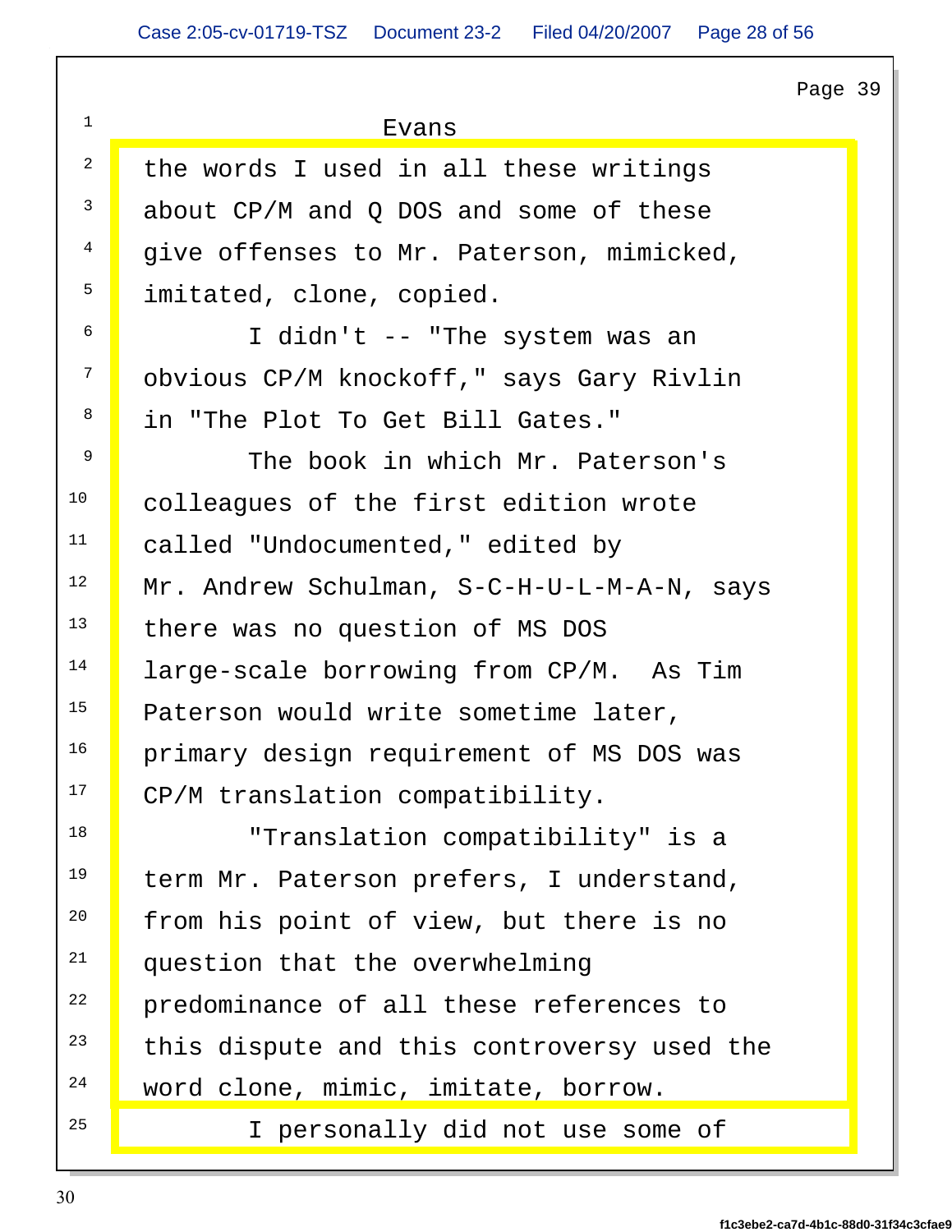|    | Page 40                                    |
|----|--------------------------------------------|
|    | Evans                                      |
|    | the -- I did not reach the conclusion as   |
|    | some people did that it was a conspiracy   |
|    | between IBM and Microsoft. I didn't use    |
|    | that, but I give you probably twenty, at   |
|    | least, references by knowledge of          |
|    | well-known commentators, and they don't    |
|    | change. They're all the same.              |
|    | Did you use in your book in the<br>Q.      |
| 10 | first version or the second the word       |
| 11 | "rip-off"?                                 |
| 12 | I didn't, but Mr. James Wallace, to<br>Α.  |
| 13 | which Mr. Paterson referred, uses the word |
| 14 | "rip-off" quoting Gary Kildall. I quoted   |
| 15 | Gary Kildall and Tom Rolander, both of who |
|    | $16$ used the word "rip-off."              |
| 17 | How about the word "pirate"?<br>Q.         |
| 18 | I didn't use the word "pirate," but<br>Α.  |
| 19 | I probably quoted it. I have to look       |
| 20 | again at it.                               |
| 21 | Mr. Gary Rivlin is the man that            |
| 22 | wrote and said in "The Plot To Get Bill    |
| 23 | Gates" that the system was an obvious CP/M |
| 24 | knockoff. Mr. Paterson admitted he had     |
| 25 | let Q DOS with a CP/M manual at his side   |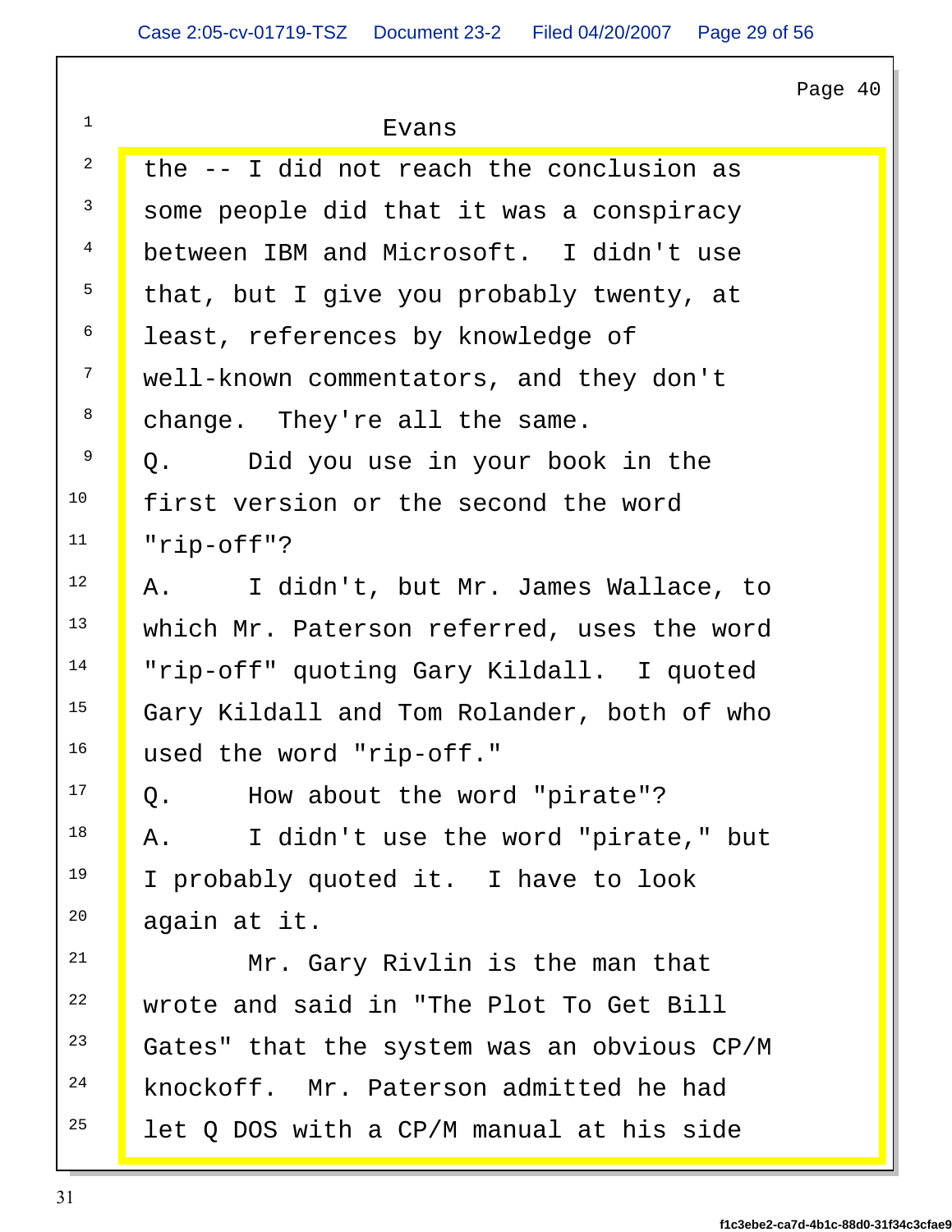|            | Page 41                                    |
|------------|--------------------------------------------|
|            | Evans                                      |
|            | entirely mimicking key components.         |
|            | There are very different variations        |
|            | of this word. I think I used the less      |
|            | colorful ones, probably.                   |
|            | Did you read the book "Hard Drive"<br>Q.   |
|            | by James Wallace and Jim Erikson?          |
|            | Yes, I did.<br>Α.                          |
|            | Did you speak to James Wallace and<br>Q.   |
| 10         | Jim Erikson?                               |
| 11         | No. David Lefer may have done so,<br>Α.    |
| 12         | but I did not.                             |
| 13         | If Mr. Lefer had done so, would he<br>Q.   |
| 14         | have done, kept, produced, have in his     |
| 15         | possession any notes of that conversation? |
|            | $1^{16}$ A. Yes, but I'm not sure he did.  |
| 17         | Yes, I did read "Hard Drive," and I        |
| 18         | was very intrigued by this quote of        |
| 19         | Mr. Paterson: "Kildall phones Paterson,"   |
| $20$       | and Mr. Paterson writes, "I didn't copy    |
| 21         | anything." He tells Mr. Wallace, "I just   |
| 22         | took his printed documentation and did     |
| $\vert$ 23 | something that did the same thing. That's  |
| 24         | not by any stretch violating any kind of   |
| 25         | intellectual property laws. Making a       |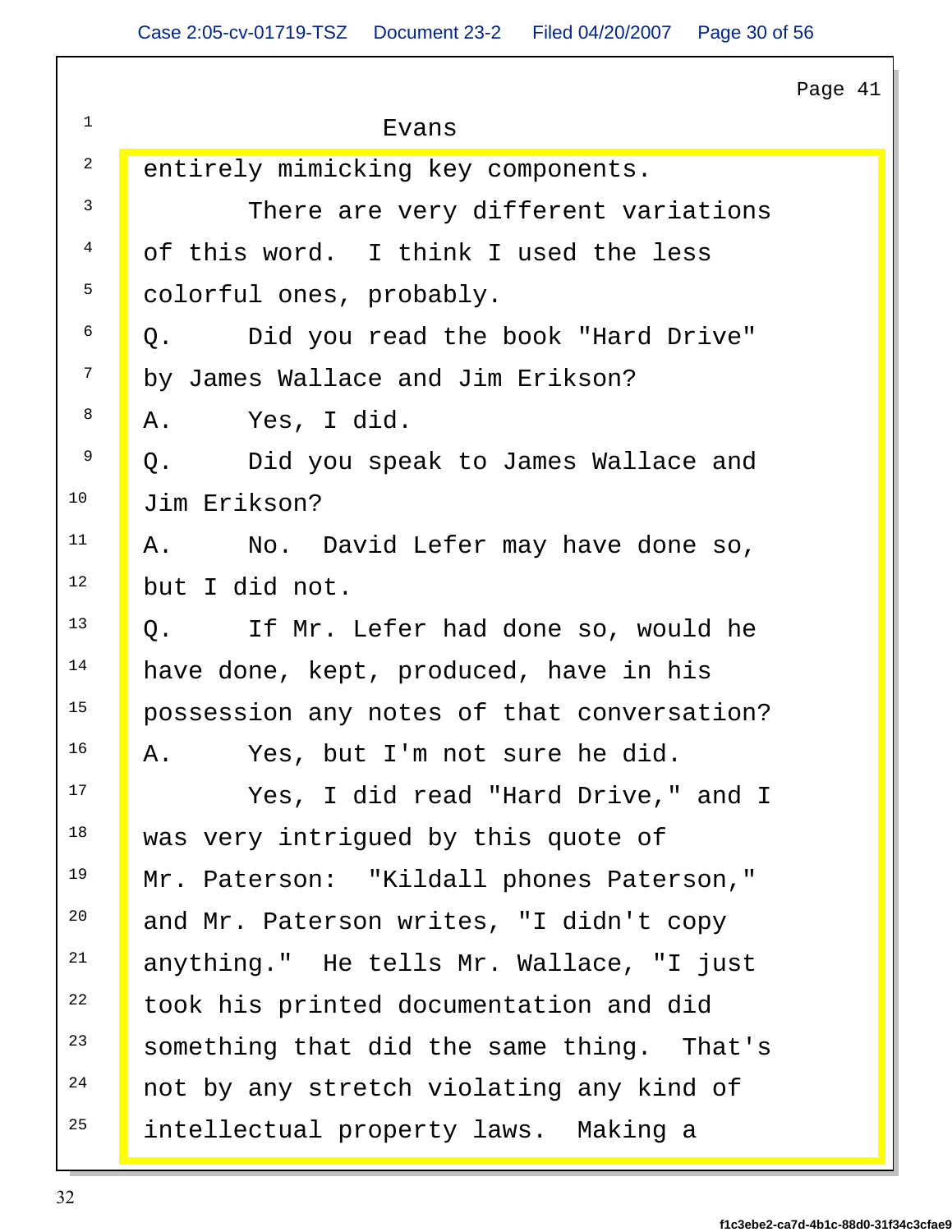|                         |                                            | Page 42 |
|-------------------------|--------------------------------------------|---------|
| $\mathbf{1}$            | Evans                                      |         |
| $\overline{a}$          | recipe in the book does not violate the    |         |
| $\overline{\mathbf{3}}$ | copyright on the recipe. I'd be happy to   |         |
| $4\overline{4}$         | debate this in front of anybody, any       |         |
| 5                       | judge. I never looked to Kildall's code,"  |         |
| 6                       | which I actually did state in the          |         |
| $7\overline{ }$         | hardback, "only his manual." And then in   |         |
| 8 <sup>8</sup>          | the paperback I took issue with            |         |
| 9                       | Mr. Paterson's analogy.                    |         |
| 10                      | Do you think in your own mind that<br>Q.   |         |
| 11                      | Mr. Paterson viewed the CP/M code that     |         |
| 12                      | Mr. Kildall invented versus making a       |         |
| 13                      | distinction between reading a manual and   |         |
| 14                      | the course code?                           |         |
| 15                      | I think Mr. Paterson is very frank<br>Α.   |         |
| 16                      | and candid in his statements of why he     |         |
| 17                      | used Mr. Kildall's API's. He makes it      |         |
| 18                      | absolutely clear here.                     |         |
| 19                      | Q.<br>Do you know what source code is?     |         |
| 20                      | Α.<br>Yes, I understand the difference     |         |
| 21                      | between, and I did reflect Mr. Paterson's  |         |
| 22                      | denial in the book that he borrowed        |         |
| 23                      | Kildall's source code. Kildall makes that  |         |
| 24                      | allegation and I reported that, and I also |         |
| 25                      | reported Mr. Paterson's vehement denial of |         |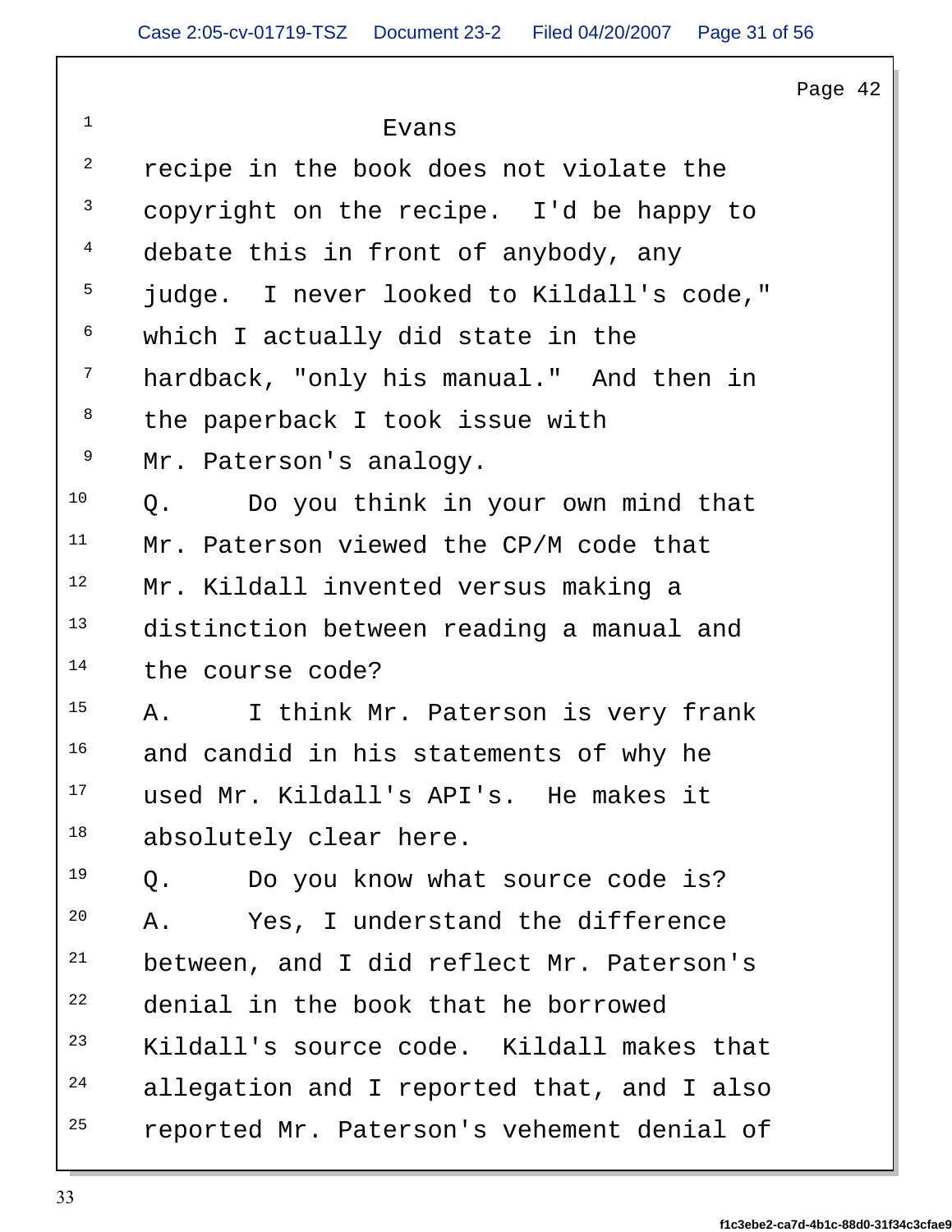|                         |                                            | Page 52 |
|-------------------------|--------------------------------------------|---------|
|                         | Evans                                      |         |
| $\overline{a}$          | authorities. Kildall was no doubt a key    |         |
| $\overline{\mathbf{3}}$ | visionary but not likely to have been      |         |
| $\overline{4}$          | alone."                                    |         |
| $5\overline{)}$         | Would you agree with that                  |         |
| 6                       | statement?                                 |         |
| 7                       | Α.<br>Yes.                                 |         |
| 8                       | Would you agree that one of those<br>Q.    |         |
| 9                       | other people that might stand tall in this |         |
| 10                      | dispute would have been Tim Paterson?      |         |
| 11                      | Α.<br>Yes.                                 |         |
| 12                      | Q.<br>And yet you didn't talk to him?      |         |
| 13                      | Α.<br>No, I think I represented            |         |
| 14                      | Mr. Paterson's position very fairly.       |         |
| 15                      | I've acknowledged already the three        |         |
| 16                      | major, one of which is controversial,      |         |
| 17                      | which is the API's, the conversion of an   |         |
| 18                      | Intel 8086 chip, and I've acknowledged     |         |
| 19                      | Mr. Paterson's contributions.              |         |
| 20                      | The only area of argument seems to         |         |
| 21                      | be the cloning, mimicking. You keep using  |         |
| 22                      | the word "pirating," which I didn't use,   |         |
| 23                      | of Kildall's API's.                        |         |
| 24                      | By the way, in answer to the point         |         |
| 25                      | about the general state, I did write a     |         |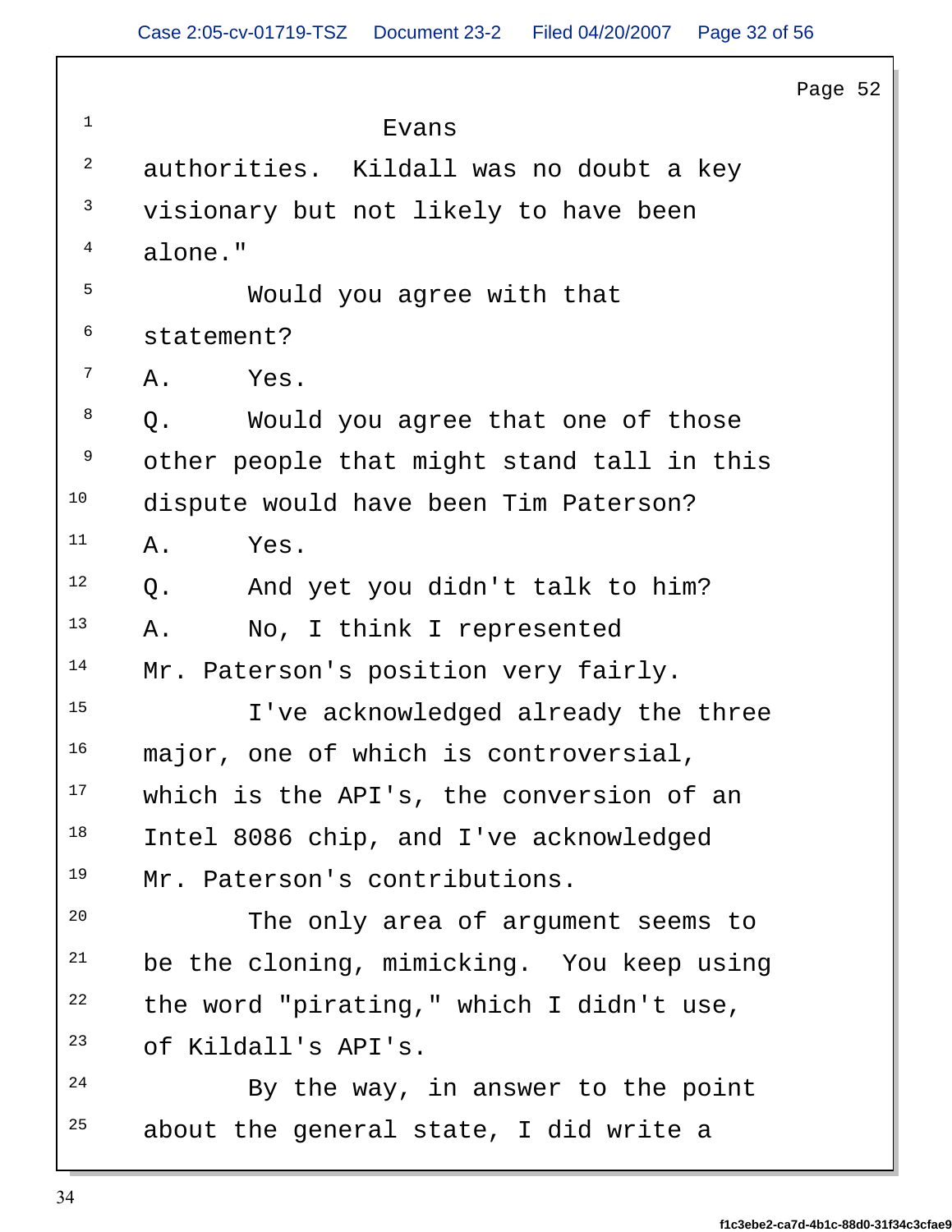|                         |                                            | Page $53$ |
|-------------------------|--------------------------------------------|-----------|
|                         | Evans                                      |           |
| $\overline{c}$          | chapter in the book on all the other       |           |
| $\overline{\mathbf{3}}$ | people in Silicon Valley. Bob Noyce and    |           |
| $\overline{4}$          | Moore and Bardeen and so on made a major   |           |
| $5\overline{)}$         | contribution to the development. In fact,  |           |
| 6                       | in the book I go from the Edison's failure |           |
|                         | to detect electrons to Fleming's success   |           |
| 8 <sup>8</sup>          | and Armstrong's success and Jack Kilby,    |           |
| 9                       | and so on and so on.                       |           |
| 10                      | MR. TOMKINS:<br>Would you mark             |           |
| 11                      | this as Exhibit 58.                        |           |
| 12                      | (Whereupon a document was                  |           |
| 13                      | marked as Exhibit 58 for                   |           |
| 14                      | identification, as of this date.)          |           |
| 15                      | Mr. Evans, did I hear you say<br>Q.        |           |
| 16                      | earlier that you had read "Hard Drive"?    |           |
| 17                      | Α.<br>Yes.                                 |           |
| 18                      | Did you rely on this book as a<br>Q.       |           |
| 19                      | reference to and help you in writing your  |           |
| 20                      | chapter?                                   |           |
| 21                      | At least ten books I read on this,<br>Α.   |           |
| 22                      | and this is just one of them.              |           |
| 23                      | The author suggests that the IBM --<br>Q.  |           |
| 24                      | that IBM requested that Mr. Kildall make a |           |
| 25                      | 16-bit version of CP/M, but he would not   |           |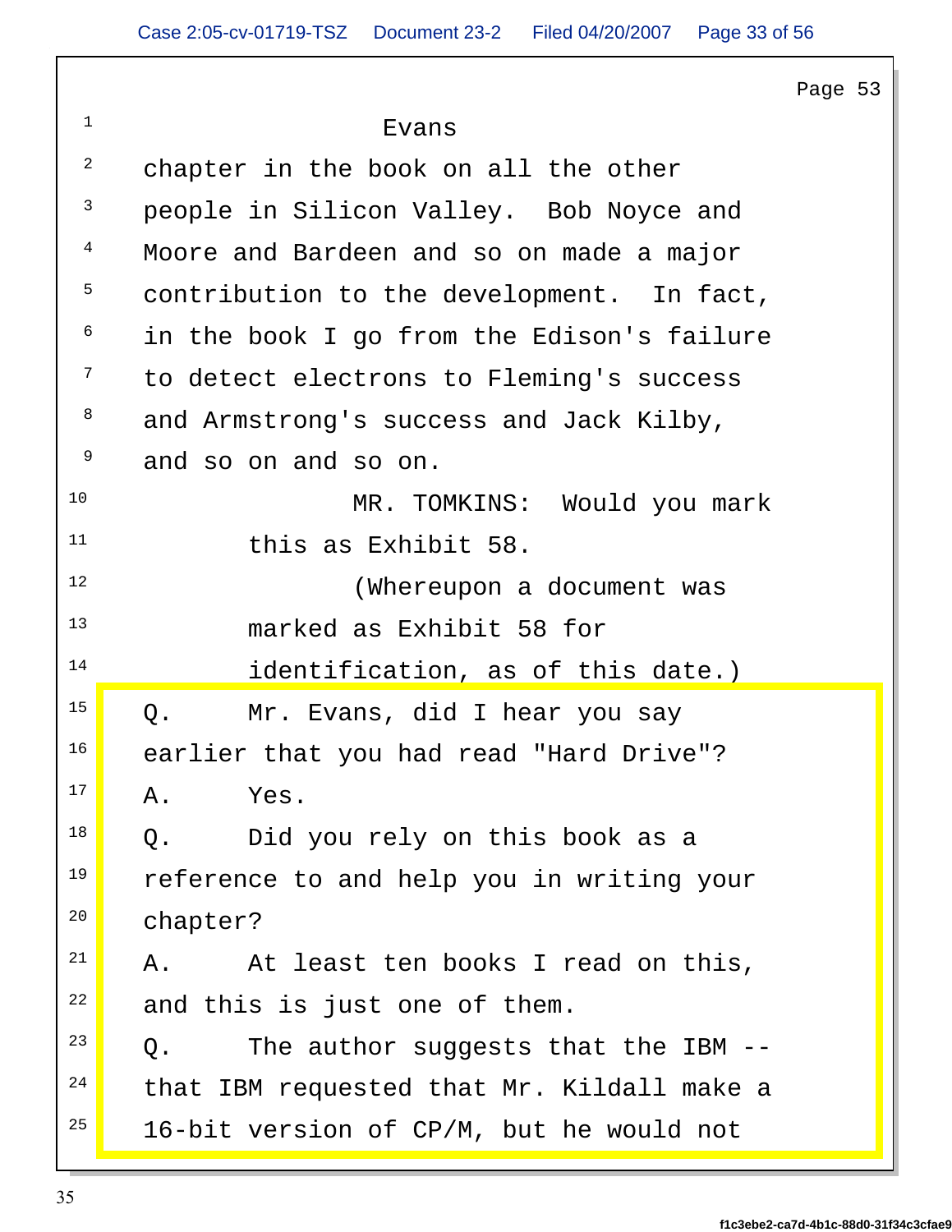|                                    | Page 54                                    |
|------------------------------------|--------------------------------------------|
|                                    | Evans                                      |
| $\overline{a}$                     | agree to spend the money on it.            |
| $\begin{array}{c c} 3 \end{array}$ | Do you agree with that statement?          |
| $\overline{4}$                     | Α.<br>Say that again.                      |
| 5 <sup>1</sup>                     | The author suggests that IBM --<br>Q.      |
| 6                                  | Mr. Wallace?<br>Α.                         |
| $7 \mid$                           | Q.<br>Yes -- requested that Gary Kildall   |
| 8                                  | make a 16-bit version of CP/M, but Kildall |
| $\begin{array}{c c} 9 \end{array}$ | did not agree to spend the money on it.    |
| 10                                 | My reading of that history is that<br>Α.   |
| 11                                 | Kildall made a mistake in not developing   |
| 12                                 | an 86 system, and when he did another      |
| 13                                 | program and came to the 86 system later    |
| 14                                 | than he should have done, and I would      |
| 15                                 | agree with that as a statement.            |
| 16                                 | Q.<br>Did you rely on any of the passages  |
| 17                                 | in the "Hard Drive" book in your chapter?  |
| 18                                 | Well, Mr. Wallace and Mr. Erikson<br>Α.    |
| 19                                 | said pretty well like Andrew Manes and     |
| 20                                 | other people that Mr. Paterson referred to |
| 21                                 | and all the other computer commentators,   |
| 22                                 | it was a huge number about -- I thought it |
| 23                                 | particularly interesting. Mr. Wallace      |
| 24                                 | said that Mr. Paterson -- and I sympathize |
| 25                                 | with Mr. Paterson here -- has had to read  |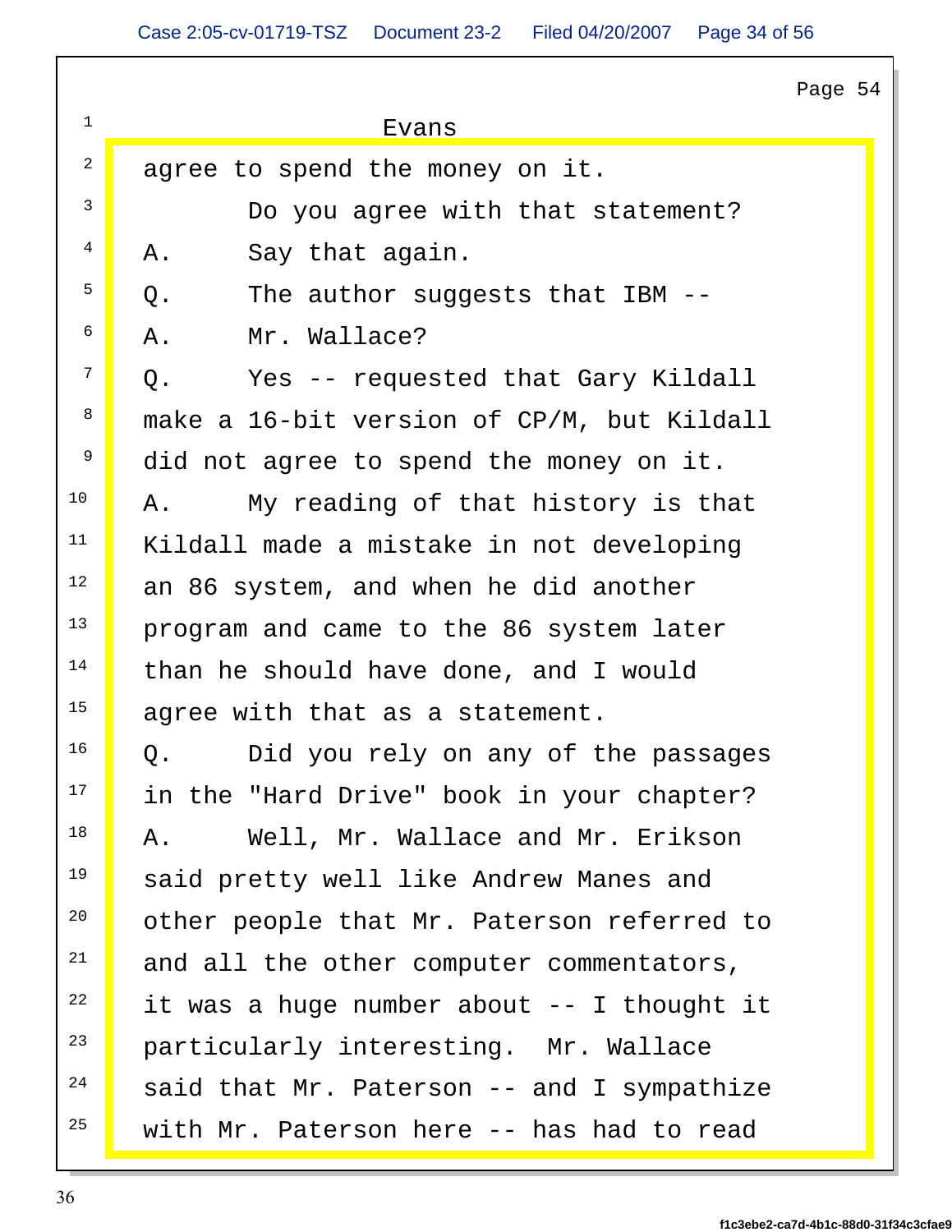Page 55  $\parallel$  $\frac{1}{1}$  and  $\frac{1}{1}$  and  $\frac{1}{1}$  and  $\frac{1}{1}$  and  $\frac{1}{1}$  and  $\frac{1}{1}$  and  $\frac{1}{1}$  and  $\frac{1}{1}$  and  $\frac{1}{1}$  and  $\frac{1}{1}$  and  $\frac{1}{1}$  and  $\frac{1}{1}$  and  $\frac{1}{1}$  and  $\frac{1}{1}$  and  $\frac{1}{1}$  and  $\frac{1}{1}$  a Evans <sup>2</sup> over the years that he ripped off CP/M, 3 just as Gary Kildall had to read over the <sup>4</sup> years that he lost the deal because he <sup>5</sup> went flying. These two inventors were in Theory <sup>6</sup> a similar position in that regard. <sup>7</sup> Q. The authors seem to indicate, and The The authors seem to indicate, and <sup>8</sup> they even use the words, that Mr. Paterson **the U** 9 was the father of DOS. I take it you do <sup>10</sup> not agree with that?  $11$  A. I do agree that he's the father of <sup>12</sup> DOS. Bill Gates says so.  $13$  Q. So you agree that Paterson is the <sup>14</sup> father of DOS?  $15$  A. Yes. The grandfather may be a <sup>16</sup> different question. <sup>17</sup> Q. Were you aware in your research 18 that Gary Kildall had contacted <sup>19</sup> Mr. Paterson to ask for one of his CPU <sup>20</sup> boards and promised him that his new  $21$  version of CP/M would be readied by  $22$  December, but that never came about, but <sup>23</sup> by April of that next year Paterson built  $2^4$  his own?  $25$  A. I'm aware of all the frustration of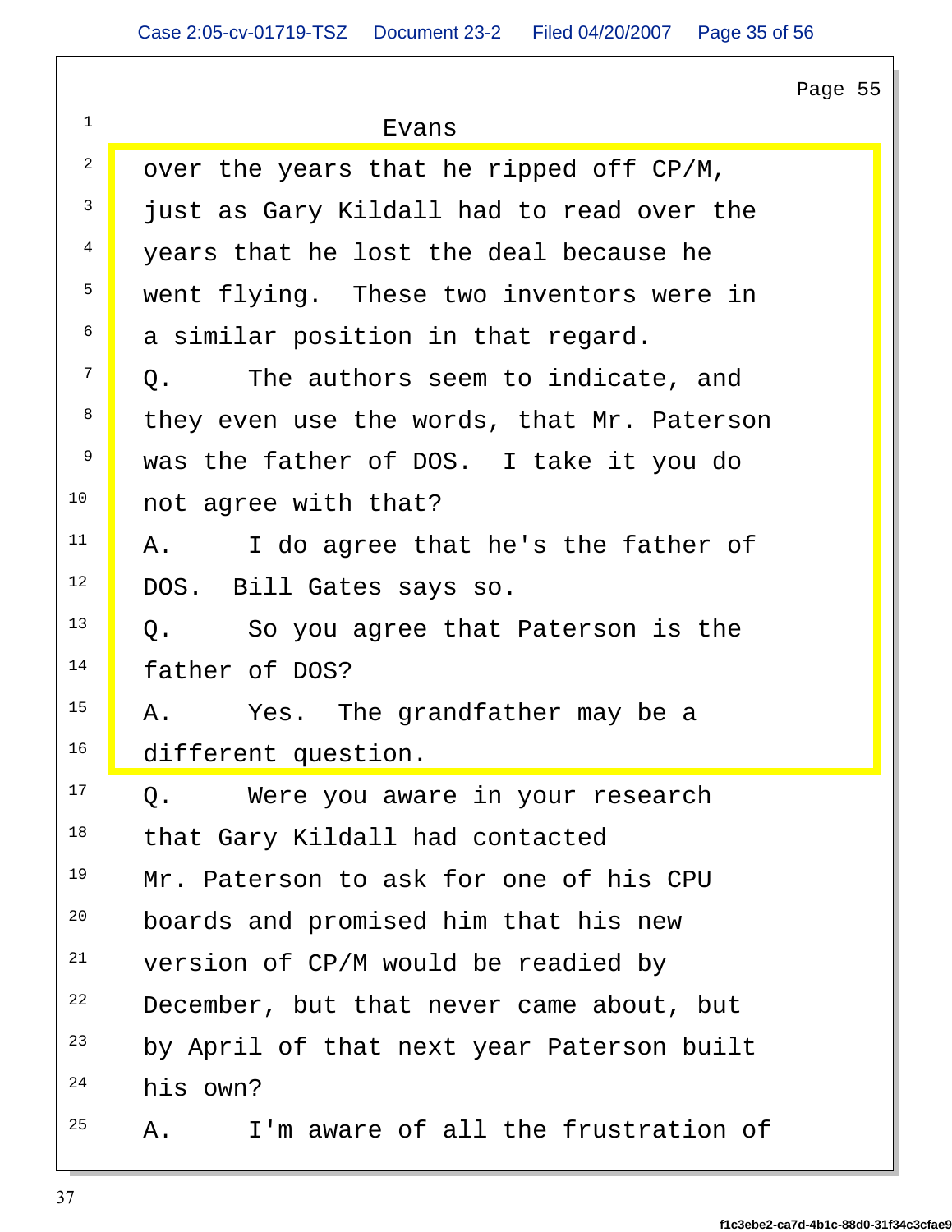|                         |                                           | Page 56 |
|-------------------------|-------------------------------------------|---------|
| $\overline{1}$          | Evans                                     |         |
| $\overline{a}$          | the people working for the 86.            |         |
| $\overline{\mathbf{3}}$ | Q.<br>Are you aware that Mr. Paterson's   |         |
| $4\overline{ }$         | position is not that he ripped off        |         |
| 5 <sup>5</sup>          | Mr. Kildall in any way?                   |         |
| 6                       | Yes.<br><b>A.</b>                         |         |
| $7\overline{ }$         | Do you agree or disagree?<br>Q.           |         |
| 8                       | I wouldn't use the word "rip-off."<br>Α.  |         |
| 9                       | Q.<br>Didn't you use the word "rip-off"   |         |
| 10                      | in your book?                             |         |
| 11                      | No, I reported the use of the word<br>Α.  |         |
| 12                      | "rip-off." I prefer the word "cloned" or  |         |
| 13                      | "borrowed" or "mimicked," which           |         |
| 14                      | Mr. Paterson freely acknowledges.         |         |
| 15                      | He said it was like a recipe. He          |         |
| 16                      | took the recipe, and I criticized that    |         |
| 17                      | analogy in my paperback because I don't   |         |
| 18                      | think it's a fair analogy.                |         |
| 19                      | Do you know who Andrew Orlowski is,<br>Q. |         |
| 20                      | $O-R-L-O-W-S-K-I$ ?                       |         |
| 21                      | $\mathop{\rm No}\nolimits$ .<br>Α.        |         |
| 22                      | Do you know what The Register is, a<br>Q. |         |
| 23                      | United Kingdom paper?                     |         |
| 24                      | It must be very obscure.<br>Α.            |         |
| 25                      | Who is Gail Buckland?<br>Q.               |         |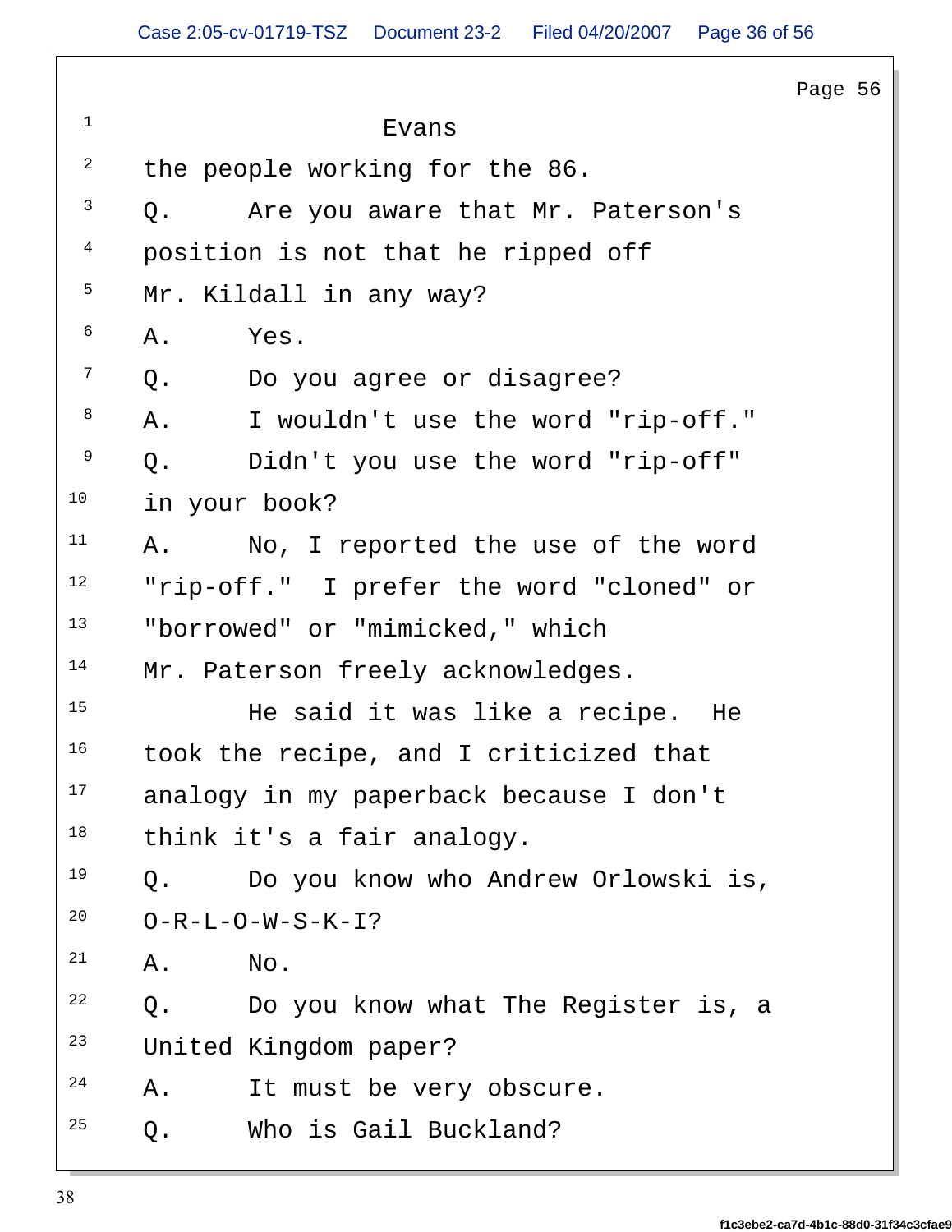|                         | Page 76                                      |
|-------------------------|----------------------------------------------|
| $\overline{1}$          | Evans                                        |
| $\overline{a}$          | I think he's on page 522 of the<br>Q.        |
| $\overline{\mathbf{3}}$ | softback.                                    |
| $\overline{4}$          | I didn't include everybody I read<br>Α.      |
| $5\overline{)}$         | or talked to.                                |
| 6                       | Oh, yes, I do remember him now,              |
|                         | $7$ yes.                                     |
|                         | Q.<br>Did he see the Kildall chapter?        |
| 9                       | No, not to my knowledge.<br>Α.               |
| 10                      | Q.<br>Do you have a list of people in the    |
| 11                      | book that you sent a chapter to for          |
| 12                      | comment before the softback was published?   |
| 13                      | Maybe, but I don't know. I can't<br>Α.       |
| 14                      | remember.                                    |
| 15                      | If there was such a list, you would<br>$Q$ . |
| 16                      | have produced it to your counsel?            |
| 17                      | I don't think we annotated a list,<br>Α.     |
| 18                      | but we could research it if you'd like.      |
| 19                      | MR. TOMKINS: I might ask                     |
| 20                      | you to do that.                              |
| 21                      | MR. JOHNSON: My                              |
| 22                      | understanding was your requests              |
| 23                      | were related to the hardback which           |
| 24                      | is what the subject of the lawsuit           |
| 25                      | is about. If we're talking about             |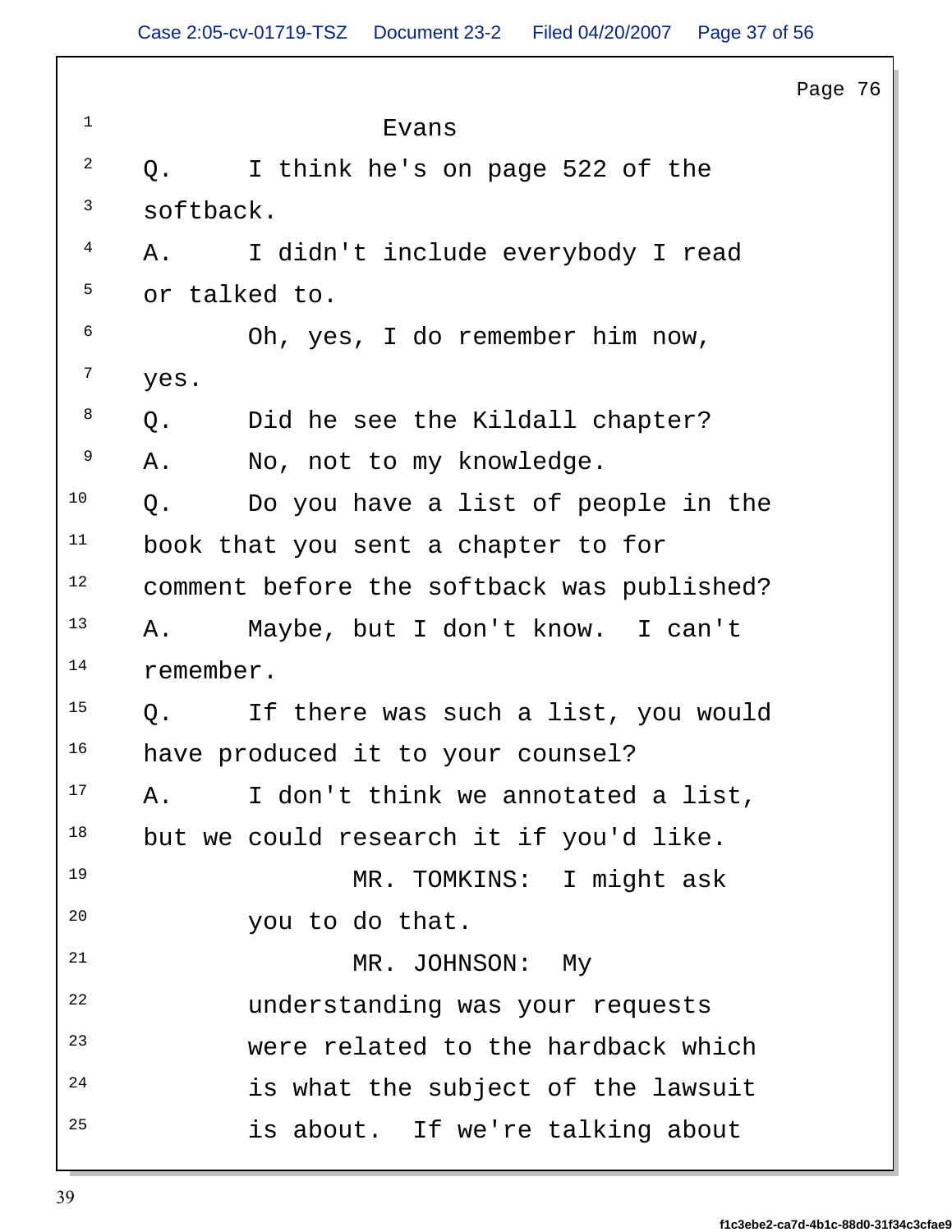|                         |           |                                          | Page 77 |
|-------------------------|-----------|------------------------------------------|---------|
| $\mathbf{1}$            |           | Evans                                    |         |
| $\overline{a}$          |           | the softback, that is a different        |         |
| $\overline{\mathbf{3}}$ |           | issue.                                   |         |
| $\overline{4}$          |           | Please understand that the               |         |
| $5\overline{)}$         |           | lawsuit, and as I understand your        |         |
| 6                       |           | request for production, related to       |         |
| $7\overline{ }$         |           | the subject of the lawsuit.              |         |
| 8                       | Q.        | Do you know who Al Fasoldt is?           |         |
| 9                       |           | $F - A - S - O - L - D - T$ .            |         |
| 10                      | Α.        | Yes.                                     |         |
| 11                      | $Q$ .     | Who is he?                               |         |
| 12                      | Α.        | He's a computer commentator.             |         |
| 13                      | Q.        | Tell me how you met him.                 |         |
| 14                      | Α.        | No.                                      |         |
| 15                      | Q.        | Did you interview him?                   |         |
| 16                      | Α.        | No. He wrote remarks saying a disk       |         |
| 17                      |           | operating system, a computer without a   |         |
| 18 <mark> </mark>       |           | disk operating system is too dumb to do  |         |
| 19 <mark> </mark>       |           | anything useful. I thought it was a nice |         |
| 20                      |           | joke. He's not commenting on this issue. |         |
| 21                      | Q.        | You didn't have any discussions          |         |
| 22                      | with him? |                                          |         |
| 23                      | Α.        | No. I would be here for a million        |         |
| 24                      |           | years having discussions with all the    |         |
| 25                      |           | people that commented on this issue. The |         |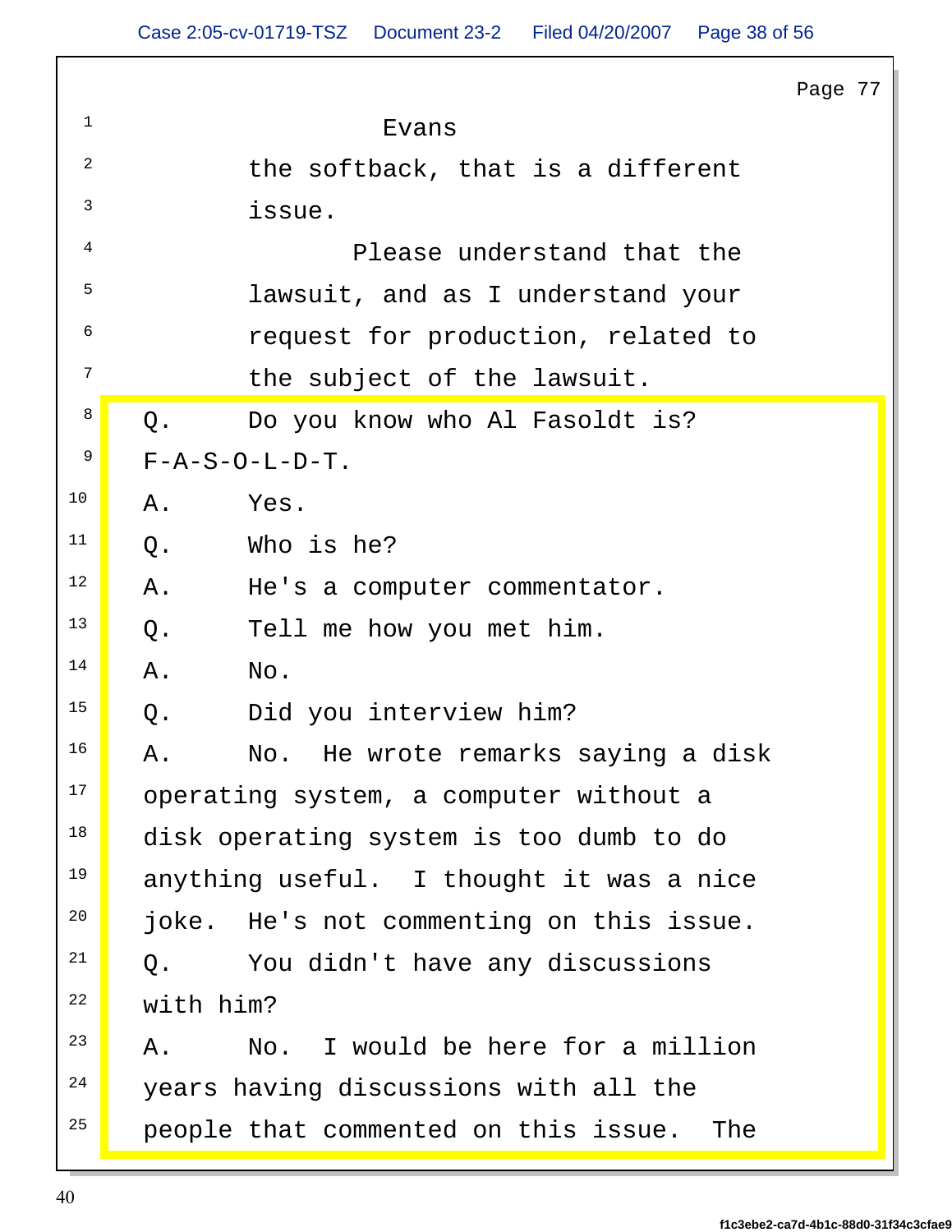Page 78  $\frac{1}{1}$  and  $\frac{1}{1}$  and  $\frac{1}{1}$  and  $\frac{1}{1}$  and  $\frac{1}{1}$  and  $\frac{1}{1}$  and  $\frac{1}{1}$  and  $\frac{1}{1}$  and  $\frac{1}{1}$  and  $\frac{1}{1}$  and  $\frac{1}{1}$  and  $\frac{1}{1}$  and  $\frac{1}{1}$  and  $\frac{1}{1}$  and  $\frac{1}{1}$  and  $\frac{1}{1}$  a Evans <sup>2</sup> public record is very clear on this. <sup>3</sup> Q. What do you think it says? <sup>4</sup> A. The public record is overwhelming, The state of the second is overwhelming, <sup>5</sup> overwhelming that Mr. Paterson cloned the the solution of  $\begin{array}{|c|c|c|c|c|}\hline \end{array}$ 6 CP/M API's. Overwhelming.  $7$  MR TOHNSON: Off the  $\blacksquare$ MR. JOHNSON: Off the the the state of  $\vert$ 8 record. <sup>9</sup> (Whereupon, a discussion was 10 held off the record.) 11 (Luncheon recess.) 12 (Time noted: 12:56 p.m.)  $\overline{13}$ 14 \* \* \*  $15$ <sup>16</sup> A F T E R N O O N S E S S I O N N 17 (Time noted: 1:37 p.m.)  $18$ <sup>19</sup> EXAMINATION (CONTINUED)  $^{20}$  BY MR. TOMKINS:  $\qquad \qquad \qquad \Box$  $21$  Q. In preparation for this deposition,  $22$  did you have an opportunity to read <sup>23</sup> Mr. Paterson's deposition?  $24$  A. I tell you the truth, I haven't  $25$  read it. It was sent to me and I haven't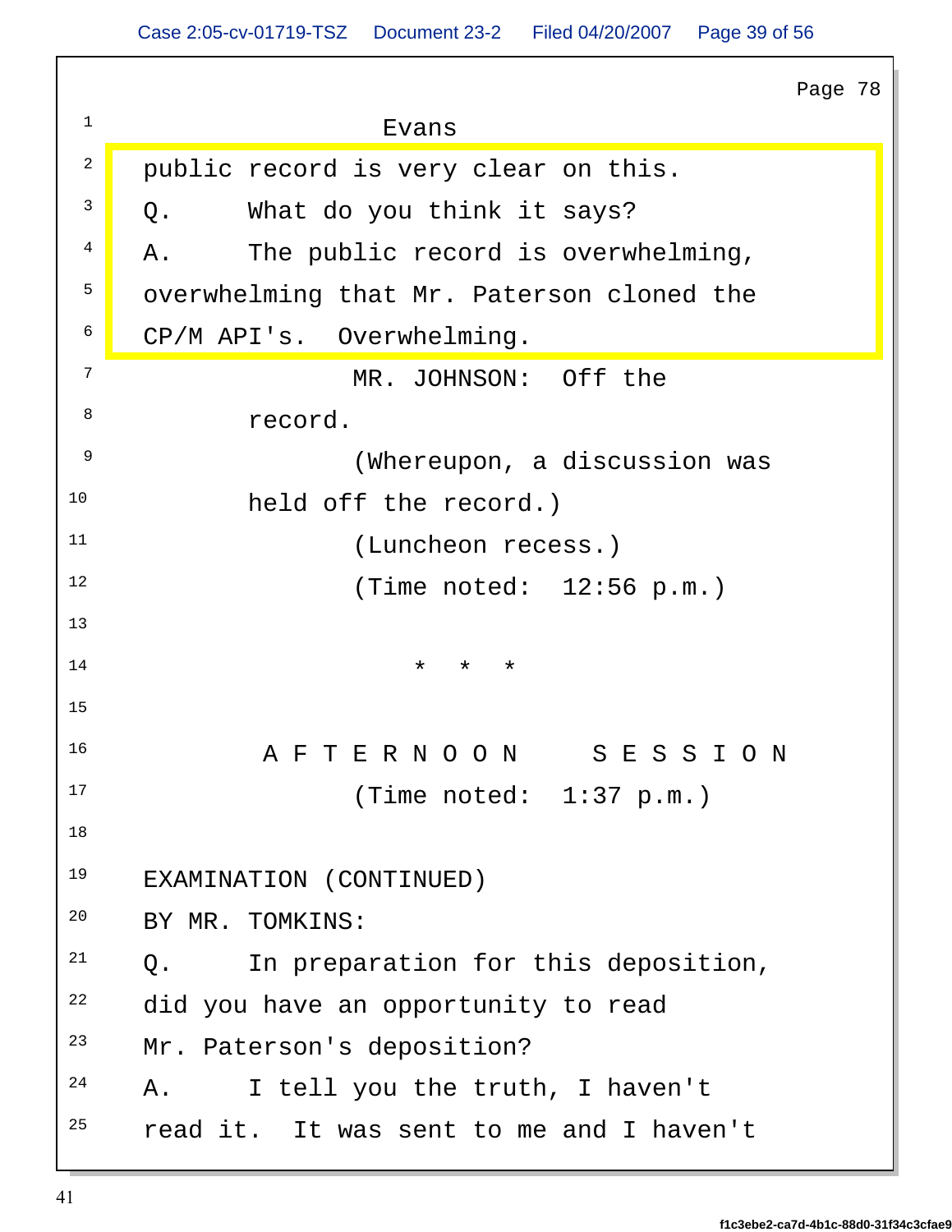|                         |          |                                            | Page 79 |
|-------------------------|----------|--------------------------------------------|---------|
| $\mathbf{1}$            |          | Evans                                      |         |
| $\overline{a}$          |          | read it. I didn't want it to affect what   |         |
| $\overline{\mathbf{3}}$ |          | I had to say.                              |         |
| $4\overline{ }$         | $Q$ .    | Ed Roberts, does that name ring a          |         |
| $5\overline{)}$         |          | bell with you having to do with the Altair |         |
| 6                       |          | computers?                                 |         |
| $7\phantom{.0}$         | Α.       | Yes. I mentioned him, yes.                 |         |
| 8                       | Q.       | Do you recall if he was ever               |         |
| 9                       |          | consulted in any way about the chapter?    |         |
| 10                      | Α.       | No, not to my knowledge. David             |         |
| 11                      |          | Lefer may have, but not to my knowledge.   |         |
| 12                      | Q.       | Glenn Ewing?                               |         |
| 13                      | Α.       |                                            |         |
| 14                      |          | I did not consult Glenn Ewing.             |         |
|                         | Q.       | Do you know if he ever commented on        |         |
| 15                      |          | the chapter or was asked to have any       |         |
| 16                      | opinion? |                                            |         |
| 17                      | A.       | David Lefer spent months on this.          |         |
| 18                      |          | I don't know.                              |         |
| 19                      | Q.       | If I wanted to get in touch with           |         |
| 20                      |          | Mr. Lefer, where would he be?              |         |
| 21                      | Α.       | I think he's teaching at Stevens           |         |
| 22                      |          | Institute. He's a professor.               |         |
| 23                      | Q.       | In what state?                             |         |
| 24                      | Α.       | In New Jersey. I'm sure we can             |         |
| 25                      |          | help you with that.                        |         |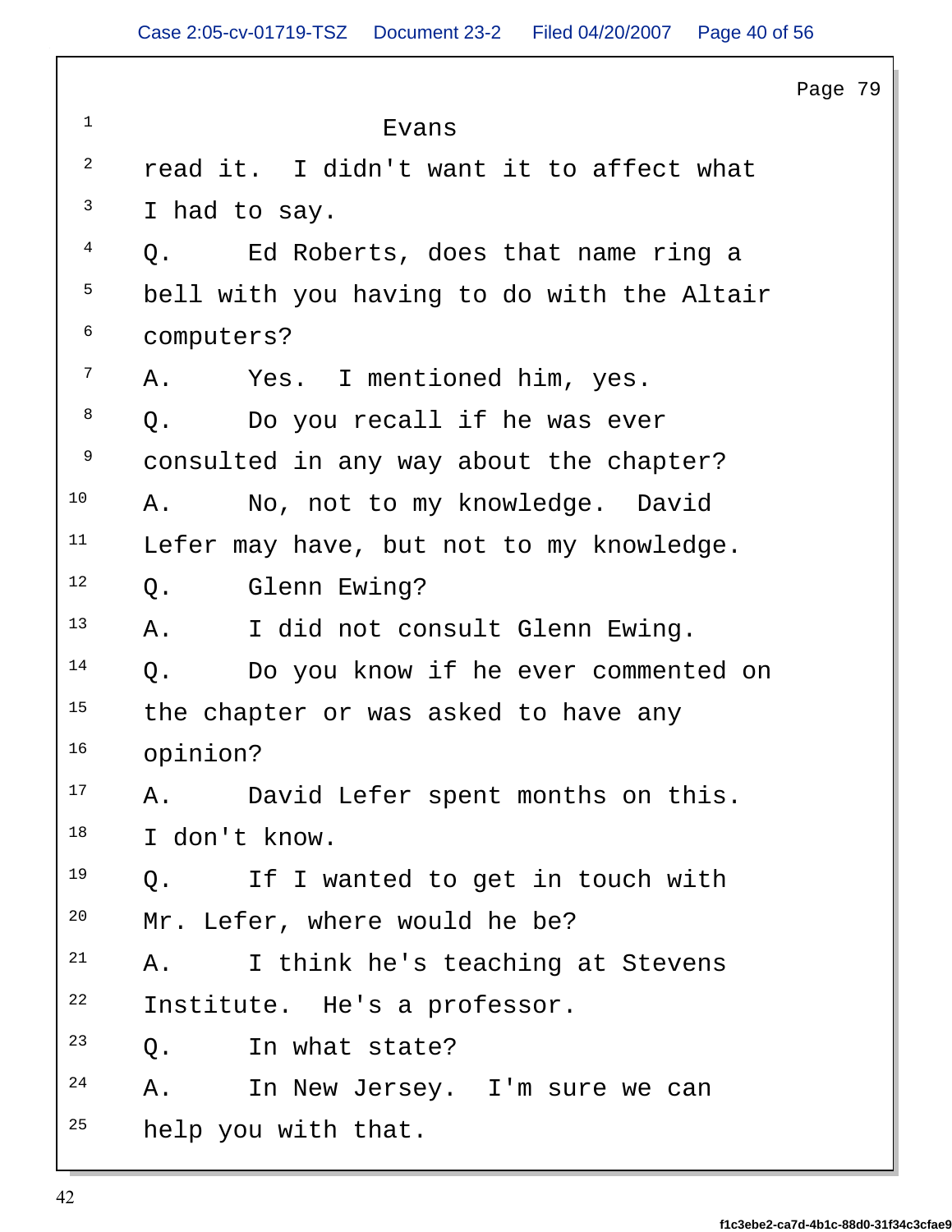Page 119  $\frac{1}{1}$  and  $\frac{1}{1}$  and  $\frac{1}{1}$  and  $\frac{1}{1}$  and  $\frac{1}{1}$  and  $\frac{1}{1}$  and  $\frac{1}{1}$  and  $\frac{1}{1}$  and  $\frac{1}{1}$  and  $\frac{1}{1}$  and  $\frac{1}{1}$  and  $\frac{1}{1}$  and  $\frac{1}{1}$  and  $\frac{1}{1}$  and  $\frac{1}{1}$  and  $\frac{1}{1}$  a Evans <sup>2</sup> MR. TOMKINS: Let's take a  $3 \overline{ }$  break. 4 (Brief recess was taken.) 5 Q. Would you consider Wikipedia a  $^6$  reputable website that belongs as one of  $\qquad \qquad \mid$ <sup>7</sup> the COG's in the public record?  $\frac{8}{100}$  MR JOHNSON: Object to the MR. JOHNSON: Object to the The National MR. In the Solid Management of  $\vert$  $\frac{9}{9}$  form  $\frac{1}{9}$ form. 10 Nou can answer it. <sup>11</sup> A. Wikipedia is enormously variable.  $12$  Wikipedia can be also -- I can go on <sup>13</sup> Wikipedia tonight and enter, "Mr. Tomkins 14 is the greatest lawyer on this side of the 15 Rockies," or I can enter, "Mr. Evans is <sup>16</sup> the greatest computer expert in the <sup>17</sup> world." It would be false, right? 18 The next day Mr. Paterson can go on <sup>19</sup> and challenge that. The next day somebody <sup>20</sup> else will go on and challenge  $21$  Mr. Paterson. 22 So Wikipedia is not a fixed <sup>23</sup> encyclopedia. It's an evolving  $24$  encyclopedia liable to entry by parties  $25$  with vested interest. I like Wikipedia,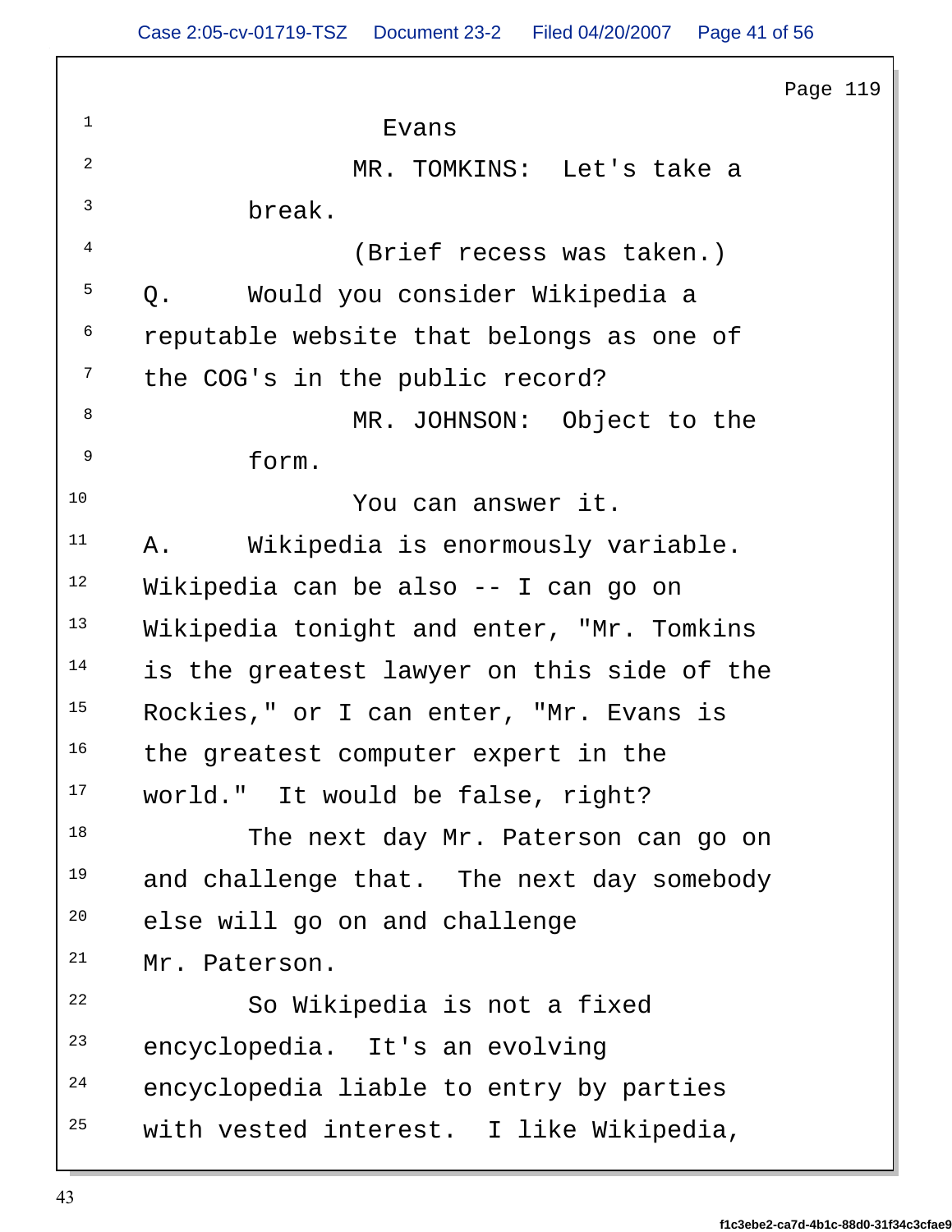|             | Page 120                                  |
|-------------|-------------------------------------------|
|             | Evans                                     |
|             | but it's not in my view as reliable as,   |
|             | for instance, the Oxford English          |
|             | dictionary.                               |
|             | When we talk about the public<br>Q.       |
|             | record which we've made reference to many |
|             | times today, about the record being clear |
|             | as to certain issues on the public record |
|             | because it is so well documented, you     |
| 10          | would agree, would you not, sir, that the |
| 11          | public record can often be equally        |
| 12          | misleading as Wikipedia, flat wrong in    |
| 13          | some respects, just not accurate?         |
| 14          | Α.                                        |
| 15          | History is a process of constant          |
| 16          | revision.                                 |
|             | Q. And my question about why, when the    |
| 17          | opportunity is there, Mr. Paterson is not |
| 18          | deceased, available in Seattle by phone   |
| 19          | and e-mail, why Mr. Brock, not dead,      |
| 20          | available by phone and e-mail, your       |
| 21          | research team wouldn't want to contact    |
| 22          | them about these events that are highly   |
| $\vert$ 23  | contested, somewhat murky involving a     |
| $\sqrt{24}$ | deceased major participant, and at least  |
| 25          | in a couple of occasions Bill Gates and   |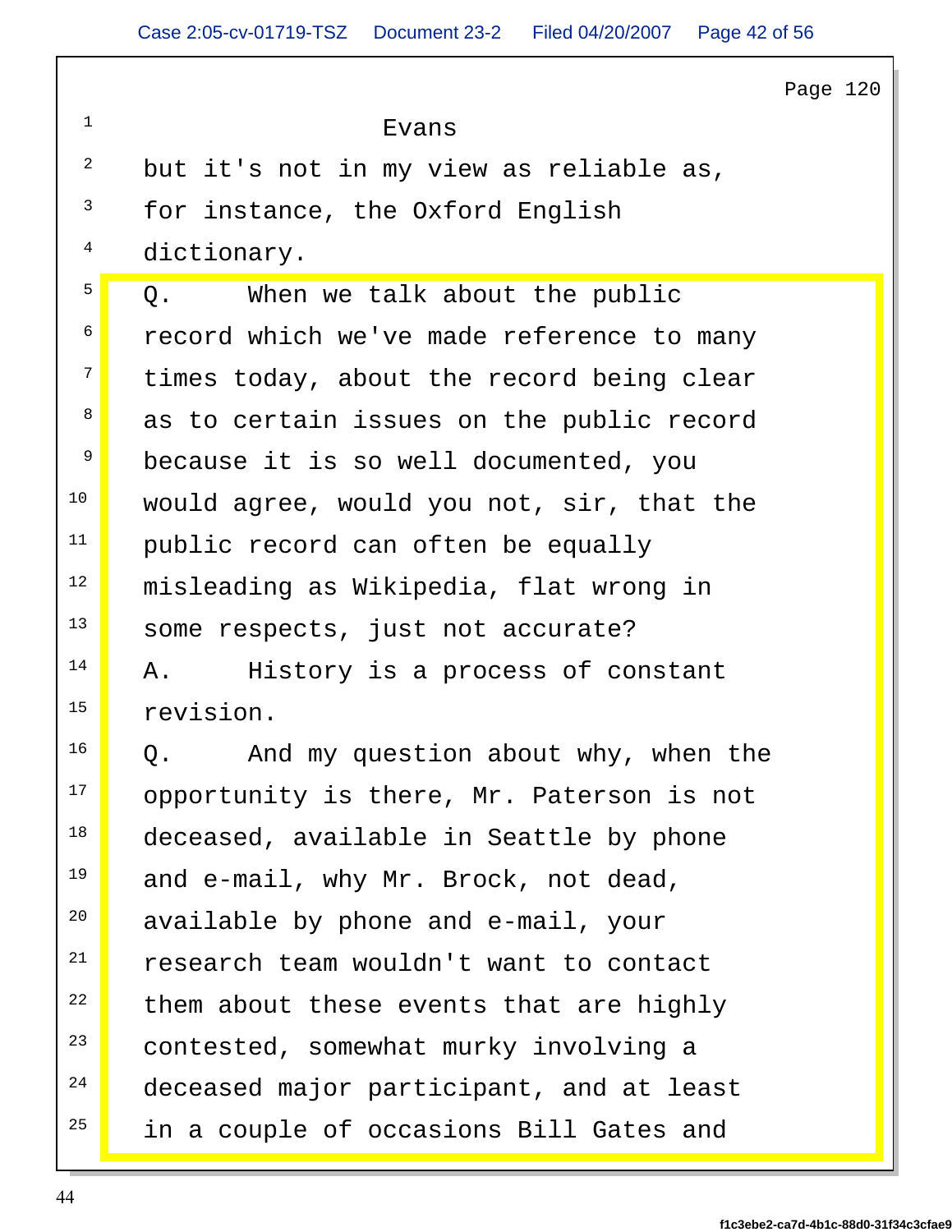|            | Page $121$                                          |
|------------|-----------------------------------------------------|
|            | Evans                                               |
|            | Paul Allen not wanting to add to the                |
|            | record anecdotally or otherwise, why you            |
|            | chose that research path.                           |
|            | Well, the public statements of<br>Α.                |
|            | Mr. Paterson were there, and what's                 |
|            | interesting to me is that even today in             |
|            | 2007, Mr. Paterson hasn't elaborated in             |
|            | any way whatsoever.                                 |
| 10         | In fact, the statement is exactly                   |
| 11         | what he was saying which proved                     |
| 12         | consistency, and I believe him. There is            |
| $\vert$ 13 | no question of that. The question is was            |
| 14         | anything to be gained by adding to it?              |
| 15         | There doesn't seem to be. However, I                |
|            | $1^{16}$ thought, at least to let a dead man have a |
| 17         | say.                                                |
| 18         | Let me ask you this: Is there any<br>Q.             |
| 19         | difference between cloning CP/M API and             |
| 20         | cloning CP/M?                                       |
| 21         | I don't understand that.<br>Α.                      |
| 22         | API is found in both CP/M and MS<br>Q.              |
| 23         | DOS?                                                |
| 24         | Yes, application programs, yes.<br>Α.               |
| 25         | So if you clone the API in the CP/M<br>Q.           |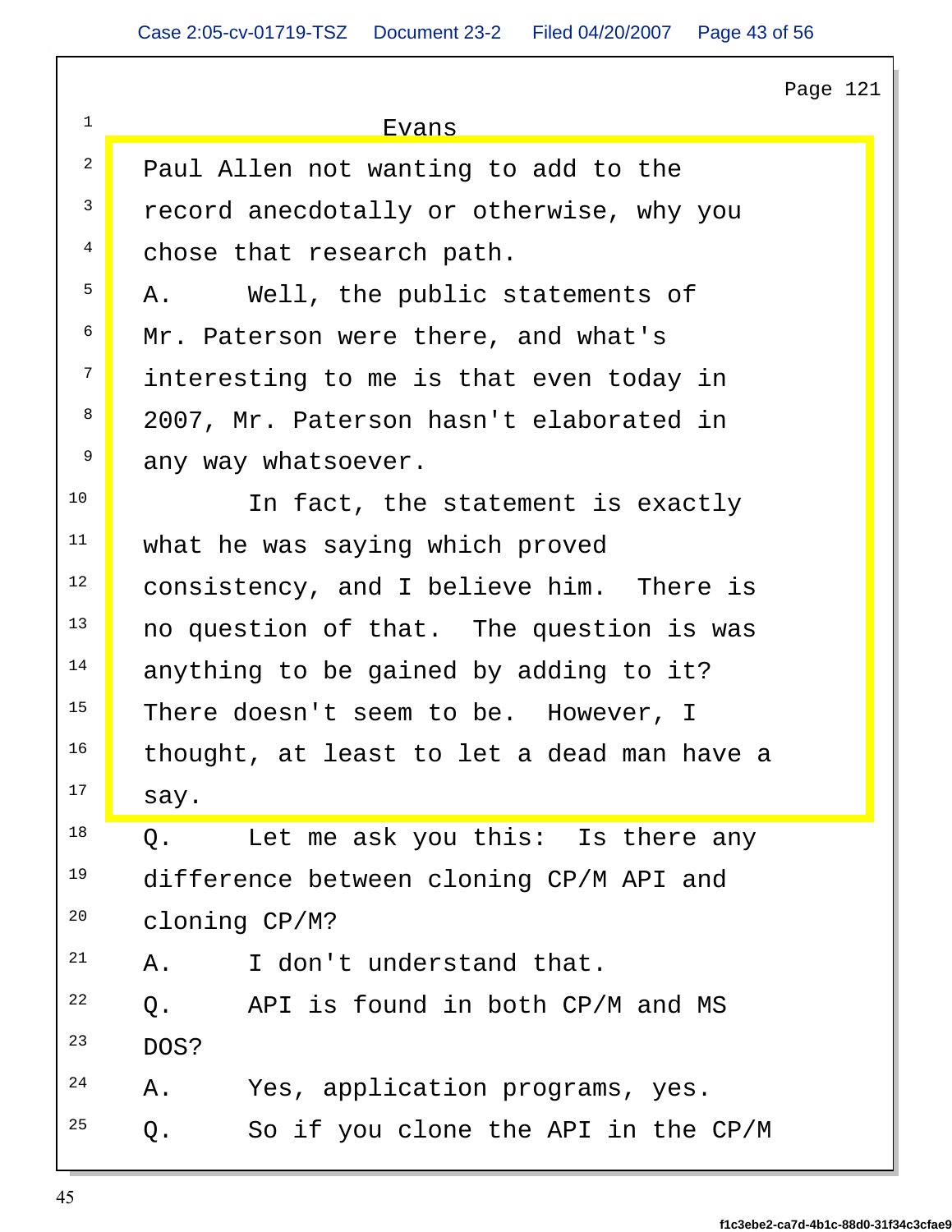Page 122

|                         | Evans                                          |  |
|-------------------------|------------------------------------------------|--|
| $\overline{a}$          | arena, is that different than cloning the      |  |
| $\overline{\mathbf{3}}$ | entire CP/M program?                           |  |
| $\overline{4}$          | I think the API is the crux of the<br>Α.       |  |
| 5 <sup>5</sup>          | whole thing. We're not talking and the         |  |
| 6                       | book says Mr. Kildall accused Mr. Paterson     |  |
| $7\overline{ }$         | of debugging and taking his code, but what     |  |
| 8 <sup>8</sup>          | I'm saying is that comparing the API's of      |  |
| 9                       | Q DOS, PC DOS and CP/M, as Mr. Paterson        |  |
| 10                      | fairly agrees, they're almost identical.       |  |
| 11                      | In fact, every single verb that's              |  |
| 12                      | used throughout this includes rip-off,         |  |
| 13                      | pirating, knockoff, clone, copy, mimic.        |  |
| 14                      | It's an opinion which words you use.           |  |
| 15                      | $Q$ .<br>How are you using and understanding   |  |
| 16                      | the word, the phrase, the concept API?         |  |
|                         | <sup>17</sup> A. To enable -- I understand the |  |
| 18                      | hardware is one thing, but I have a word       |  |
| 19                      | processing program or a balance sheet          |  |
| 20                      | program or whatever and need application       |  |
| 21                      | software, right? So I want to stick it in      |  |
| 22                      | there and I want it to work. And I want        |  |
| 23                      | it to work on this new IBM PC that I've        |  |
| 24                      | got, and it actually will work thanks to       |  |
| 25                      | Mr. Paterson's efforts.                        |  |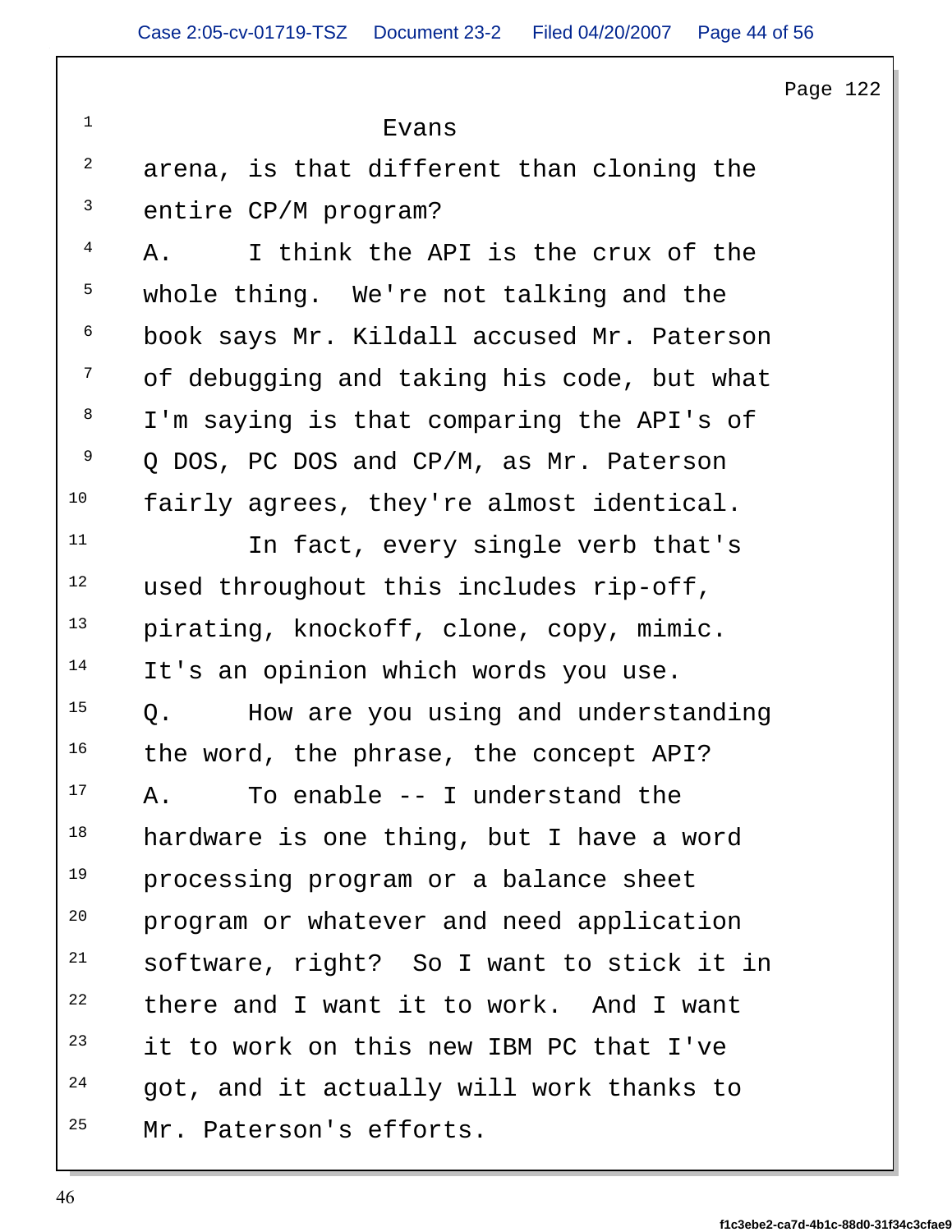|                         | Page 139                                          |
|-------------------------|---------------------------------------------------|
| $\mathbf{1}$            | Evans                                             |
| $\overline{a}$          | generation of the operating system "nought        |
| $\overline{\mathbf{3}}$ | point one," which is 0.1.                         |
| $4\overline{ }$         | MR. JOHNSON: It's                                 |
| 5 <sup>5</sup>          | British/English for zero.                         |
|                         | $6Q$ .<br>Does that sentence imply that the       |
| $7\overline{ }$         | CP/M system had no crashes?                       |
| 8                       | <b>A.</b><br>$\mathrm{No}$ .                      |
|                         | Q.<br>Does that imply that the CP/M               |
| 10                      | system was superior?                              |
| 11                      | The CP/M 86 was superior. That's<br>Α.            |
| 12                      | the testimony I got from the experts is           |
| 13                      | that the CP/M 86 was superior.                    |
| 14                      | Mr. Kildall, being a bit more                     |
| 15                      | vigorous and had not wasted his time, he          |
|                         | <sup>16</sup> would have gotten 86 out sooner. We |
| 17                      | wouldn't be here today.                           |
| 18                      | Continuing down on that same<br>Q.                |
| 19                      | column, I guess I'll put it in context.           |
| 20                      | "The story is propagated by Bill Gates and        |
| 21                      | others and swallowed whole by computer            |
| 22                      | historians. It is false. IBM tricked              |
| 23                      | Kildall. And in the end it was not                |
| 24                      | Kildall who missed an opportunity, but the        |
| 25                      | rest of us."                                      |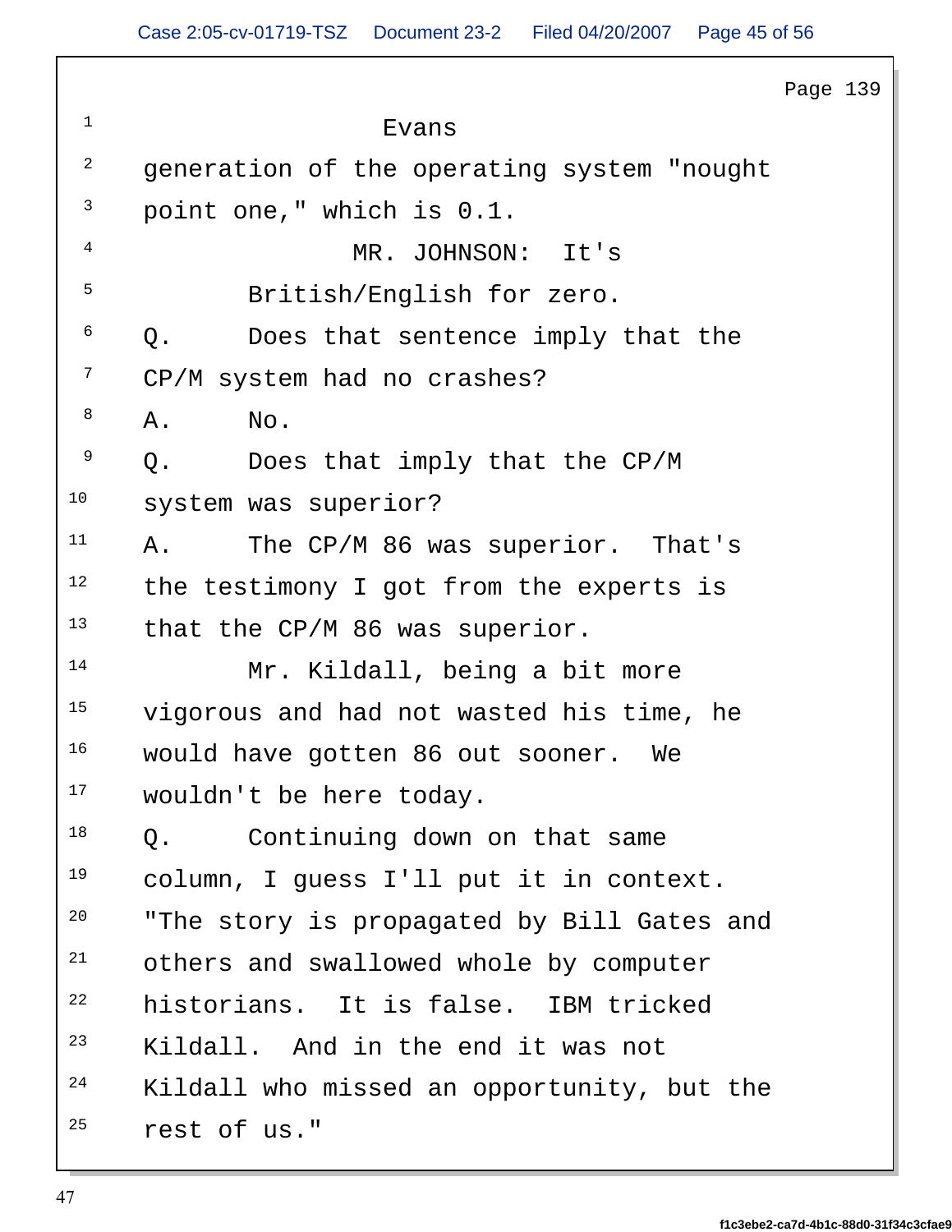|                         | Page $140$                                 |
|-------------------------|--------------------------------------------|
|                         | Evans                                      |
| $\overline{a}$          | What did you mean to say there?            |
| $\overline{\mathbf{3}}$ | A.<br>What I said in the next sentence     |
| $4\overline{ }$         | that Kildall had gotten 86 out -- if       |
| $5\overline{)}$         | Kildall had not been -- how can I put it?  |
| 6                       | Not focused as perhaps he should have      |
| $\overline{7}$          | been, then the majority of computers would |
| 8 <sup>8</sup>          | have had multitask with Windows much       |
| 9                       | sooner. That's the testimony I get from    |
| 10                      | many people.                               |
| 11                      | Why did you choose in the next<br>Q.       |
| 12                      | sentence -- I'll read it -- "By adopting   |
| 13                      | MS DOS which was based on Q DOS, a         |
| 14                      | slapdash clone," why did you choose to use |
| 15                      | the phrase "slapdash"?                     |
| 16                      | I think I was influenced by<br>Α.          |
| 17                      | Mr. Paterson's own words, "Quick 'n        |
| 18                      | Dirty."                                    |
| 19                      | Q.<br>Is there one or more people that     |
| 20                      | you are relying on more than others to     |
| 21                      | conclude that Q DOS was inferior,          |
| 22                      | slapdash, easily crashable and --          |
| 23                      | Well, Professor Sol Libes, said,<br>Α.     |
| 24                      | "Every PC owner owes Gary a debt of        |
| 25                      | gratitude. Bill Gates and Microsoft owe    |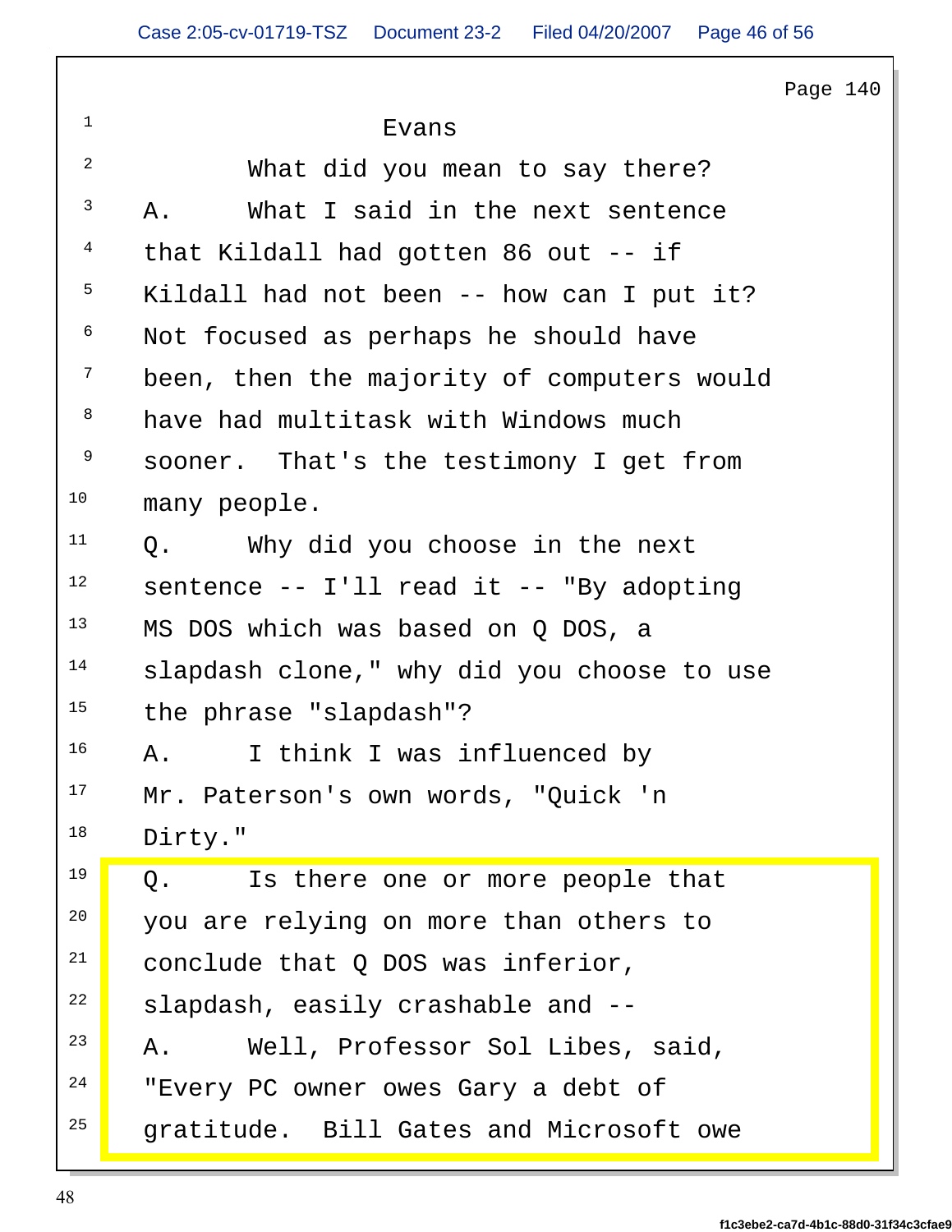Page 141  $\frac{1}{1}$  and  $\frac{1}{1}$  and  $\frac{1}{1}$  and  $\frac{1}{1}$  and  $\frac{1}{1}$  and  $\frac{1}{1}$  and  $\frac{1}{1}$  and  $\frac{1}{1}$  and  $\frac{1}{1}$  and  $\frac{1}{1}$  and  $\frac{1}{1}$  and  $\frac{1}{1}$  and  $\frac{1}{1}$  and  $\frac{1}{1}$  and  $\frac{1}{1}$  and  $\frac{1}{1}$  a evans de la constitución de la <mark>Evans de la constitución de la constitución de la</mark> constitución de la constitució <sup>2</sup> him more than anyone else. Tim quickly show that a set of  $\begin{array}{|c|c|c|c|c|}\hline \text{ } & \text{ } & \text{ } \end{array}$ <sup>3</sup> created a simplified 8086 version of CP/M and a simplified 8086 version of CP/M <sup>4</sup> which he called Q DOS since it did not <sup>5</sup> implement all of CP/M's features. There the setting of  $\begin{array}{|c|c|c|c|c|}\hline \end{array}$ 6 is no doubt that Gary Kildall led the way <sup>7</sup> in microcomputer software development." The solution of  $\begin{array}{|c|c|c|c|}\hline \text{ } & \text{ } & \text{ } \end{array}$ <sup>8</sup> Q. And you're reading from what, sir? <sup>9</sup> A. I'm reading from Professor Sol **Bullet I** <sup>10</sup> Libes' website. The set of the set of the set of the set of the set of the set of the set of the set of the set of the set of the set of the set of the set of the set of the set of the set of the set of the set of the  $11$  Q. So you're saying that Professor Sol  $12$  Libes was one of the main people that you <sup>13</sup> relied on to conclude --<sup>14</sup> A. One of them. I'll give you another the set of the set of the set of the set of the set of the set of the s <sup>15</sup> one. Microsoft Disk Opera website. <sup>16</sup> "MS DOS is basically a clone of <sup>17</sup> CP/M. Its first version was put together <sup>18</sup> by Tim Paterson in about six weeks  $19$  (sources says he has regretted it ever  $20$  since). The first 36 DOS system calls <sup>21</sup> mirror their CPM counterparts with a <sup>22</sup> strange concurrence." The strange of  $\blacksquare$ <sup>23</sup> Now, I didn't use the next piece  $24$  which I'm going to read to you. There are  $25$  a lot of things I didn't use.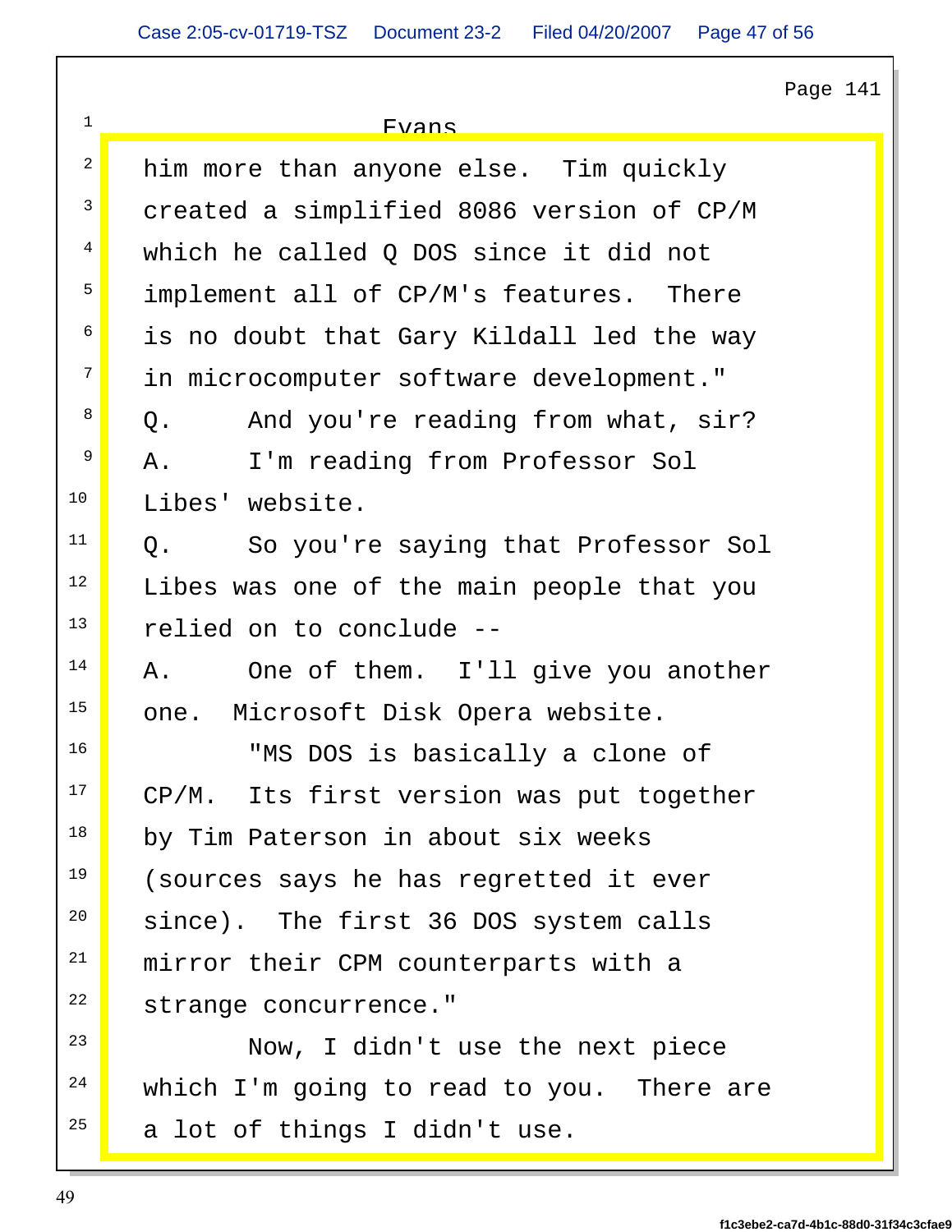Page 142

## $\frac{1}{1}$  and  $\frac{1}{1}$  and  $\frac{1}{1}$  and  $\frac{1}{1}$  and  $\frac{1}{1}$  and  $\frac{1}{1}$  and  $\frac{1}{1}$  and  $\frac{1}{1}$  and  $\frac{1}{1}$  and  $\frac{1}{1}$  and  $\frac{1}{1}$  and  $\frac{1}{1}$  and  $\frac{1}{1}$  and  $\frac{1}{1}$  and  $\frac{1}{1}$  and  $\frac{1}{1}$  a

 Evans <sup>2</sup> There were and still are rumors and  $\vert$ <sup>3</sup> that the original code of MS DOS 1.0 was the set of <sup>4</sup> copied from CP/M by its designer, long and a set of the copied from CP/M by its designer, long <sup>5</sup> after the dust has settled Gary Kildall," I 6 had asked the question about a dollar <sup>7</sup> sian luated to the set of the set of the set of the set of the set of the set of the set of the set of the set of the set of the set of the set of the set of the set of the set of the set of the set of the set of the s sign. And the state of the state of the state of the state of the state of the state of the state of the state o 8 There are things in here saying the 9 code is copied. I didn't use that. There <sup>10</sup> is a lot more inflammatory opinions in the <sup>11</sup> literature than I used. The same of the set of  $\vert$  $12$  Q. Would it have been helpful to you  $13$  to have called up Mr. Paterson and said, <sup>14</sup> "How long did it take you to do it? Is <sup>15</sup> six weeks an accurate on the public record  $16$  fact? <sup>17</sup> A. I knew from what Mr. Paterson --  $18$  from what I had already read how much time <sup>19</sup> Mr. Paterson had spent on it. He's  $20$  part-time and full-time, as I understand  $21$  it. I didn't accept all these things. I  $22$  didn't put them in the book.  $23$  Q. But the word "slapdash" came pretty  $2^4$  much from  $--$ <sup>25</sup> A. Slapdash was the son of Quick 'n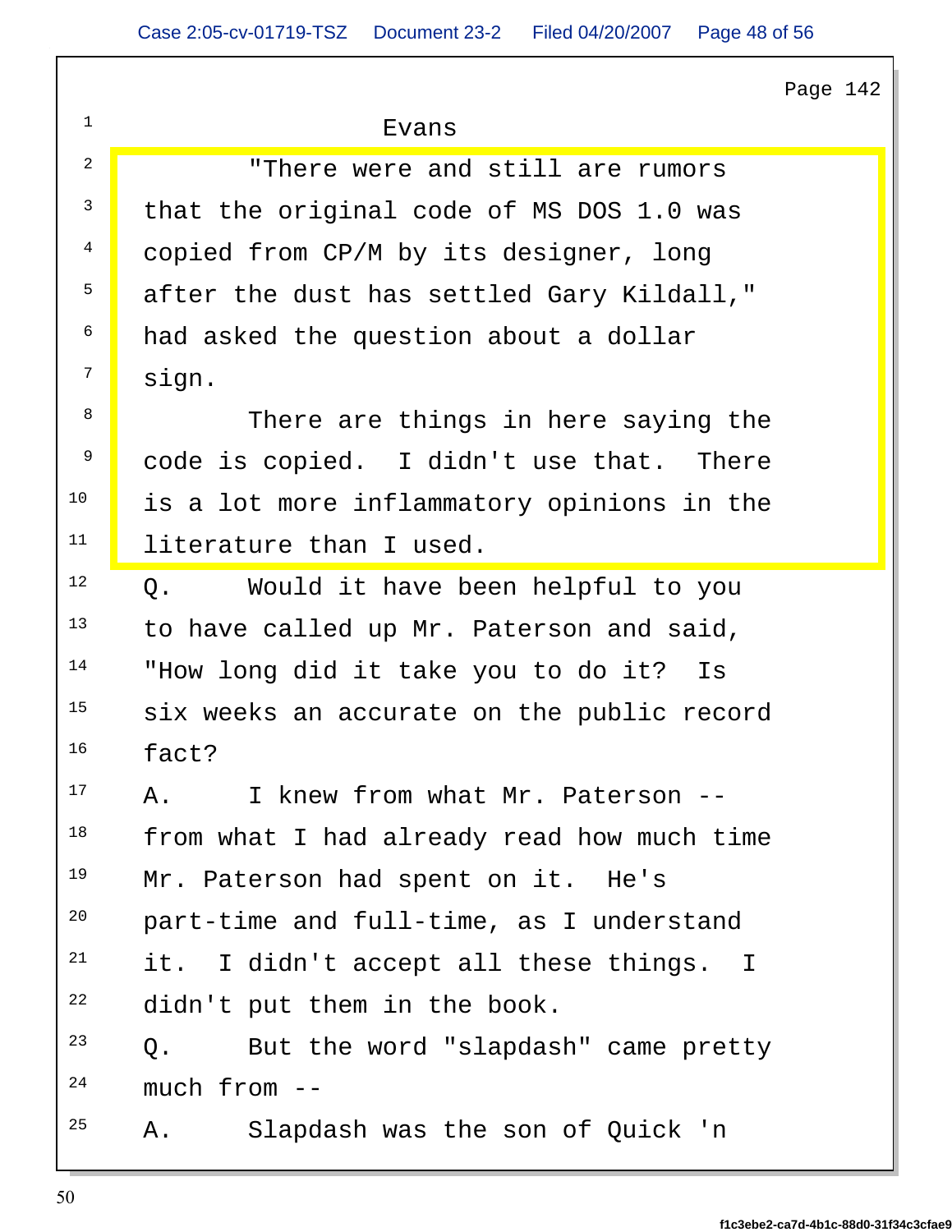|                         | Page 143                                   |
|-------------------------|--------------------------------------------|
| $\mathbf{1}$            | Evans                                      |
| $\overline{a}$          | Dirty.                                     |
| $\overline{\mathbf{3}}$ | Directing you to page 410, which is<br>Q.  |
| $\overline{4}$          | on the third column with no pictures on    |
| $5\overline{)}$         | it, at the top of the page it begins with  |
| 6                       | the words, "System check to see," on the   |
| $7\overline{ }$         | top of the page -- on the top of the third |
| 8 <sup>8</sup>          | column. It's immediately after the         |
| 9                       | montage.                                   |
| 10                      | Yes, I've got it.<br>Α.                    |
| 11                      | Q.<br>Directing your attention to the      |
| 12                      | second full paragraph beginning with,      |
| 13                      | "Another participant" --                   |
| 14                      | Yes.<br>Α.                                 |
| 15                      | Q.<br>I'll just read it. "Another          |
| 16                      | participant in these little morality plays |
| 17                      | were Rod Block, a neighbor of Bill Gates's |
| 18                      | in Redmond. Brock, who owned a small       |
| 19                      | company called Seattle Computer Products,  |
| 20                      | was impatient for the CP/M-86 Kildall was  |
| 21                      | developing for the more powerful 8086      |
| 22                      | Intel chip. Brock's revenues were running  |
| 23                      | down, so he hired Tim Paterson to fill the |
| 24                      | gap. Paterson did it by taking a ride on   |
| 25                      | Kildall's system with a program he         |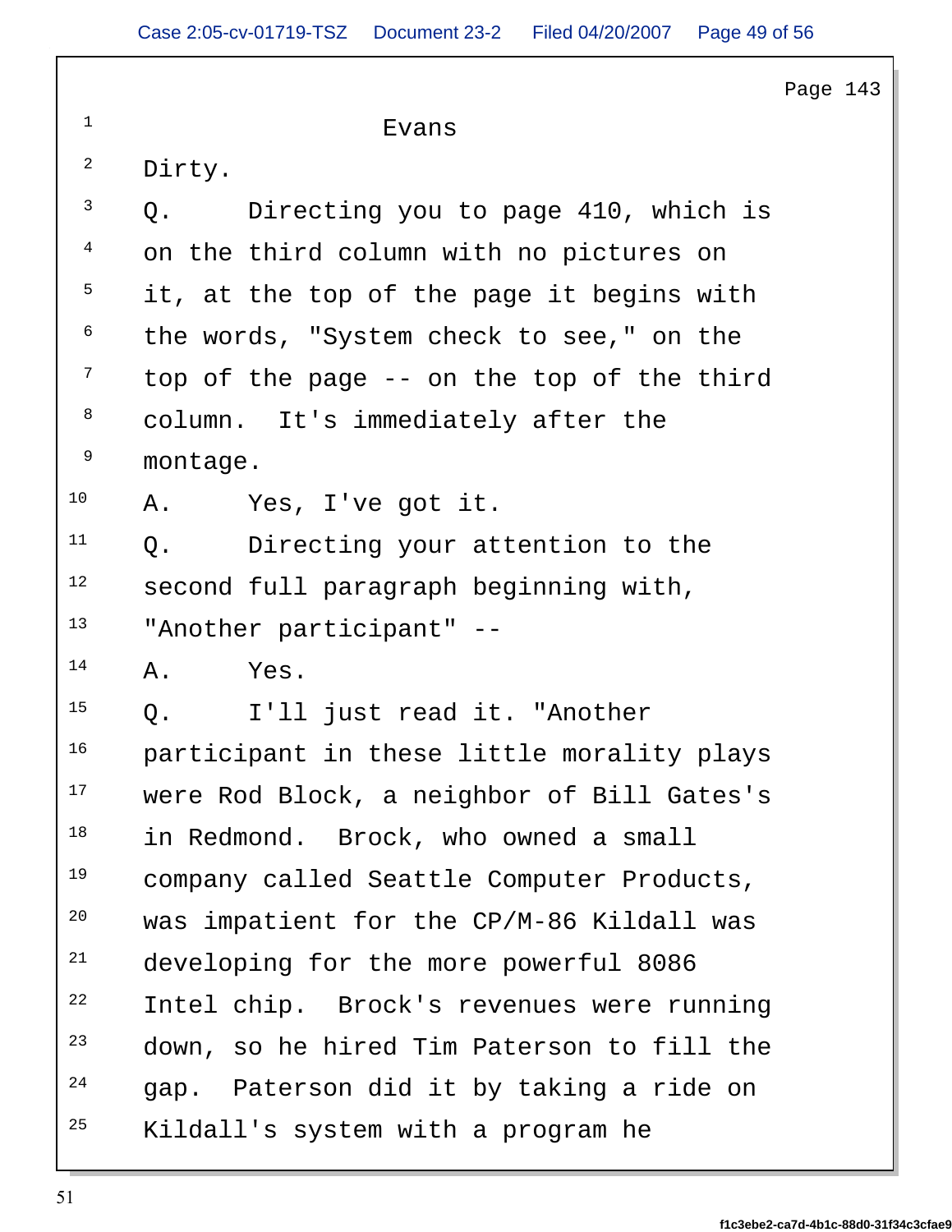|                         | Page $146$                                  |
|-------------------------|---------------------------------------------|
| $\mathbf{1}$            | Evans                                       |
|                         | 2 A.<br>First of all, I wasn't convinced by |
| $\overline{\mathbf{3}}$ | these other more colorful references.       |
| $4\overline{ }$         | Did Mr. Rolander indicate that<br>Q.        |
| $5\overline{)}$         | taking apart is unanimous with using        |
| 6                       | source code or getting into the real code   |
| $7\overline{ }$         | of the CP/M?                                |
| 8                       | I think I said that Mr. Paterson<br>Α.      |
| 9                       | denies using the code, denies borrowing     |
| 10                      | the code. Mr. Rolander, you have to ask     |
| 11                      | him.                                        |
| 12                      | Q.<br>You don't know what Mr. Rolander's    |
| 13                      | opinion is of that?                         |
| 14                      | Whatever he says in the book is<br>Α.       |
| 15                      | what I stand by.                            |
| 16                      | Q.<br>Continuing, "Paterson has denied      |
| 17                      | using CP/M source code but admits making    |
| 18                      | the two systems similar to help translate   |
| 19                      | programs into Q DOS."                       |
| 20                      | Do you think there is anything              |
| 21                      | morally wrong with doing that, assuming it  |
| 22                      | is true?                                    |
| 23                      | MR. JOHNSON: Object to the                  |
| 24                      | form.                                       |
| 25                      | You can answer.                             |
|                         |                                             |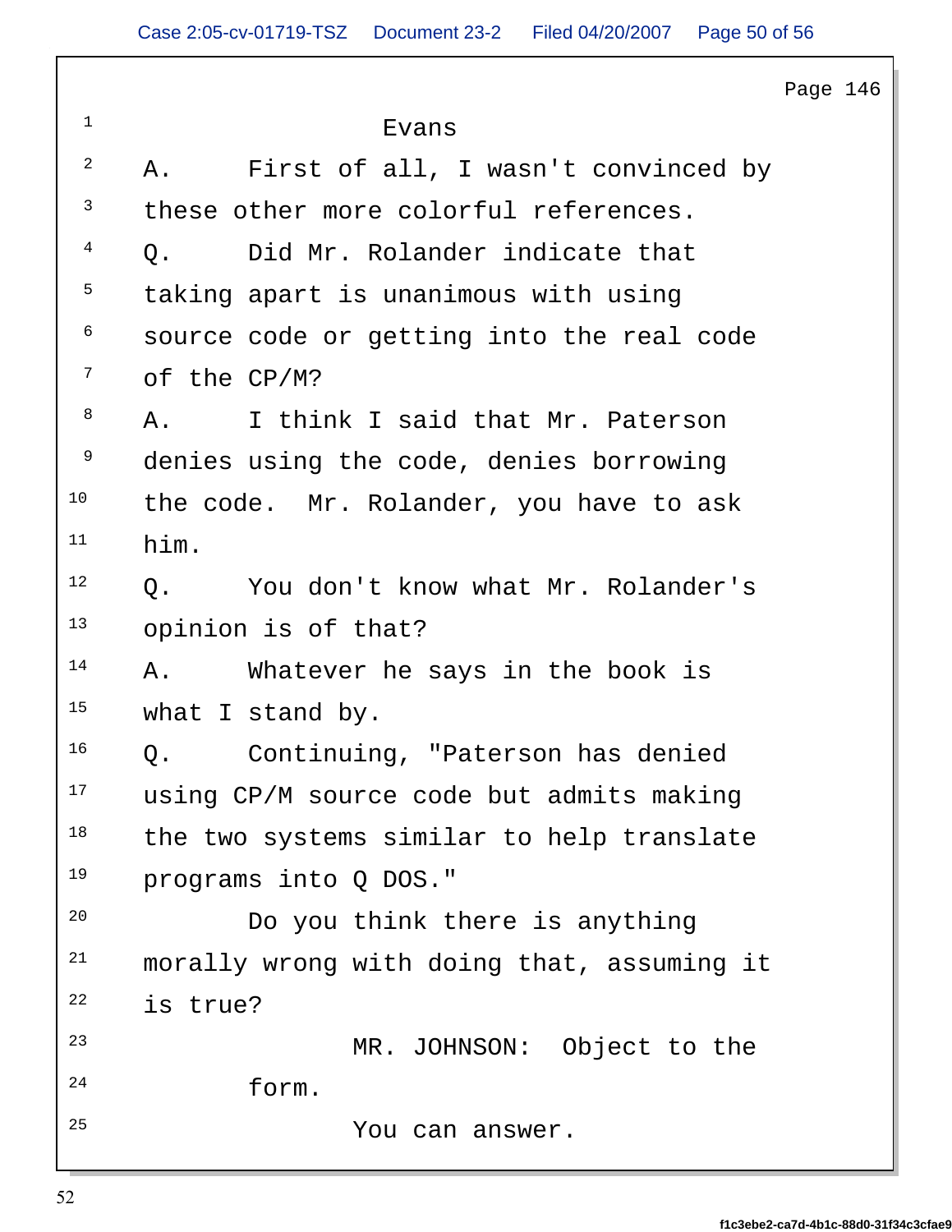|      | Page 147                                   |
|------|--------------------------------------------|
|      | Evans                                      |
|      | I think it would have been nice to<br>Α.   |
|      | acknowledge that. Since it was a           |
|      | competitive situation between Microsoft    |
|      | and DRI, it should have been acknowledged. |
|      | How would you have Mr. Paterson<br>Q.      |
|      | acknowledge that?                          |
|      | I'm not a judge of anybody else's<br>Α.    |
| 9    | morality, and so in my judgment, one of    |
| 10   | the points about my writing this chapter   |
| 11   | was to acknowledge the contribution of     |
| 12   | Gary Kildall, who is dead and can no       |
| $13$ | longer speak for himself about what he     |
| 14   | added to the industry.                     |
| 15   | In doing that I acknowledged               |
| 16   | Mr. Paterson's contribution, but I felt it |
| 17   | was about time somebody documented         |
| 18   | Mr. Kildall's contribution, which is what  |
| 19   | I did.                                     |
| 20   | Incidentally, you know, going back         |
| 21   | to this point, when Mr. Paterson refers me |
| 22   | to Andrew Manes' book saying he spoke to   |
| 23   | him, Mr. Manes says, "Q DOS mimicked every |
| 24   | last internal function call of CP/M," and  |
| 25   | then he goes, on which I didn't use.       |
|      |                                            |

 $\overline{\phantom{a}}$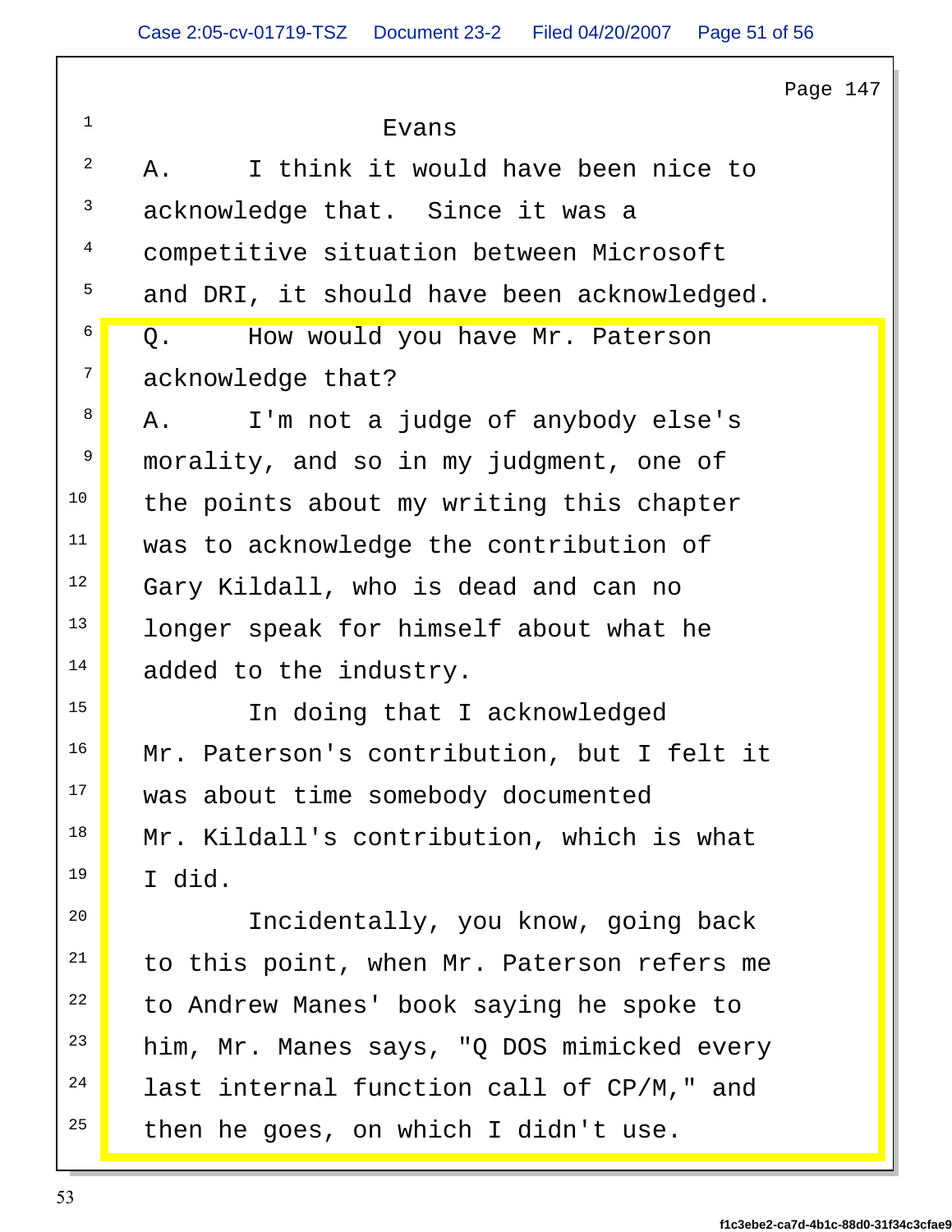| Page 148 $\parallel$ |  |  |  |  |
|----------------------|--|--|--|--|
|                      |  |  |  |  |

#### $\frac{1}{1}$  and  $\frac{1}{1}$  and  $\frac{1}{1}$  and  $\frac{1}{1}$  and  $\frac{1}{1}$  and  $\frac{1}{1}$  and  $\frac{1}{1}$  and  $\frac{1}{1}$  and  $\frac{1}{1}$  and  $\frac{1}{1}$  and  $\frac{1}{1}$  and  $\frac{1}{1}$  and  $\frac{1}{1}$  and  $\frac{1}{1}$  and  $\frac{1}{1}$  and  $\frac{1}{1}$  a evans de la proposition de la proposition de la proposition de la proposition de la proposition de la proposit

<sup>2</sup> There was suspicious similarities and the There was suspicious similarities <sup>3</sup> between DOS and CP/M, similarities so the solution of  $\begin{array}{|c|c|c|c|c|}\hline \textbf{1} & \textbf{2} & \textbf{3} & \textbf{4} & \textbf{5} & \textbf{6} & \textbf{7} & \textbf{8} & \textbf{8} & \textbf{9} & \textbf{10} & \textbf{10} & \textbf{10} & \textbf{10} & \textbf{10} & \textbf{10} & \textbf{10} & \textbf{10} & \textbf{10} & \text$ <sup>4</sup> substantial," says Mr. Manes, which has a substantial,  $\blacksquare$ 5 "similarities so substantial that they <sup>6</sup> skirted the edges and possibly even **the summary of the set of the set of the set of the set of the set of th** <sup>7</sup> breached the bounds of legality." I  $8$  didn't quote it didn't quote it.

<sup>9</sup> Under similar circumstances, Engles of the Union of the Union of the Union of the Union of the Union of the U <sup>10</sup> Digital Research had convinced earlier  $11$  CP/M clones, such as Cromemco's CDOS, to <sup>12</sup> acquire licenses."

 So what I'm trying to get at is I didn't invent this stuff. There it is in the industry, a huge public controversy <sup>16</sup> with 97 percent, if you take a figure, all say the same thing, that Q DOS is a clone  $18$  of CP/M.

 Q. Going on in that same section, you <sup>20</sup> use a quote from Mr. Paterson, "Because of the completely different file storage format, none of the internal workings has any corresponding relation to anything  $2^4$  within CP/M."

<sup>25</sup> Do you know where you got that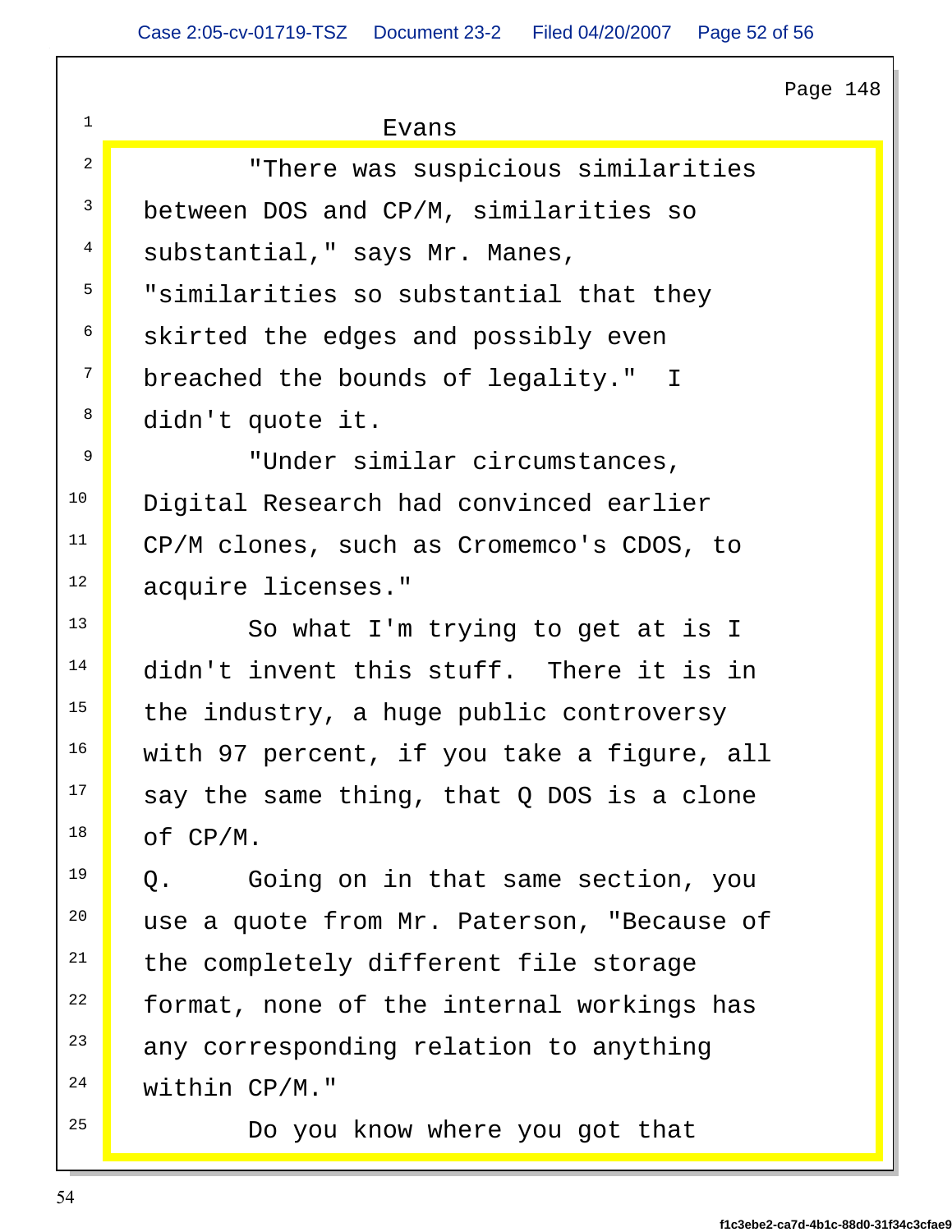|                         | Page 149                                   |
|-------------------------|--------------------------------------------|
|                         | Evans                                      |
| $\overline{a}$          | quote?                                     |
| $\overline{\mathbf{3}}$ | Did I leave it out?<br>Α.                  |
| $\overline{4}$          | Q.<br>Do you know where you got that       |
| 5 <sup>1</sup>          | quote?                                     |
| $6\overline{6}$         | I think I got it from the arguments<br>Α.  |
| $7\overline{ }$         | between Mr. Wharton and Mr. Paterson, that |
| 8 <sup>8</sup>          | was a printed document with the headline.  |
| 9                       | I think Mr. Paterson objected to the       |
| 10                      | obituary references to Mr. Kildall and     |
| 11                      | attacked and accused Mr. Wharton of being  |
| 12                      | something of an idiot.                     |
| 13                      | Q.<br>So the quotes came from a document   |
| 14                      | that Mr. Paterson generated?               |
| 15                      | Α.<br>Yes.                                 |
| 16                      | MR. JOHNSON:<br>Is that a                  |
| 17                      | microprocessor report?                     |
| 18                      | Α.<br>Yes.                                 |
| 19                      | Going on, starting with the word,<br>Q.    |
| 20                      | "But," "But for Mr. Paterson to cite the   |
| 21                      | unavailability of CP/M-86 as a             |
| 22                      | justification for appropriating the `look  |
| 23                      | and feel' of a competing operating system  |
| 24                      | and its utilities seems to me analogous to |
| 25                      | telling a judge, 1I needed the car, your   |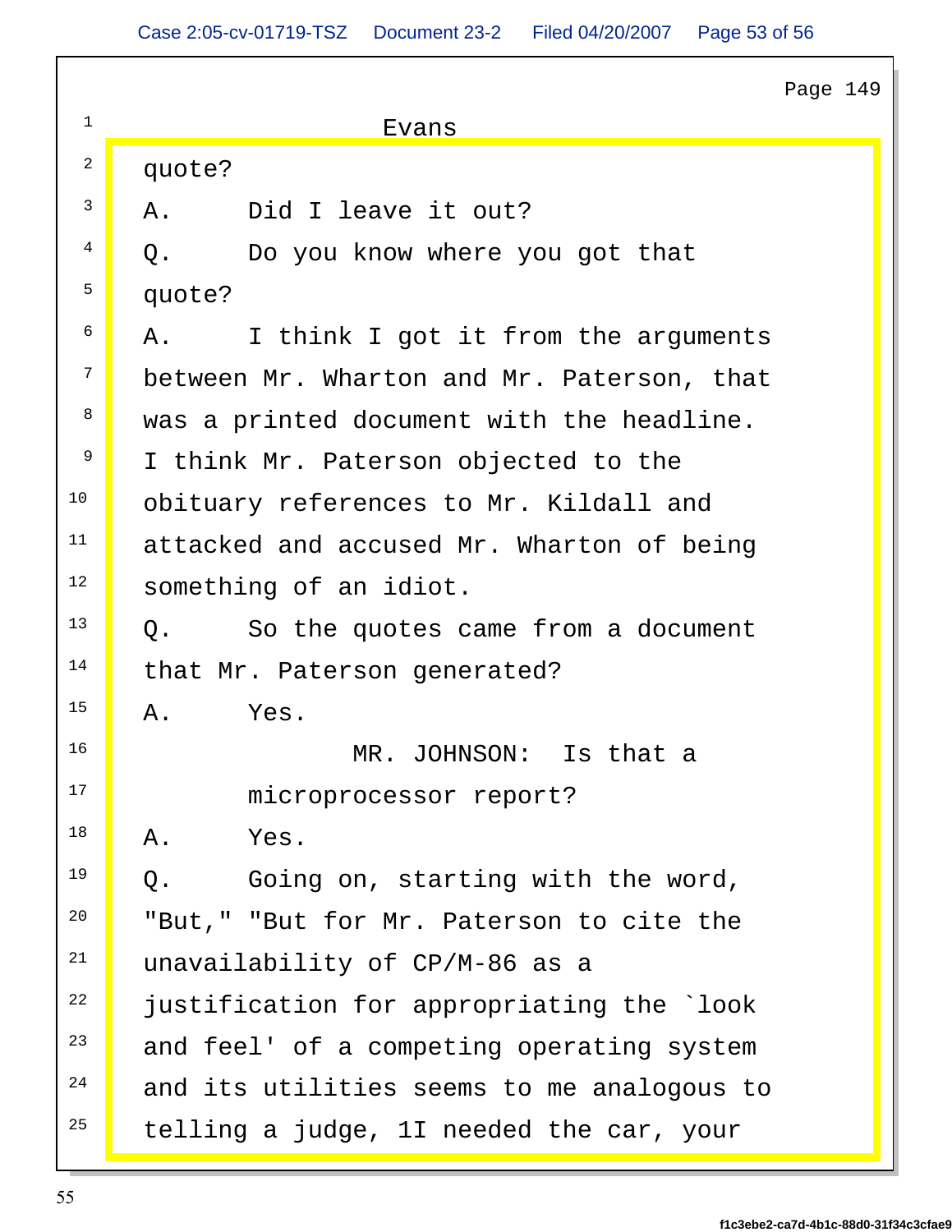| Page 150 |                                            |  |
|----------|--------------------------------------------|--|
|          | <u>Evans</u>                               |  |
|          | Honor, and the plaintiff wouldn't sell me  |  |
|          | his so I was forced to take it.'" That's   |  |
|          | in quotes.                                 |  |
|          | Do you know who you were quoting           |  |
|          | there?                                     |  |
|          | Mr. Wharton.<br>Α.                         |  |
|          | You are chronicling their argument?<br>Q.  |  |
| 9        | Yes, I gave Mr. Paterson's side,<br>Α.     |  |
| 10       | and then I gave Mr. Wharton's side. And    |  |
| 11       | Mr. Paterson was very rich in his          |  |
| 12       | depictions of Mr. Wharton's competence.    |  |
| 13       | I would like to add something. As          |  |
| 14       | I said, the "Quick 'n Dirty" by Paul       |  |
| 15       | Freiberger and Michael Swaine says,        |  |
| 16       | "Mr. Paterson's SCP DOS operating system   |  |
| 17       | was a closed book crude imitation of       |  |
| 18       | $\mathbb{CP}/\mathbb{M}$ ."                |  |
| 19       | I didn't use this quote. "It               |  |
| 20       | needed a lot of work to make it fit the    |  |
| 21       | bill for the IBM job."                     |  |
| 22       | I want you to be aware of the fact         |  |
| 23       | that there is huge controversy in the      |  |
|          | industry and I'm reporting it, but I'm not |  |
| 25       | taking every single quote I can to         |  |
|          |                                            |  |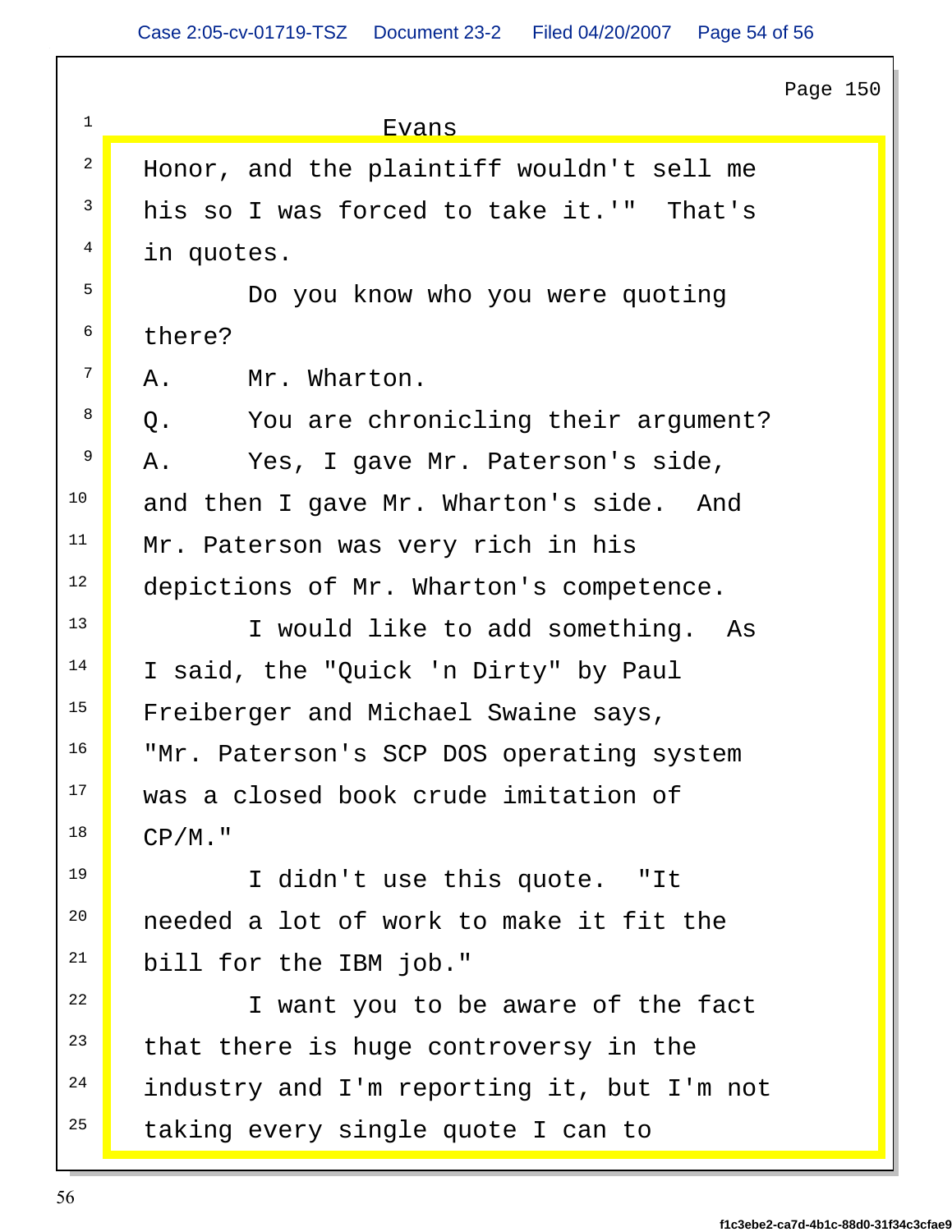|                                                                    | Page 151                                  |
|--------------------------------------------------------------------|-------------------------------------------|
|                                                                    | Evans                                     |
| $\overline{2}$                                                     | criticize Mr. Paterson. I'm trying to be  |
|                                                                    | fair here.                                |
| $\left  \begin{array}{c} 4 \end{array} \right $                    | I put Mr. Paterson's side of it, I        |
| 5 <sup>5</sup>                                                     | put Mr. Wharton's side of it. I didn't go |
| $6 \mid$                                                           | to many of these extreme quotes where on  |
| $\overline{7}$                                                     | the public record Mr. Paterson is accused |
| $\begin{array}{ c c c c c }\n\hline\n8 & 8 \\ \hline\n\end{array}$ | of using Mr. Kildall's code of creating   |
| 9                                                                  | something that was unworkable, et cetera, |
| 10                                                                 | et cetera, et cetera.                     |
| 11                                                                 | Turning your attention to page 412,<br>Q. |
| 12                                                                 | which is above the area where we talk     |
| 13                                                                 | about the DOS prompt.                     |
| 14                                                                 | Yes.<br>Α.                                |
| 15                                                                 | Q.<br>I'd like to draw your attention to  |
| 16                                                                 | a sentence halfway down that third column |
| 17                                                                 | beginning with, "What Paterson." Do you   |
| 18                                                                 | have that in mind?                        |
| 19                                                                 | Yes.<br>Α.                                |
| 20                                                                 | "What Paterson essentially had done<br>Q. |
| 21                                                                 | was rewrite the bottom part of the        |
| 22                                                                 | software." Can you explain to me what you |
| 23                                                                 | mean by that?                             |
| 24                                                                 | The API.<br>Α.                            |
| 25                                                                 | That's your understanding --<br>Q.        |